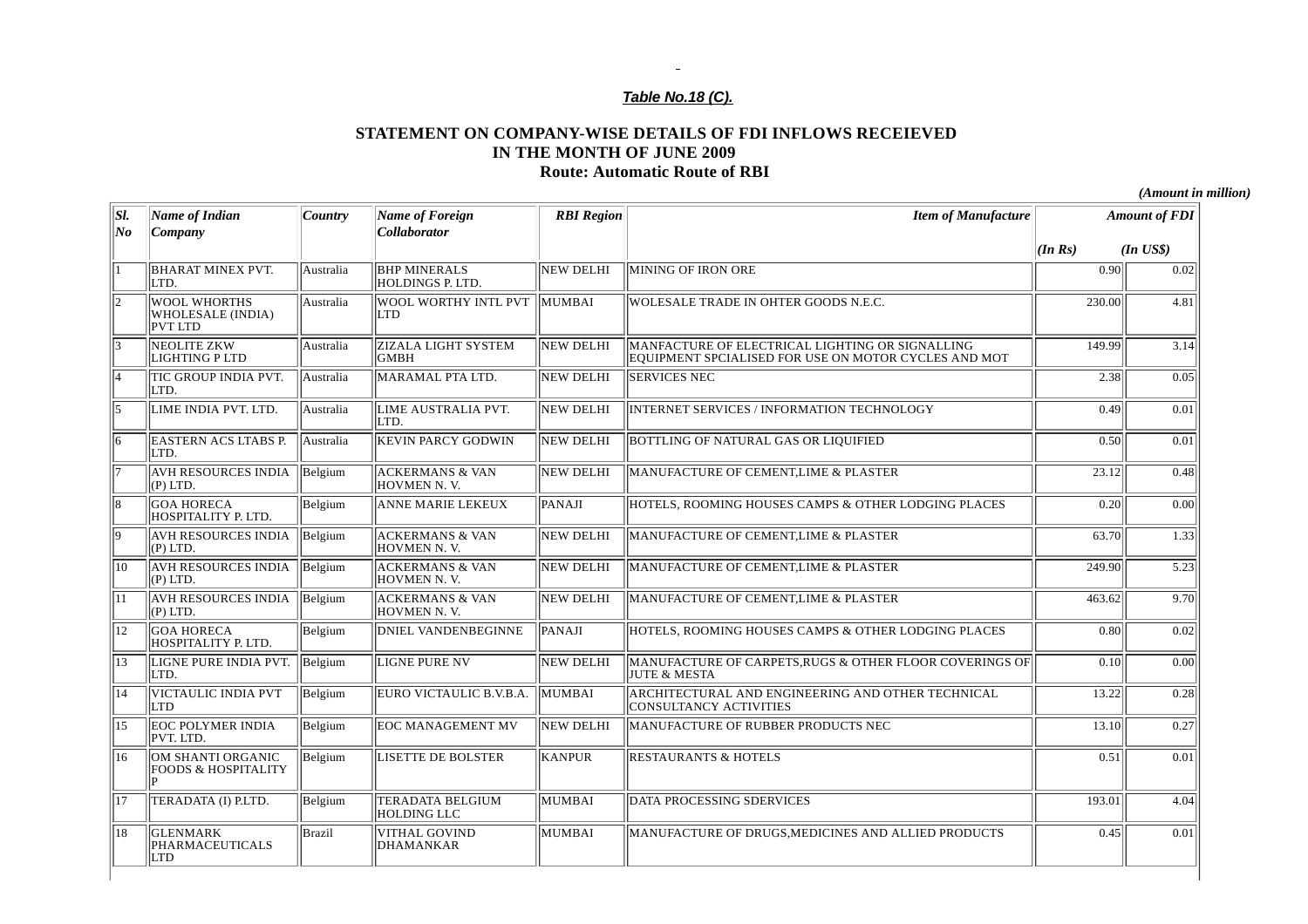| SI.<br>No | <b>Name of Indian</b><br>Company                                     | Country           | Name of Foreign<br><b>Collaborator</b>             | <b>RBI</b> Region | <b>Item of Manufacture</b>                                                                                |         | <b>Amount of FDI</b> |
|-----------|----------------------------------------------------------------------|-------------------|----------------------------------------------------|-------------------|-----------------------------------------------------------------------------------------------------------|---------|----------------------|
|           |                                                                      |                   |                                                    |                   |                                                                                                           | (In Rs) | $(In$ $US$)$         |
| 19        | LEXEDGE INDIA PVT.<br>LTD.                                           | Canada            | <b>LAWRENCE DAVID</b><br>WILDER                    | <b>NEW DELHI</b>  | <b>LEGAL SERVICES</b>                                                                                     | 0.21    | 0.00                 |
| 20        | GREENAPPLE<br><b>EDUCATION &amp;</b><br><b>INFRASTRUCTURE</b>        | Canada            | <b>VIVEK GUPTA</b>                                 | <b>NEW DELHI</b>  | EDUCATIONAL SERVICES RENDERED BY NON-TECHNICAL<br>COLLEGES, SCHOOLS, UNIVERSITIES & OTHER INSTITUTIONS    | 2.30    | 0.05                 |
| 21        | <b>GREENAPPLE</b><br><b>EDUCATION &amp;</b><br><b>INFRASTRUCTURE</b> | Canada            | PIYUSH GUPTA                                       | NEW DELHI         | EDUCATIONAL SERVICES RENDERED BY NON-TECHNICAL<br>COLLEGES.SCHOOLS. UNIVERSITIES & OTHER INSTITUTIONS     | 2.20    | 0.05                 |
| 22        | STIQ (I) P. LTD.                                                     | Canada            | STIQ (I) MANAGEMENT<br>INC.                        | NEW DELHI         | BUSINESS AND MANAGEMENT CONSULTANCY ACTIVITIES                                                            | 0.00    | 0.00                 |
| 23        | <b>CHANCH PALACE</b><br><b>REOSRTS PVT LTD</b>                       | Cayman<br>Island  | THE CAPITAL<br><b>INVESTMENT TRUST LTD</b>         |                   | AHMEDABAD RESTAURANTS AND HOTELS                                                                          | 0.40    | 0.01                 |
| 24        | VICTAULIC INDIA PVT<br><b>LTD</b>                                    | Cayman<br>Island  | VICTAULIC INTL                                     | MUMBAI            | ARCHITECTURAL AND ENGINEERING AND OTHER TECHNICAL<br><b>CONSULTANCY ACTIVITIES</b>                        | 0.13    | 0.00                 |
| 25        | <b>ECL FINANCE LTD</b>                                               | Cayman<br>Island  | <b>GALLEON SPECIAL OPP</b><br><b>MASTER FUND</b>   | MUMBAI            | OTHER BANING ACTIVITIES N.E.C. (PROVIDENT AND INSURANCE<br><b>SERVICES ARE CLASSIFIED IN DIVISION 81)</b> | 193.49  | 4.05                 |
| 26        | YAPU ENTERTAINMENT<br>P.LTD.                                         | Channel<br>Island | IFIVE RIVERS INTL. LTD.                            | MUMBAI            | MOTION PICTURE & VIDEO FILM PRODUCTION                                                                    | 27.99   | 0.59                 |
| 27        | <b>SSTA LOGISTICS (INDIA)</b><br><b>PVT LTD</b>                      | China             | <b>HORNOR RESOURCES</b><br><b>INTL PVT LTD</b>     | BANGALORE         | TRANSPORT, STORAGE & COMMUNICATION                                                                        | 7.46    | 0.16                 |
| 28        | <b>AUFEER DESIGN PVT.</b><br>LTD.                                    | Czech<br>Republic | <b>AUFEER DESIGN SRO</b>                           | <b>HYDERABAD</b>  | <b>INTERNET SERVICES / INFORMATION TECHNOLOGY</b>                                                         | 4.60    | 0.10                 |
| 29        | <b>AUFEER DESIGN PVT.</b><br>LTD.                                    | Czech<br>Republic | <b>AUFEER DESIGN SRO</b>                           |                   | HYDERABAD   INTERNET SERVICES / INFORMATION TECHNOLOGY                                                    | 3.92    | 0.08                 |
| 30        | NEOTIA ELBIT<br><b>HOSPITAL VENTURE</b><br>LTD.                      | Cyprus            | DEVONA LTD.                                        | KOLKATA           | HEALTH & MEDICAL SERVICES RENDERED BY ORGANISATIONS &<br>INDIVIDUALS SUCH AS HOSPITALS, DISPENSARI        | 50.00   | 1.05                 |
| 31        | <b>SARE SAMAG REALTY</b><br><b>PVT LTD</b>                           | Cyprus            | <b>SARE CYPRUS SPV3 LTD</b>                        | <b>NEW DELHI</b>  | OTHER ACTIVITIES ALLIED TO CONSTRUCTION NOT ELSEWHERE<br><b>CLASSIFIED</b>                                | 54.83   | 1.15                 |
| 32        | <b>GEMM ECONOMIC</b><br><b>ZONES PVT LTD</b>                         | Cyprus            | NAVASA VENTURES LTD                                | <b>NEW DELHI</b>  | BUSINESS SERVICES NOT ELSEWHERE CLASSIFIED                                                                | 8.50    | 0.18                 |
| 33        | <b>DBZ REAL ESTATE PVT</b><br><b>LTD</b>                             | Cyprus            | <b>DBZ CYPRUS LTD</b>                              | <b>NEW DELHI</b>  | CONSTRUCTION AND MAINTENANCE NOT ELSEWHERE CLASSIFIED                                                     | 12.64   | 0.26                 |
| 34        | <b>SARE SAMAG REALTY</b><br><b>PVT LTD</b>                           | Cyprus            | <b>SARE CYPRUS SPV3 LTD</b>                        | <b>NEW DELHI</b>  | OTHER ACTIVITIES ALLIED TO CONSTRUCTION NOT ELSEWHERE<br><b>CLASSIFIED</b>                                | 219.34  | 4.59                 |
| 35        | <b>DBZ REAL ESTATE PVT</b><br><b>LTD</b>                             | Cyprus            | <b>DBZ CYPRUS LTD</b>                              | <b>NEW DELHI</b>  | CONSTRUCTION AND MAINTENANCE NOT ELSEWHERE CLASSIFIED                                                     | 0.71    | 0.01                 |
| 36        | <b>CYRIL SWEET (INDIA)</b><br><b>PVT LTD</b>                         | Cyprus            | <b>CYRIL SWEET CYPRUS</b><br><b>LTD</b>            | <b>NEW DELHI</b>  | CONSTRUCTION AND MAINTENANCE NOT ELSEWHERE CLASSIFIED                                                     | 20.49   | 0.43                 |
| 37        | <b>TIMBMET DOOR</b><br>SOLUTIONS PVT. LTD.                           | Cyprus            | <b>LAING O ROURKE INDIA</b><br><b>HOLDINGS LTD</b> | <b>NEW DELHI</b>  | MANUFACTURE OF WOODEN FURNITURE & FIXTURES                                                                | 6.00    | 0.13                 |
| 38        | AZORIM DELHI<br>CONSULTING CO. PVT.<br>LTD.                          | Cyprus            | AZORIM CONSULTANCY<br>LTD                          | NEW DELHI         | <b>BUSINESS &amp; MANAGEMENT CONSULTANCY SERVICES</b>                                                     | 0.50    | 0.01                 |
| 39        | DAWNAY DAY HOTELS<br>JAIPUR PVT LTD                                  | Cyprus            | DIH (CYPRUS) SPV (NO)<br>ILTD                      | MUMBAI            | HOTELS, ROOMING HOUSES, CAMPS& OTHER LODGING PLACES                                                       | 19.18   | 0.40                 |
| 40        | ENERGEE REALTY<br>VENTURES P LTD.                                    | Cyprus            | MONDON INVESTMENTS                                 | MUMBAI            | CONSTRUCTION OF RESIDENTIAL BUILDINGS INCLUDING<br>ADDITIONS & ALTERATIONS IN THE EXISTING ONES           | 0.43    | 0.01                 |
| 41        | <b>GOMATI BIOTECH LTD.</b>                                           | Cyprus            | WOLSENER LTD.                                      | <b>KANPUR</b>     | MANUFACTURE OF OTHER PETROLEUM PRODUCTS NEC                                                               | 56.94   | 1.19                 |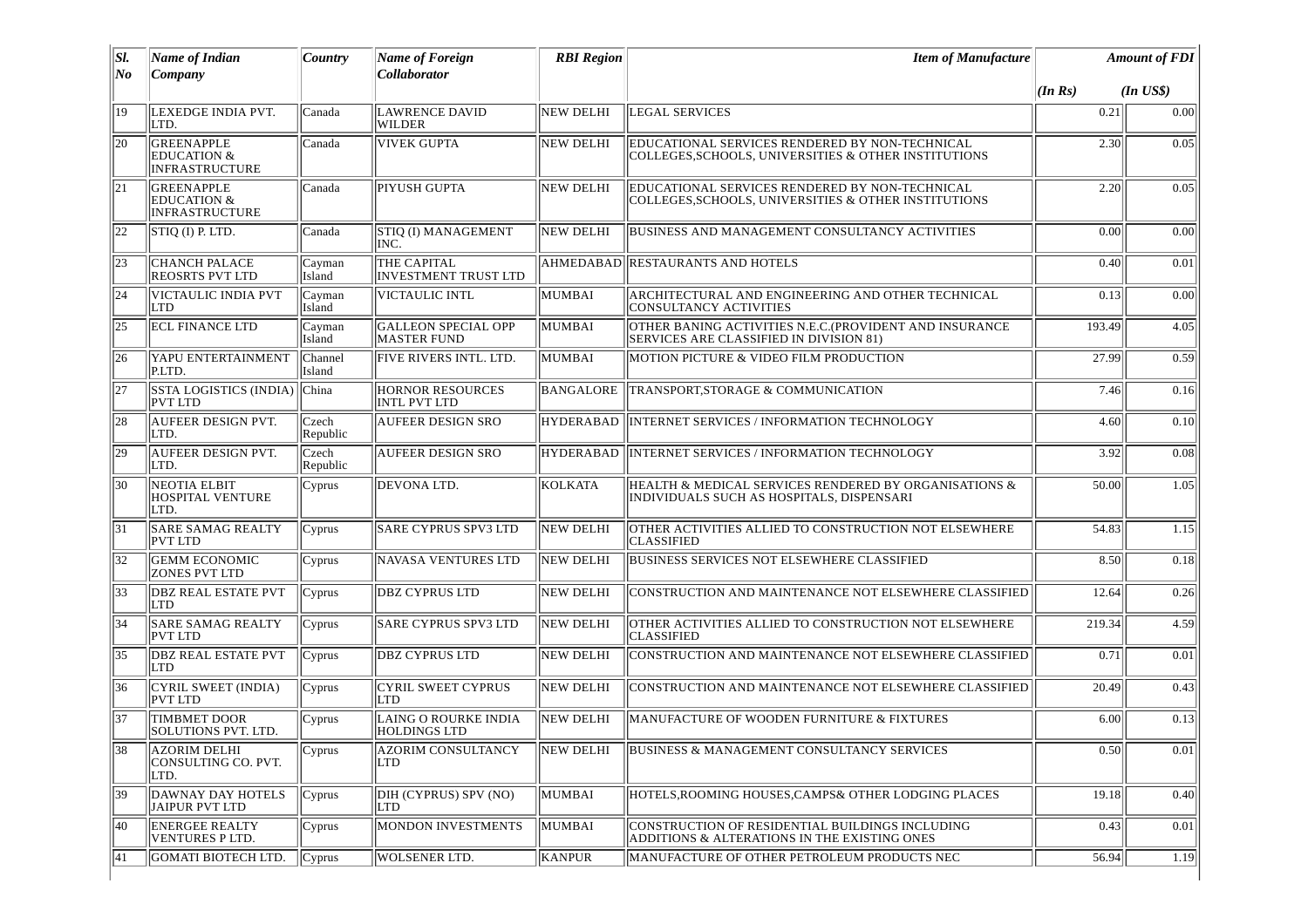| SI. | Name of Indian                                     | <i>Country</i> | Name of Foreign                                    | <b>RBI</b> Region | <b>Item of Manufacture</b>                                                              |          | <b>Amount of FDI</b> |
|-----|----------------------------------------------------|----------------|----------------------------------------------------|-------------------|-----------------------------------------------------------------------------------------|----------|----------------------|
| No  | Company                                            |                | Collaborator                                       |                   |                                                                                         | (In Rs)  | $(In$ $US$)$         |
| 42  | <b>OPG POWER GUJARAT</b><br>PVT. LTD.              | Cyprus         | GITA HOLDINGS PVT. LTD.                            | <b>CHENNAI</b>    | GENERATION & TRANSMISSION OF ELECTRIC ENERGY PRODUCED<br>IN HYDRO-ELECTRIC POWER PLANTS | 423.90   | 8.87                 |
| 43  | SRI RAMAKRISHNA<br>MILLS (COIMBATORE)<br>LTD.      | Cyprus         | <b>CLEARWATER CAPITAL</b><br>PARTNERS (CYPRUS) LTD | <b>CHENNAI</b>    | <b>COTTON SPINNING IN MILLS</b>                                                         | 20.60    | 0.43                 |
| 44  | SUNITA HYDROCOLLIDS Cyprus<br>PVT. LTD.            |                | <b>WEATHERFOLD GLOBAL</b><br>PRODUCTS LTD.         | <b>JAIPUR</b>     | <b>ACTIVITIES NOT ADEQUATELY DEFINED</b>                                                | 6.00     | 0.13                 |
| 45  | <b>RMZ INFRASTRUCTURE</b><br><b>PVT LTD</b>        | Cyprus         | <b>KWENAR LTD</b>                                  | BANGALORE         | <b>CONSTRUCTION</b>                                                                     | 6.43     | 0.13                 |
| 46  | <b>RMZ INFRASTRUCTURE</b><br><b>PVT LTD</b>        | Cyprus         | <b>KWENAR LTD</b>                                  |                   | BANGALORE CONSTRUCTION                                                                  | 157.97   | 3.31                 |
| 47  | VECTRA GLOSE PVT<br><b>LTD</b>                     | Cyprus         | <b>GLOSE HOLDINGS LTD</b>                          |                   | BANGALORE ACTIVITIES NOT ADEQUATELY DEFINED(OTHER THAN THOSE IN<br>(XO                  | 5.67     | 0.12                 |
| 48  | <b>RMZ INFRASTRUCTURE</b><br><b>PVT LTD</b>        | Cyprus         | <b>KWENAR LTD</b>                                  | BANGALORE         | <b>CONSTRUCTION</b>                                                                     | 57.88    | 1.21                 |
| 49  | <b>RMZ INFRASTRUCTURE</b><br><b>PVT LTD</b>        | Cvprus         | <b>KWENAR LTD</b>                                  | BANGALORE         | <b>CONSTRUCTION</b>                                                                     | 0.90     | 0.02                 |
| 50  | <b>RMZ INFRASTRUCTURE</b><br><b>PVT LTD</b>        | Cyprus         | <b>KWENAR LTD</b>                                  | <b>BANGALORE</b>  | <b>CONSTRUCTION</b>                                                                     | 17.65    | 0.37                 |
| 51  | <b>ELBIT INDIA TAKECARE</b><br><b>PVT LTD</b>      | Cyprus         | <b>VARCEMO LTD</b>                                 |                   | BANGALORE HEALTH AND MEDICAL SERVICES                                                   | 0.10     | 0.00                 |
| 52  | <b>ELBIT (I) REAL ESTATE</b><br>P.LTD.             | Cyprus         | ELBIT PLAZA (I) REAL<br><b>ESTATE HOLDING LTD.</b> | MUMBAI            | <b>REAL ESTATE ACTIVITIES</b>                                                           | 37.85    | 0.79                 |
| 53  | <b>ELBIT (I) REAL ESTATE</b><br>P.LTD.             | Cyprus         | ELBIT (I) REAL ESTATE<br><b>HOLDING LTD.</b>       | MUMBAI            | <b>REAL ESTATE ACTIVITIES</b>                                                           | 89.56    | 1.87                 |
| 54  | TRYLAN TSF (I) P.LTD.                              | Cyprus         | TRYLAN TSF (I) HOLDING<br><b>LTD</b>               | MUMBAI            | TELEPHONE COMMUNICATION SERVICES                                                        | 2.95     | 0.06                 |
| 55  | MARATHON IT<br><b>INFRASTRUCTURE</b><br>P.LTD.     | Cyprus         | PRIMERICA ASPF II<br>CYPRUS HOLDING LTD.           | MUMBAI            | <b>CONSTRUCTION</b>                                                                     | 597.21   | 12.50                |
| 56  | DAWNAY DAY HOTEL<br><b>PUNE PVT LTD</b>            | Cyprus         | D.I.H (CYPRUS)SPV (NO 3)<br>LTD                    | MUMBAI            | HOTELS, ROOMING HOUSES, CAMPS AND OTHER LODGING PLACES                                  | 177.50   | 3.72                 |
| 57  | <b>AZORIM DELHI</b><br>CONSULTING CO. PVT.<br>LTD. | Cyprus         | AZORIM CONSULTING LTD NEW DELHI                    |                   | <b>BUSINESS &amp; MANAGEMENT CONSULTANCY SERVICES</b>                                   | 17.95    | 0.38                 |
| 58  | <b>RED FORT JEHANGIR</b><br>PROPERTIES P. LTD.     | Cyprus         | TWILZON LTD.                                       | MUMBAI            | <b>REAL ESTATE ACTIVITIES</b>                                                           | 0.08     | 0.00                 |
| 59  | EMERALD (I) P. LTD.                                | Cyprus         | CROWN WORLD LTD.                                   | NEW DELHI         | REAL ESTATE ACTIVITIES                                                                  | 59.10    | 1.24                 |
| 60  | EMERALD (I) P. LTD.                                | Cyprus         | <b>CROWN WORLD LTD.</b>                            | NEW DELHI         | <b>REAL ESTATE ACTIVITIES</b>                                                           | 78.61    | 1.65                 |
| 61  | <b>RED FORT JEHANGIR</b><br>PROPERTIES P. LTD.     | Cyprus         | TWILZON LTD.                                       | MUMBAI            | <b>REAL ESTATE ACTIVITIES</b>                                                           | 1,314.55 | 27.52                |
| 62  | BCRE INDIA PVT. LTD.                               | Cyprus         | <b>BRACK CAPITAL REAL</b><br><b>ESTATE</b>         | NEW DELHI         | CONSTRUCTION & MAINTENANCE OF INDUSTRIAL PLANTS<br>EXCLUDING POWER PLANTS               | 3.40     | 0.07                 |
| 63  | <b>PARAMOUNT FARMS</b><br>INTL. P. LTD.            | Cyprus         | <b>PARAMOUNT FARMS</b><br>PROCESSING CYPRUS LTD.   | NEW DELHI         | <b>WHOLESALE TRADE</b>                                                                  | 37.00    | 0.77                 |
| 164 | EMERALD (I) P. LTD.                                | Cyprus         | CROWN WORLD LTD.                                   | NEW DELHI         | <b>REAL ESTATE ACTIVITIES</b>                                                           | 171.04   | 3.58                 |
| 65  | EMERALD (I) P. LTD.                                | Cyprus         | <b>CROWN WORLD LTD.</b>                            | NEW DELHI         | REAL ESTATE ACTIVITIES                                                                  | 108.04   | 2.26                 |
| 66  | EMERALD (I) P. LTD.                                | Cyprus         | CROWN WORLD LTD.                                   | <b>NEW DELHI</b>  | REAL ESTATE ACTIVITIES                                                                  | 425.00   | 8.90                 |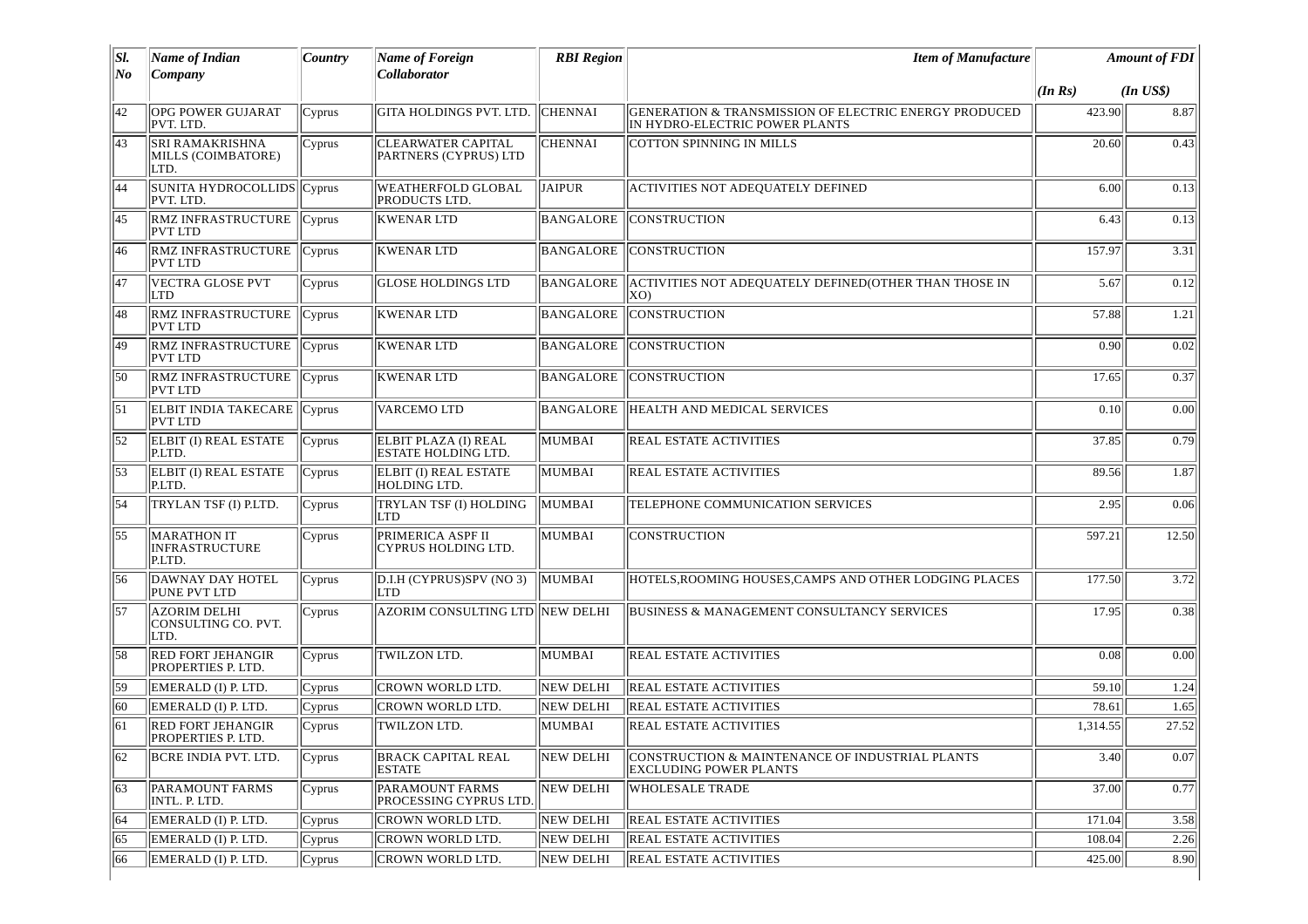| SI.          | <b>Name of Indian</b>                                               | Country | <b>Name of Foreign</b>                      | <b>RBI</b> Region | <b>Item of Manufacture</b>                                                                               |                   | <b>Amount of FDI</b> |
|--------------|---------------------------------------------------------------------|---------|---------------------------------------------|-------------------|----------------------------------------------------------------------------------------------------------|-------------------|----------------------|
| No           | Company                                                             |         | Collaborator                                |                   |                                                                                                          | $(\ln \text{Rs})$ | $(In$ $USS)$         |
| 67           | EMERALD (I) P. LTD.                                                 | Cyprus  | CROWN WORLD LTD.                            | <b>NEW DELHI</b>  | <b>REAL ESTATE ACTIVITIES</b>                                                                            | 71.68             | 1.50                 |
| 68           | EMERALD (I) P. LTD.                                                 | Cyprus  | <b>CROWN WORLD LTD.</b>                     | <b>NEW DELHI</b>  | <b>REAL ESTATE ACTIVITIES</b>                                                                            | 16.27             | 0.34                 |
| 69           | EMERALD (I) P. LTD.                                                 | Cyprus  | CROWN WORLD LTD.                            | <b>NEW DELHI</b>  | REAL ESTATE ACTIVITIES                                                                                   | 110.07            | 2.30                 |
| 70           | EMERALD (I) P. LTD.                                                 | Cyprus  | CROWN WORLD LTD.                            | <b>NEW DELHI</b>  | REAL ESTATE ACTIVITIES                                                                                   | 44.28             | 0.93                 |
| 71           | <b>SARE SAMAG REALTY</b><br>PVT. LTD.                               | Cyprus  | <b>SARE CYPRUS SPV3 LTD.</b>                | <b>NEW DELHI</b>  | OTHER ACTIVITIES ALLIED TO CONSTRUCTION NOT ELSEWHERE<br><b>CLASSIFIED</b>                               | 283.11            | 5.93                 |
| 72           | <b>SARE SAMAG REALTY</b><br>PVT. LTD.                               | Cyprus  | SARE CYPRUS LTD.                            | <b>NEW DELHI</b>  | OTHER ACTIVITIES ALLIED TO CONSTRUCTION NOT ELSEWHERE<br><b>CLASSIFIED</b>                               | 124.15            | 2.60                 |
| 73           | <b>SARE SAMAG REALTY</b><br>PVT. LTD.                               | Cyprus  | <b>SARE CYPRUS LTD.</b>                     | NEW DELHI         | OTHER ACTIVITIES ALLIED TO CONSTRUCTION NOT ELSEWHERE<br><b>CLASSIFIED</b>                               | 495.23            | 10.37                |
| 74           | JSS STEELITALIA LTD.                                                | Cyprus  | <b>JEZSITA HOLDINGS</b>                     | <b>NEW DELHI</b>  | CASTING OF IRON OR STEEL                                                                                 | 5.60              | 0.12                 |
| 75           | HMS REAL ESTATE P.<br>LTD.                                          | Cyprus  | <b>EMANSAR LTD.</b>                         | NEW DELHI         | DEVELOPING AND SUBDIVIDING REAL ESTATE INTO LOTS                                                         | 94.20             | 1.97                 |
| 76           | HMS REAL ESTATE P.<br>LTD.                                          | Cyprus  | <b>EMANSON LTD.</b>                         | NEW DELHI         | DEVELOPING AND SUBDIVIDING REAL ESTATE INTO LOTS                                                         | 1,535.00          | 32.13                |
| 77           | JSS STEELITALIA LTD.                                                | Cyprus  | JENSITA HOLDINGS LTD.                       | <b>NEW DELHI</b>  | <b>CASTING OF IRON OR STEEL</b>                                                                          | 3.99              | 0.08                 |
| 78           | JSS STEELITALIA LTD.                                                | Cyprus  | <b>INBOX MARKET SERVICES</b>                | NEW DELHI         | CASTING OF IRON OR STEEL                                                                                 | 17.85             | 0.37                 |
| 79           | JSS STEELITALIA LTD.                                                | Cyprus  | <b>JENSITA HOLDINGS LTD.</b>                | <b>NEW DELHI</b>  | CASTING OF IRON OR STEEL                                                                                 | 5.60              | 0.12                 |
| 80           | JSS STEELITALIA LTD.                                                | Cyprus  | JENSITA HOLDINGS LTD                        | <b>NEW DELHI</b>  | CASTING OF IRON OR STEEL                                                                                 | 5.60              | 0.12                 |
| 81           | <b>KRING TELLABS INDIA</b><br>PVT. LTD.                             | Denmark | <b>TELLABS DENMARK AS</b>                   | NEW DELHI         | <b>COMPUTER CONSULTANCY SERVICES</b>                                                                     | 1.38              | 0.03                 |
| 82           | <b>MANTETA</b><br><b>AUTOMOTIVE</b><br><b>COMPONENTS PVT LTD</b>    | Denmark | <b>MANETA AS</b>                            | NEW DELHI         | OTHER BUSINESS SERVICES NOT ELSEWHERE CLASSIFIED OR<br><b>INCLUDED</b>                                   | 65.00             | 1.36                 |
| $\sqrt{83}$  | TEKLA (I) P.LTD.                                                    | Finland | <b>TEKLA CORPN</b>                          | <b>MUMBAI</b>     | SOFTWARE SUPPLY SERVICES                                                                                 | 0.50              | 0.01                 |
| 84           | TEKLA (I) P.LTD.                                                    | Finland | <b>GERAKOOY</b>                             | MUMBAI            | SOFTWARE SUPPLY SERVICES                                                                                 | 0.00              | 0.00                 |
| 85           | <b>PLASTIC OMNIUM</b><br>VARRA PVT LTD                              | France  | PLASTIC OMNIVUM AUTO<br><b>EXTERIOR SAS</b> | MUMBAI            | <b>MISCELLANEOUS</b>                                                                                     | 51.00             | 1.07                 |
| 86           | A RAYMOND FASTNERS<br>INDIA P. LTD.                                 | France  | A RAYMOND TCIESCS                           | <b>MUMBAI</b>     | MANUFACTURE OF HEAVY MOTOR VEHICLES, COACH WORK                                                          | 31.80             | 0.67                 |
| 87           | TOKHEIM (I) P.LTD.                                                  | France  | <b>TOKHEIM GROUP SAS</b>                    | MUMBAI            | MFR. OF OTHER ELECTRICAL EQUIPMENT NEC.                                                                  | 87.75             | 1.84                 |
| 88           | <b>MAHINDRA RENAULT</b><br><b>NISSAN AUTOMOTIVE P</b><br><b>LTD</b> | France  | <b>RENAULT</b>                              | MUMBAI            | MANUFACTURE OF TYRES & TUBES FOR MOTOR<br><b>VEHICLES, TRACTORS &amp; AIRCRAFTS</b>                      | 3.66              | 0.08                 |
| 89           | TOTAL PROJECTS INDIA<br><b>PVT LTD</b>                              | France  | <b>TOTAL SA (TOTAL SA)</b>                  | <b>NEW DELHI</b>  | TECHNICAL TESTING AND ANALYSIS SERVICES.(THIS GROUP<br>INCLUDES TESTING OF ALL TYPES OF MATERIALS AND    | 13.49             | 0.28                 |
| $ 90\rangle$ | TOTAL PROJECTS INDIA France<br><b>PVT LTD</b>                       |         | TOTAL SA (TOTAL SA)                         | <b>NEW DELHI</b>  | TECHNICAL TESTING AND ANALYSIS SERVICES. (THIS GROUP<br>INCLUDES TESTING OF ALL TYPES OF MATERIALS AND   | 36.17             | 0.76                 |
| 91           | <b>TITAN ANTONY</b><br><b>AVIATION INDIA PVT</b><br>LTD             | France  | <b>TITAN AVIATION</b>                       | MUMBAI            | SUPPORTING, SERVICES TO AIR TRANSPORT, LIKE OPERATION OF<br>AIRPORTS FLYING FACILITIES,RADIO BEACONS,F   | 2.40              | 0.05                 |
| 92           | <b>TITAN ANTONY</b><br><b>AVIATION INDIA PVT</b><br>LTD             | France  | <b>S A DUNES TITAN</b><br><b>AVIATION</b>   | MUMBAI            | SUPPORTING, SERVICES TO AIR TRANSPORT, LIKE OPERATION OF<br>AIRPORTS FLYING FACILITIES, RADIO BEACONS, F | 2.77              | 0.06                 |
| 93           | <b>CAHORS ELECTRICALS</b><br>$(I)$ P. LTD.                          | France  | TRANSFIX S.A.                               | MUMBAI            | MFR. OF ELECTRICAL STARTING & IGNITION EOUIPMENT FOR<br>INTERNAL COMBUSTION ENGINES                      | 30.54             | 0.64                 |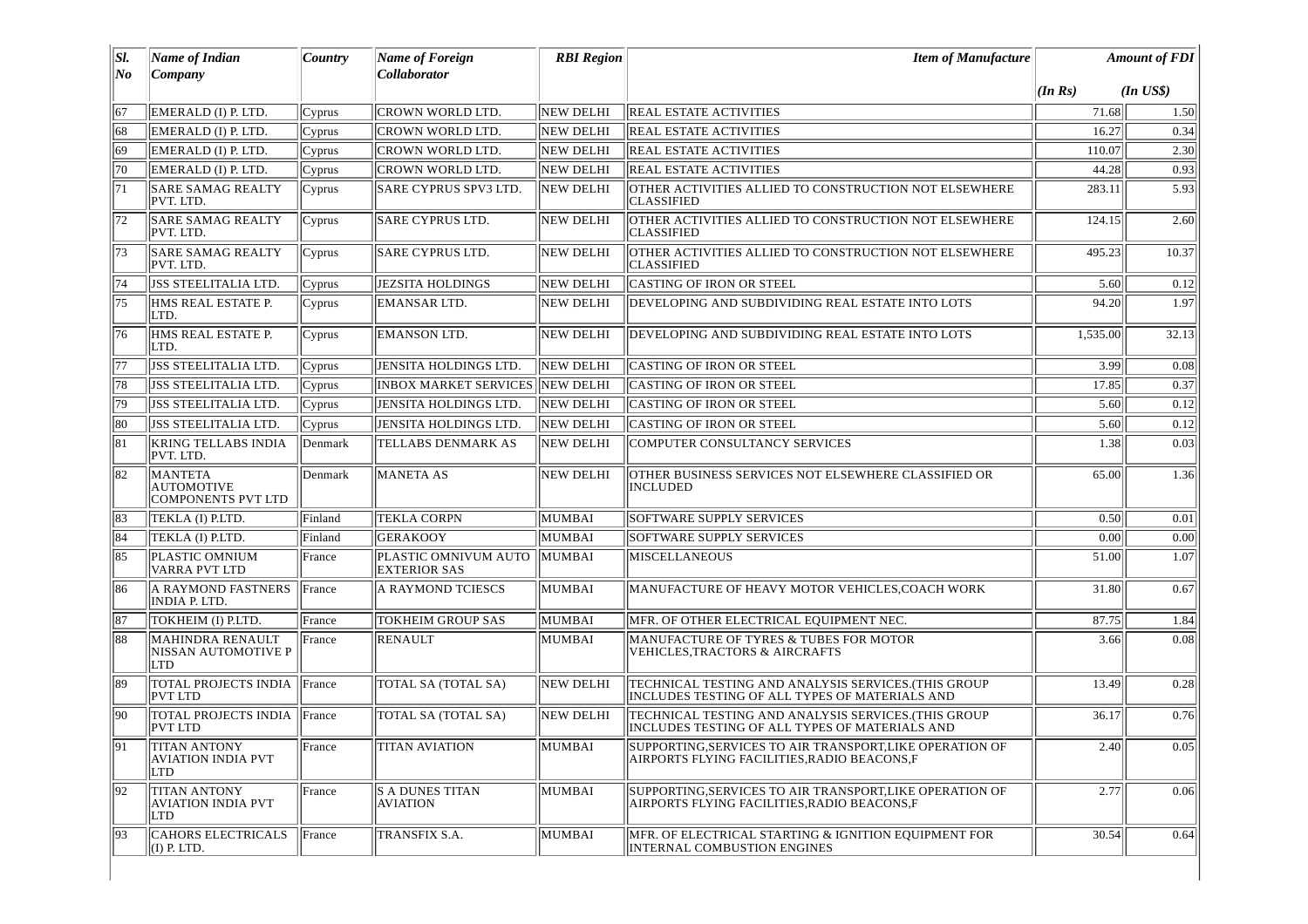| SI.            | <b>Name of Indian</b>                                               | Country | <b>Name of Foreign</b>                                  | <b>RBI Region</b> | <b>Item of Manufacture</b>                                                                                         |          | <b>Amount of FDI</b> |
|----------------|---------------------------------------------------------------------|---------|---------------------------------------------------------|-------------------|--------------------------------------------------------------------------------------------------------------------|----------|----------------------|
| N <sub>o</sub> | Company                                                             |         | <b>Collaborator</b>                                     |                   |                                                                                                                    | (In Rs)  | $(In$ $USS)$         |
| 94             | ENKITA CONSULTANTS<br>PVT. LTD.                                     | France  | <b>MR GREGOIREDE</b><br><b>LASTEYRIE</b>                | <b>NEW DELHI</b>  | <b>COMMUNICATION SERVICES</b>                                                                                      | 1.37     | 0.03                 |
| 95             | CONEP LIGHTING INDIA IFrance<br>P. LTD.                             |         | <b>CONCEP SA</b>                                        | <b>NEW DELHI</b>  | MANUFACTURE OF ELECTRIC LAMPS                                                                                      | 1.35     | 0.03                 |
| 96             | <b>BOURTON CONSULTING  France</b><br>(INDIA) PVT LTD                |         | <b>CRISPIN BROWN</b>                                    | BANGALORE         | <b>BUSINESS AND MANAGEMENT CONSULTANCY ACTIVITIES</b>                                                              | 0.35     | 0.01                 |
| 97             | <b>SOGEFI MNR</b><br><b>FILTRATION INDIA PVT</b><br><b>LTD</b>      | France  | <b>FILTRAUTO S.A</b>                                    | BANGALORE         | MANUFACTURE OF OTHER ELECTRICAL DOMESTIC APPLIANCE<br>NEC.                                                         | 131.99   | 2.76                 |
| 98             | <b>DOSHION VEOLIA</b><br>WATER SOLUTION P.<br>LTD.                  | France  | <b>VEOLIA WATER SOLUTION MUMBAI</b><br>S AND TECHNOLOGY |                   | <b>CONSTRUCTION AND MAINTENANCE</b>                                                                                | 569.99   | 11.93                |
| 99             | <b>GEOJIT FINANCIAL</b><br><b>SERVICES LTD.</b>                     | France  | <b>BNP PARIBAS SA</b>                                   | lkochi            | <b>SECURITIES DEALING ACTIVITIES</b>                                                                               | 1,838.60 | 38.49                |
| 100            | EUROP ASSISTANCE (I)<br>P.LTD.                                      | France  | <b>EUROP ASSISTANCE</b><br><b>HOLDINGS</b>              | MUMBAI            | <b>INVESTEMENT RESEARCH &amp; COUNSELLING ACTIVITIES</b>                                                           | 100.78   | 2.11                 |
| 101            | <b>D B DOCTOR</b><br><b>VENTILATORS PVT LTD</b>                     | France  | <b>VENTMECA</b><br><b>INTERNATIONAL</b>                 |                   | AHMEDABAD  MANUFACTURE OF INDUSTRIAL PROCESS CONTROL EQUIPMENT<br>(THIS CLASS INCLUDES MANUFACTURE OF APPARATUS US | 4.00     | 0.08                 |
| 102            | TECHNICO KONGSBERG   France<br><b>AUTOMOTIVE INDIA</b><br>LTD.      |         | KONGSBERG DRIVE<br><b>LIVERSYSTEM</b>                   | NEW DELHI         | MANUFACTURE OF TRANSPORT EQUIPMENT & PARTS                                                                         | 25.61    | 0.54                 |
| 103            | AREVA INDIA PVT. LTD.                                               | France  | <b>AREVA SA</b>                                         | NEW DELHI         | BUSINESS & MANAGEMENT CONSULTANCY SERVICES                                                                         | 19.80    | 0.41                 |
| 104            | <b>TECHNICO TELEFLEX</b><br><b>AUTOMOTIVE INDIA P</b><br><b>LTD</b> | France  | TELEFLEX AUTOMOTIVE                                     | <b>NEW DELHI</b>  | MANUFACTURE OF MOTOR CARS & OTHER MOTOR VEHICLES                                                                   | 70.00    | 1.47                 |
| 105            | <b>ESS GULLIVER</b><br>LADDERS MFG CO. PVT.<br>LTD.                 | France  | <b>GUILEMIN SAS</b>                                     | <b>NEW DELHI</b>  | MANUFACTURE OF MISCELLANEOUS PRODUCTS NOT ELSEWHERE<br><b>CLASSIFIED</b>                                           | 0.39     | 0.01                 |
| 106            | <b>FLYING MAYA GUEST</b><br>HOUSE P. LTD.                           | France  | <b>OYSTEN KROGSRUD</b>                                  | <b>PANAJI</b>     | HOTELS, ROOMING HOUSES CAMPS & OTHER LODGING PLACES                                                                | 1.67     | 0.04                 |
| 107            | FLYING MAYA GUEST<br>HOUSE P. LTD.                                  | France  | <b>MARIE CHRISTINE</b><br>REBILLET PERDRIAU             | PANAJI            | HOTELS, ROOMING HOUSES CAMPS & OTHER LODGING PLACES                                                                | 0.33     | 0.01                 |
| 108            | <b>KERAMISCHER</b><br>OFFNBAN INDIA PVT.<br>LTD.                    | Germany | <b>GUNTERALFRED HALEX</b>                               | NEW DELHI         | MANUFACTURE OF MACHINERY & EQUIPMENT OTHER THAN<br><b>TRANSPORT EQUIPMENT</b>                                      | 0.13     | 0.00                 |
| 109            | BOYSEN (I) LTD.                                                     | Germany | <b>FRIEDRICH BOYSEN</b><br><b>GNBHINTL</b>              | NEW DELHI         | MFR. OF MACHINE TOOLS, THEIR PARTS & ACCESSORIES                                                                   | 5.00     | 0.10                 |
| 110            | SIRCOM (I) P. LTD.                                                  | Germany | SIRCOM SYSTEMS INTL.<br><b>GMBH</b>                     | NEW DELHI         | MFR. OF MOTOR CYCLES & SCOOTERS PARTS                                                                              | 0.50     | 0.01                 |
| 111            | CONVOTHORM (I) P.<br>LTD.                                           | Germany | CONVOTHORM<br>ELEKTROGERATE                             | NEW DELHI         | MFR. OF MACHINERY & EQUIPMENT                                                                                      | 3.95     | 0.08                 |
| 112            | PRIMACY INDUSTRIES<br>PVT LTD                                       | Germany | <b>ROLF BARTKE</b>                                      | BANGALORE         | MANUFACTURE OF CANDLES OTHER THAN ON COTTAGE SCALE                                                                 | 1.00     | 0.02                 |
| 113            | <b>SCOGEN HP TECHNIK</b><br><b>ENGINEERING INDIA P</b><br>LT        | Germany | <b>HP-TECHNIK GMBH</b>                                  | BANGALORE         | MANUFACTURE OF PUMPS, COMPRESSORS, TAPS AND VALVES                                                                 | 1.27     | 0.03                 |
| 114            | <b>BUSCH VACCUMM (I)</b><br>P.LTD.                                  | Germany | BUSCH HOLDING GMBH                                      | MUMBAI            | <b>TRADING</b>                                                                                                     | 2.00     | 0.04                 |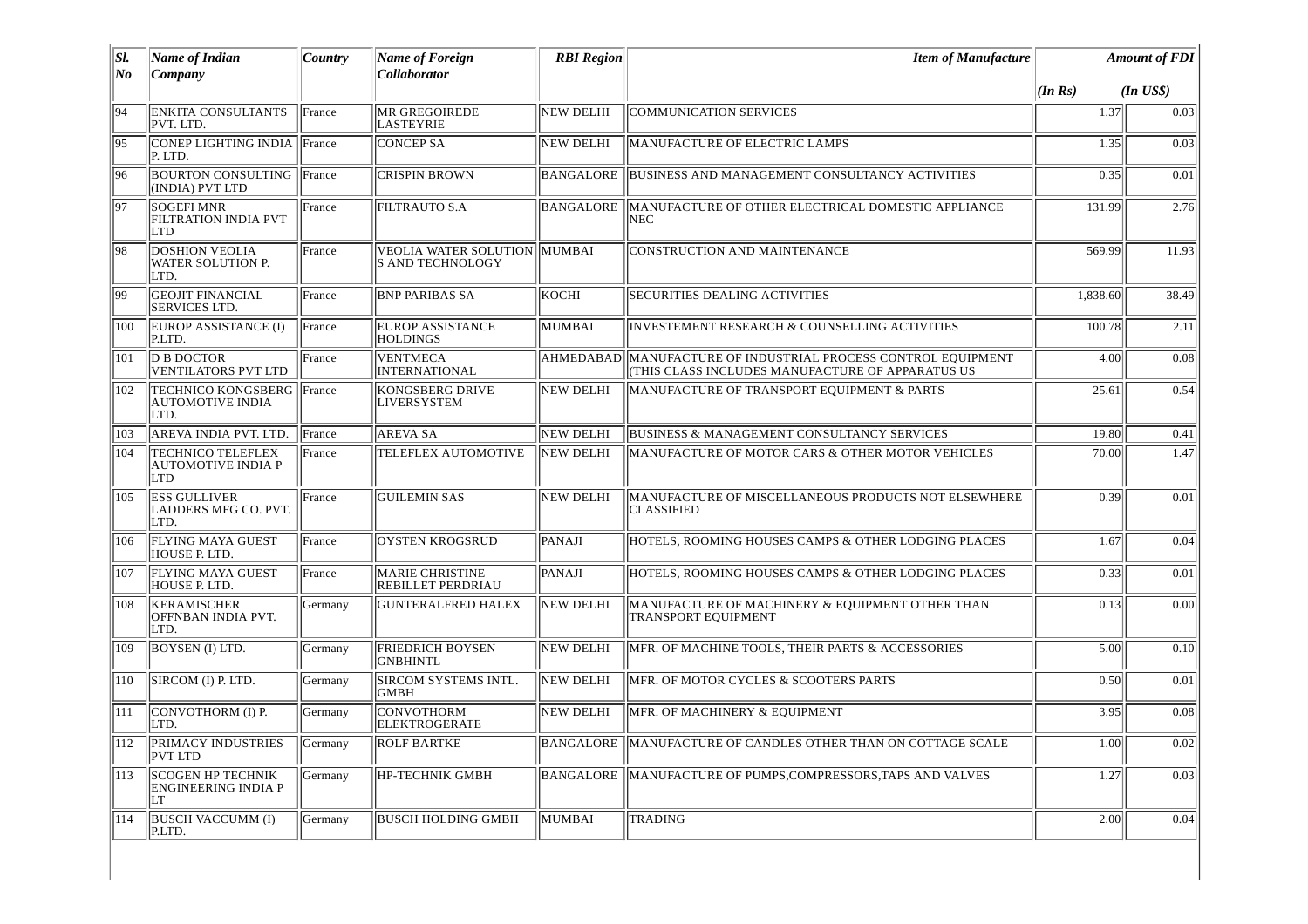| SI.<br>No | <b>Name of Indian</b><br>Company                             | Country | <b>Name of Foreign</b><br>Collaborator             | <b>RBI</b> Region | <b>Item of Manufacture</b>                                                            |          | <b>Amount of FDI</b> |
|-----------|--------------------------------------------------------------|---------|----------------------------------------------------|-------------------|---------------------------------------------------------------------------------------|----------|----------------------|
|           |                                                              |         |                                                    |                   |                                                                                       | (In Rs)  | $(In$ $US$)$         |
| 115       | <b>SCOGEN HP TECHNIK</b><br><b>ENGINEERING INDIA P</b><br>LT | Germany | <b>HART WIG PAULSEN</b><br><b>GMBH</b>             | BANGALORE         | MANUFACTURE OF PUMPS, COMPRESSORS, TAPS AND VALVES                                    | 1.20     | 0.03                 |
| 116       | RITTAL INDIA PVT LTD                                         | Germany | RITTAL GMBH &<br><b>COMPANY</b>                    | BANGALORE.        | MANUFACTURE OF MISCELLANEOUS PRODUCTS NOT ELSEWEHERE<br><b>CLASSIFIED</b>             | 259.29   | 5.43                 |
| 117       | LAVANDOO INFOTEQ<br><b>INDIA PVT LTD</b>                     | Germany | LAVANDOO GROUP AG                                  | <b>BANGALORE</b>  | DATA PROCESSING, SOFTWARE DEVELOPMENT AND COMPUTER<br><b>CONSULTANCY SERVICES</b>     | 3.03     | 0.06                 |
| 118       | ROTHE ERDE INDIA PVT<br>LTD                                  | Germany | <b>ROTHE ERDE GMBH</b>                             | MUMBAI            | MANUFACTURE OF BEARINGS, GEARS, GEARING & DRIVING<br><b>ELEMENTS</b>                  | 237.13   | 4.96                 |
| 119       | <b>ZIEMANN INDIA PVT</b><br>LTD                              | Germany | <b>A.ZIEMANN GMBH</b>                              | MUMBAI            | MANUFACTURE OF RUBBER SURGICAL AND MEDICAL EQUIPMENT                                  | 67.00    | 1.40                 |
| 120       | <b>TURK INDIA</b><br><b>AUTOMOTION PVT LTD</b>               | Germany | <b>TRUCK BETEILIGUNGS</b><br><b>GMBH</b>           | MUMBAI            | MANUFACTURE OF INDUSTRIAL MACHINERY FOR OTHER THAN<br>FOR FOOD AND TEXTILE INDUSTRIES | 23.43    | 0.49                 |
| 121       | L.C. WETTING<br>MARKETING INDIA PVT.<br>LTD.                 | Germany | DAVID WELTING                                      | <b>NEW DELHI</b>  | OTHER BUSINESS SERVICES NOT ELSEWHERE CLASSIFIED OR<br><b>INCLUDED</b>                | 0.15     | 0.00                 |
| 122       | CONNECT CHEMICAL (I)   Germany<br>P. LTD.                    |         | <b>CONNECT CHEMICALS</b><br><b>HOLDING GMBH</b>    | MUMBAI            | MFR. OF ALLOPATHIC PHARMACEUTICAL PREPARATION                                         | 1.00     | 0.02                 |
| 123       | L.C. WETTING<br>MARKETING INDIA PVT.<br>LTD.                 | Germany | LOTHAR C. WELTING                                  | NEW DELHI         | OTHER BUSINESS SERVICES NOT ELSEWHERE CLASSIFIED OR<br><b>INCLUDED</b>                | 0.25     | 0.01                 |
| 124       | VOLKSWAGEN FINANCE Germany<br>P. LTD.                        |         | VOLKSWAGEN FINANCIAL  MUMBAI<br><b>SERVICES AG</b> |                   | OTHER FINANCIAL SERVICES NEC.                                                         | 60.97    | 1.28                 |
| 125       | <b>ANDREAS STIHL PVT</b><br><b>LTD</b>                       | Germany | <b>STIHL INTERNATIONAL</b>                         | MUMBAI            | WHOLESALE TRADE IN OTHER GOODS N.E.C.                                                 | 20.00    | 0.42                 |
| 126       | <b>ANDREAS STIHL PVT</b><br>LTD                              | Germany | STIHL INTERNATIONAL                                | MUMBAI            | WHOLESALE TRADE IN OTHER GOODS N.E.C.                                                 | 0.85     | 0.02                 |
| 127       | <b>TRACAN</b><br>CONSULTANCY P.LTD.                          | Germany | <b>KLAUS WENDE</b>                                 | MUMBAI            | <b>BUSINESSA &amp; MANAGEMENT CONSULTANCY ACTIVITIES</b>                              | 0.69     | 0.01                 |
| 128       | <b>TRACAN</b><br>CONSULTANCY P.LTD.                          | Germany | <b>KLAUS WENDE</b>                                 | MUMBAI            | <b>BUSINESSA &amp; MANAGEMENT CONSULTANCY ACTIVITIES</b>                              | 0.67     | 0.01                 |
| 129       | STAUFF INDIA PVT. LTD.                                       | Germany | <b>WATER STAUFFENBERG</b><br>GMBH & COKG           | MUMBAI            | MANUFACTURE OF MACHINE TOOLS, THIER PARTS & ACCESSORIES.                              | 8.63     | 0.18                 |
| 130       | STAUFF INDIA PVT. LTD.                                       | Germany | <b>WATER STAUFFENBERG</b><br>GMBH & CO K G         | MUMBAI            | MANUFACTURE OF MACHINE TOOLS, THIER PARTS & ACCESSORIES.                              | 14.11    | 0.30                 |
| 131       | ROTHE ERDE INDIA PVT Germany<br>LTD                          |         | <b>ROTHE ERDE GMBH</b>                             | MUMBAI            | MANUFACTURE OF BEARINGS, GEARS, GEARING & DRIVING<br><b>ELEMENTS</b>                  | 187.65   | 3.93                 |
| 132       | DR OETIKER INDIA PVT. Germany<br>LTD.                        |         | <b>DR OETIKER INDIA</b><br><b>HOLDING GMBH</b>     | MUMBAI            | WHOLESALE TRADE IN OTHER BASIC FOODSTUFFS N.E.C.                                      | 1,234.83 | 25.85                |
| 133       | <b>TRACAN</b><br>CONSULTANCY P.LTD.                          | Germany | <b>KLAUS WENDE</b>                                 | MUMBAI            | BUSINESSA & MANAGEMENT CONSULTANCY ACTIVITIES                                         | 0.69     | 0.01                 |
| 134       | <b>GERMAN INDUSTRIAL</b><br>DRIVES PVT. LTD.                 | Germany | <b>GRAESSNER GEORGII</b><br>GMBH                   | <b>CHENNAI</b>    | MANUFACTURE OF BEARINGS, GEARS, GEARING & DRIVING<br><b>ELEMENTS</b>                  | 2.06     | 0.04                 |
| 135       | <b>GERMAN INDUSTRIAL</b><br>DRIVES PVT. LTD.                 | Germany | <b>EPPINGER UWE</b>                                | <b>CHENNAI</b>    | MANUFACTURE OF BEARINGS, GEARS, GEARING & DRIVING<br><b>ELEMENTS</b>                  | 0.10     | 0.00                 |
| 136       | R. STAHL (P) LTD.                                            | Germany | R. STAHL AG                                        | <b>CHENNAI</b>    | MANUFACTURE OF ELECTRICAL STARTING & IGNITION<br><b>EQUIPMENT</b>                     | 3.89     | 0.08                 |
| 137       | $\vert$ R. STAHL (P) LTD.                                    | Germany | R. STAHL AG                                        | <b>CHENNAI</b>    | MANUFACTURE OF ELECTRICAL STARTING & IGNITION<br>EQUIPMENT                            | 2.68     | 0.06                 |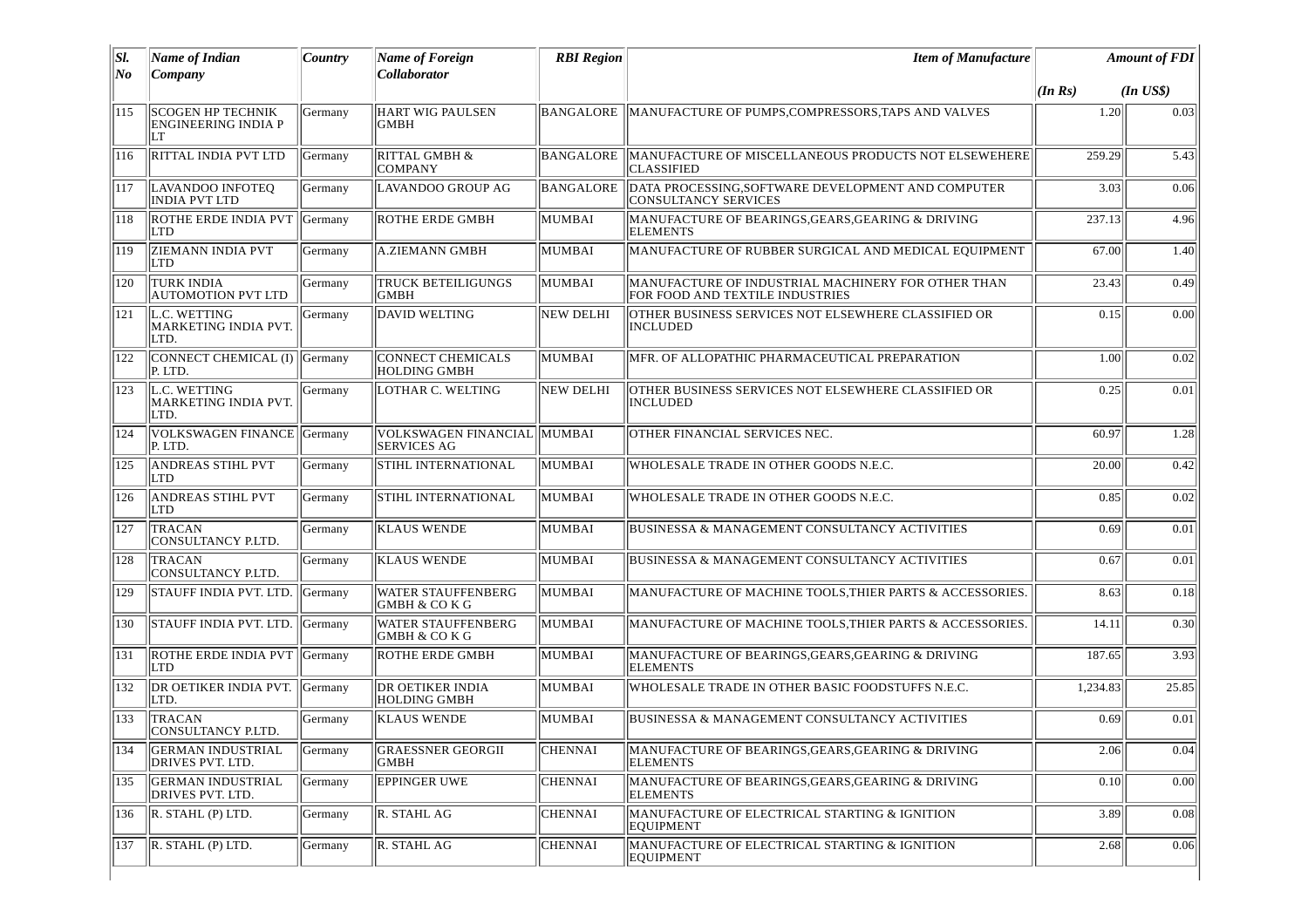| SI. | Name of Indian                                                      | Country  | Name of Foreign                                      | <b>RBI</b> Region | <b>Item of Manufacture</b>                                                                              | <b>Amount of FDI</b> |              |
|-----|---------------------------------------------------------------------|----------|------------------------------------------------------|-------------------|---------------------------------------------------------------------------------------------------------|----------------------|--------------|
| No  | Company                                                             |          | <b>Collaborator</b>                                  |                   |                                                                                                         | (In Rs)              | $(In$ $US$)$ |
| 138 | R. STAHL (P) LTD.                                                   | Germany  | R. STAHL AG                                          | <b>CHENNAI</b>    | MANUFACTURE OF ELECTRICAL STARTING & IGNITION<br><b>EQUIPMENT</b>                                       | 14.86                | 0.31         |
| 139 | G.T. ELECTRINIC (INDIA) Germany<br>PVT. LTD.                        |          | <b>WOLFAGANG HAECKL</b>                              | <b>CHENNAI</b>    | MANUFACTURE OF PARTS & ACCESSORIES FOR ELECTRONIC<br><b>VALVES &amp; TUBES</b>                          | 0.48                 | 0.01         |
| 140 | <b>GEA WESTFALIA</b><br><b>SEPARATOR INDIA PVT</b><br>LTD           | Germany  | <b>GEA WESTFALIA</b><br><b>SEPARATOR GMBH</b>        | <b>NEW DELHI</b>  | OTHER BUSINESS SERVICES NOT ELSEWHERE CLASSIFIED OR<br><b>INCLUDED</b>                                  | 196.53               | 4.11         |
| 141 | <b>DASIMLER HERO</b><br><b>COMMERCIAL VEHICLE</b><br>P LTD          | Germany  | <b>DAIMLER AG</b>                                    | <b>NEW DELHI</b>  | MANUFACTURE OF MOTOR VEHICLES FOR THE TRANSPORT OF<br>GOODS, MANUFACTURE OF SPECIAL PURPOSE HEAVY MOTOR | 762.60               | 15.96        |
| 142 | R. STAHL (P) LTD.                                                   | Germany  | R. STAHL AG                                          | <b>CHENNAI</b>    | MANUFACTURE OF ELECTRICAL STARTING & IGNITION<br><b>EQUIPMENT</b>                                       | 130.64               | 2.73         |
| 143 | G.T. ELECTRINIC (INDIA)  Germany<br>PVT. LTD.                       |          | <b>WOLFAGANG HAECKL</b>                              | <b>CHENNAI</b>    | MANUFACTURE OF PARTS & ACCESSORIES FOR ELECTRONIC<br><b>VALVES &amp; TUBES</b>                          | 0.11                 | 0.00         |
| 144 | WANZL (I) P.LTD.                                                    | Germany  | <b>WANZL METALL WAREN</b><br>FABRIC                  | MUMBAI            | MFR. OF METAL PRODUCTS                                                                                  | 0.00                 | 0.00         |
| 145 | <b>APOLLO DKV</b><br>INSURANCE CO. LTD.                             | Germany  | <b>DKV INTERNATIONAL</b><br><b>HEALTH HOLDING AG</b> | <b>HYDERABAD</b>  | INSURANCE CARRIERS OTHER THAN LIFE                                                                      | 332.97               | 6.97         |
| 146 | WANZL (I) P.LTD.                                                    | Germany  | <b>WANZL BETERLILL</b><br><b>GUNGSGES</b>            | MUMBAI            | MFR. OF METAL PRODUCTS                                                                                  | 0.10                 | 0.00         |
| 147 | <b>ZELAN PROJECTS LTD.</b>                                          | Hongkong | ZELAN EPC LTD.                                       | <b>HYDERABAD</b>  | CONSTRUCTION & MAINTENANCE OF POWER PLANTS EXCEPT<br>HYDRO-ELECTRIC PROJECTS                            | 0.10                 | 0.00         |
| 148 | TARA ULTIMO P.LTD.                                                  | Hongkong | <b>FABRICANT HK TRADING</b>                          | MUMBAI            | MFR. OF JEWELLELRY & RELATED ARTICLES                                                                   | 122.40               | 2.56         |
| 149 | AMBATTUR SUNBRIGHT Hongkong<br><b>GARMENTS PVT. LTD.</b>            |          | <b>VIJAY MANOHAR</b><br>MAKHIYA                      | <b>CHENNAI</b>    | MANUFACTURE OF ALL TYPE OF TEXTILE GARMENTS & CLOTHING<br><b>ACCESSORIES NEC</b>                        | 9.01                 | 0.19         |
| 150 | AMBATTUR SUNBRIGHT Hongkong<br><b>GARMENTS PVT. LTD.</b>            |          | <b>SANJAY MANOHAR</b><br>MAKHIYA                     | <b>CHENNAI</b>    | MANUFACTURE OF ALL TYPE OF TEXTILE GARMENTS & CLOTHING<br><b>ACCESSORIES NEC</b>                        | 9.00                 | 0.19         |
| 151 | <b>EOC POLYMER INDIA</b><br>PVT. LTD.                               | Hongkong | <b>EOC P &amp; E INVESTMENTS</b>                     | <b>NEW DELHI</b>  | MANUFACTURE OF RUBBER PRODUCTS NEC                                                                      | 14.69                | 0.31         |
| 152 | <b>TARA JEWELS EXPORTS</b><br>P.LTD.                                | Hongkong | FABRICANT K.H. TRADING   MUMBAI<br>LTD.              |                   | MFR. OF JEWELLERY AND RELATED ARTICLES                                                                  | 150.00               | 3.14         |
| 153 | <b>GYANADA SOFTWARE</b><br>LTD                                      | Hongkong | WINGMING (ASIA) P LTD                                | MUMBAI            | DATA PROCESSING, SOFTWARE DEVELOPMENT AND COMPUTER<br><b>CONSULTANCY SERVICES</b>                       | 9.76                 | 0.20         |
| 154 | <b>B.A. PROPERTY</b><br><b>CONSULTANT</b>                           | Hongkong | TRICENTERAL LTD.                                     | NEW DELHI         | <b>REAL ESTATE ACTIVITIES</b>                                                                           | 39.41                | 0.82         |
| 155 | TANITA (I) P. LTD.                                                  | Hongkong | <b>TANITA HEALTH</b><br>EOUIPMENT HK LTD.            | MUMBAI            | TRADING                                                                                                 | 0.20                 | 0.00         |
| 156 | <b>EOC POLYMER INDIA</b><br>PVT. LTD.                               | Hongkong | <b>EOCP &amp; E INVESTMENTS</b>                      | <b>NEW DELHI</b>  | MANUFACTURE OF RUBBER PRODUCTS NEC                                                                      | 13.30                | 0.28         |
| 157 | <b>KAYPEE ELECTRONICS</b><br><b>AND ASSOCIATESPVT</b><br><b>LTD</b> | Hongkong | <b>FALCO LIMITED</b>                                 | BANGALORE         | MANUFACTURE OF OTHER ELECTRONIC COMPONENTS NEC                                                          | 2.89                 | 0.06         |
| 158 | <b>EOC POLYMER INDIA</b><br>PVT. LTD.                               | Hongkong | <b>EOC P &amp; E INVESTMENTS</b>                     | NEW DELHI         | MANUFACTURE OF RUBBER PRODUCTS NEC                                                                      | 8.31                 | 0.17         |
| 159 | <b>EOC POLYMER INDIA</b><br>PVT. LTD.                               | Hongkong | <b>EOC P &amp; E INVESTMENTS</b>                     | NEW DELHI         | MANUFACTURE OF RUBBER PRODUCTS NEC                                                                      | 10.11                | 0.21         |
| 160 | <b>EXPRESS WELL INTL.(I)</b><br>P. LTD.                             | Hongkong | EXPRESSWELL INTL. LTD.                               | NEW DELHI         | WHOLESALE TRADE NEC                                                                                     | 0.83                 | 0.02         |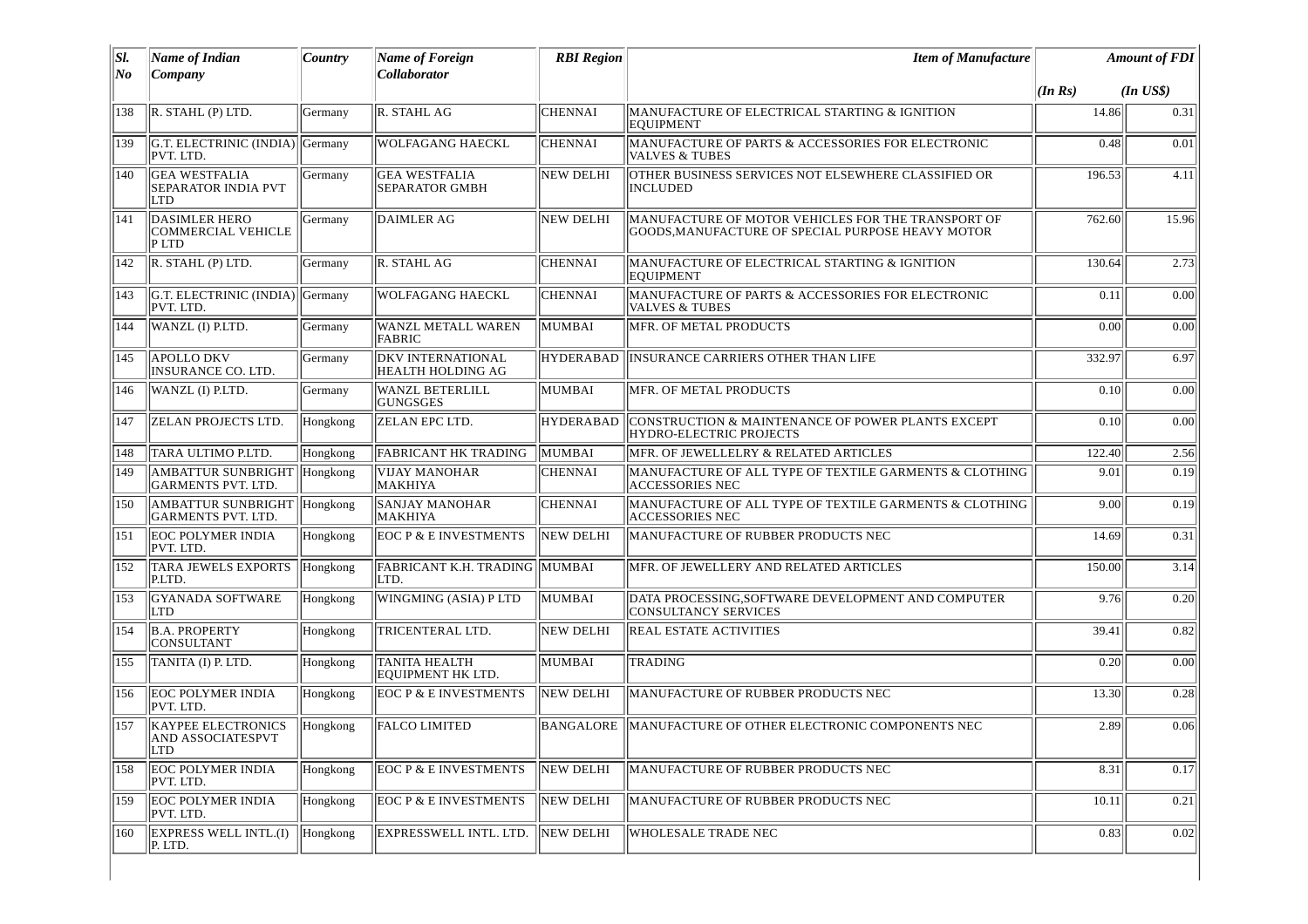| SI.            | <b>Name of Indian</b>                                | <b>Country</b> | <b>Name of Foreign</b>                               | <b>RBI Region</b> | <b>Item of Manufacture</b>                                                                                        |         | <b>Amount of FDI</b> |
|----------------|------------------------------------------------------|----------------|------------------------------------------------------|-------------------|-------------------------------------------------------------------------------------------------------------------|---------|----------------------|
| N <sub>o</sub> | Company                                              |                | <b>Collaborator</b>                                  |                   |                                                                                                                   | (In Rs) | $(In$ $USS)$         |
| 161            | <b>EXPRESS WELL INTL.(I)</b><br>P. LTD.              | Hongkong       | EXPRESSWELL INTL. LTD.                               | NEW DELHI         | <b>WHOLESALE TRADE NEC</b>                                                                                        | 3.94    | 0.08                 |
| 162            | <b>EXPRESS WELL INTL.(I)</b><br>P. LTD.              | Hongkong       | EXPRESSWELL INTL. LTD.                               | NEW DELHI         | <b>WHOLESALE TRADE NEC</b>                                                                                        | 0.10    | 0.00                 |
| 163            | BAKERS CIRCLE (INDIA) Hongkong<br>PVT. LTD.          |                | <b>ARJAN SHAMDAS</b><br><b>LALWANI</b>               | <b>NEW DELHI</b>  | MANUFACTURE OF BISCUITS, CAKES & PASTRIES                                                                         | 52.44   | 1.10                 |
| 164            | MULTI INDOCITRA<br><b>INTERNATIONAL PVT.</b><br>LTD. | Indonesia      | PT MULTI INDOCITRA TBK   CHENNAI                     |                   | WHOLESALE TRADE NOT ELSEWHERE CLASSIFIED                                                                          | 4.90    | 0.10                 |
| 165            | CRH (I) MGMT SERVICES   Ireland<br>P. LTD.           |                | <b>CRH GROUP SERVICES</b><br>ILTD.                   | MUMBAI            | BUSINESSA AND MANAGEMENT CONSULTANCY ACTIVITIES                                                                   | 12.50   | 0.26                 |
| 166            | <b>MET PRO CHEMICALS</b><br>TREATMENT P. LTD.        | Ireland        | METPRO LTD.                                          | <b>NEW DELHI</b>  | MFR. OF CHEMICALS ELEMENTS                                                                                        | 1.50    | 0.03                 |
| 167            | <b>MET PRO CHEMICALS</b><br>TREATMENT P. LTD.        | Ireland        | METPRO LTD.                                          | NEW DELHI         | MFR. OF CHEMICALS ELEMENTS                                                                                        | 0.10    | 0.00                 |
| 168            | MET PRO CHEMICALS<br>TREATMENT P. LTD.               | Ireland        | METPRO LTD.                                          | <b>NEW DELHI</b>  | MFR. OF CHEMICALS ELEMENTS                                                                                        | 0.89    | 0.02                 |
| 169            | MET PRO CHEMICALS<br>TREATMENT P. LTD.               | Ireland        | METPRO LTD.                                          | <b>NEW DELHI</b>  | MFR. OF CHEMICALS ELEMENTS                                                                                        | 5.99    | 0.13                 |
| 170            | MET PRO CHEMICALS<br>TREATMENT P. LTD.               | Ireland        | METPRO LTD.                                          | <b>NEW DELHI</b>  | MFR. OF CHEMICALS ELEMENTS                                                                                        | 0.28    | 0.01                 |
| 171            | VIZRT INDIA PVT. LTD.                                | <b>Israel</b>  | VIZRT LTD.                                           | <b>NEW DELHI</b>  | RADIO & TELEVISION BROADCASTING & RELATED SERVICES                                                                | 0.10    | 0.00                 |
| 172            | AZORIM DELHI<br>CONSULTING CO. PVT.<br>LTD.          | <b>Israel</b>  | AZORIM HOLDINGS LTD                                  | NEW DELHI         | <b>BUSINESS &amp; MANAGEMENT CONSULTANCY SERVICES</b>                                                             | 0.00    | 0.00                 |
| 173            | PELMAR SUDRISHTI<br>ENGG (I) P.LTD.                  | Israel         | PELMAR ENGG LTD.                                     | MUMBAI            | MFR. OF MACHINERY & EQUIPMENT                                                                                     | 2.26    | 0.05                 |
| 174            | CGU LOGISTIC LTD                                     | Italy          | <b>COECLESICI LOGISTICS</b><br><b>SPA</b>            | MUMBAI            | SERVICES INCIDENTAL TO TRANSPORT N.E.C.                                                                           | 19.25   | 0.40                 |
| 175            | <b>TRIVENI BIALETTI</b><br>INDUSTRIES PVT, LTD.      | <b>Italy</b>   | <b>GIRMI SPA</b>                                     | MUMBAI            | <b>BRASS MANUFACTURING</b>                                                                                        | 19.83   | 0.42                 |
| 176            | DOMINA HOTELS PVT.<br>LTD.                           | Italy          | DOMINA HOTELS GROUP<br><b>SPA</b>                    | NEW DELHI         | HOTELS, ROOMING HOUSES, CAMPS & OTHER LODGING PLACES                                                              | 1.98    | 0.04                 |
| 177            | <b>D B DOCTOR</b><br><b>VENTILATORS PVT LTD</b>      | <b>Italy</b>   | <b>INSTIRES CBI S.P.A.</b>                           |                   | AHMEDABAD MANUFACTURE OF INDUSTRIAL PROCESS CONTROL EQUIPMENT<br>(THIS CLASS INCLUDES MANUFACTURE OF APPARATUS US | 4.00    | 0.08                 |
| 178            | AF HOLDINGS PVT LTD                                  | Italy          | OLYMBOS S.P.A.                                       | AHMEDABAD         | PURCHASE, SALE, LETTING AND OPERATING OF REAL ESTATE-<br>RESIDENTIAL AND NON-RESIDENTIAL BUILDING                 | 7.00    | 0.15                 |
| 179            | PALMA VERDE TOURS<br>PVT. LTD.                       | Italy          | <b>CARNEBIANCA GEORGIO</b>                           | KOCHI             | <b>ACTIVITIES OF TOURIST AND TRAVEL AGENTS</b>                                                                    | 0.13    | 0.00                 |
| 180            | PALMA VERDE TOURS<br>PVT. LTD.                       | Italy          | <b>CARNEBIANCA GEORGIO</b><br><b>BERNARD DANIELA</b> | <b>KOCHI</b>      | <b>ACTIVITIES OF TOURIST AND TRAVEL AGENTS</b>                                                                    | 0.13    | 0.00                 |
| 181            | <b>MARE RAGHUNATH</b><br>CHEMICAL PVT. LTD.          | Italy          | <b>MARE HOLDINGS SPA</b>                             | <b>HYDERABAD</b>  | MANUFACTURE OF CHEMICAL PRODUCTS NEC                                                                              | 2.80    | 0.06                 |
| 182            | PALMA VERDE TOURS<br>PVT. LTD.                       | Italy          | <b>MINESSO EMANUELA</b>                              | KOCHI             | ACTIVITIES OF TOURIST AND TRAVEL AGENTS                                                                           | 0.14    | 0.00                 |
| 183            | <b>TECHNYMAN</b><br>TECHNOLOGY (I) P.LTD.            | Italy          | <b>FINMAN SPA</b>                                    | MUMBAI            | <b>TRADING</b>                                                                                                    | 1.65    | 0.03                 |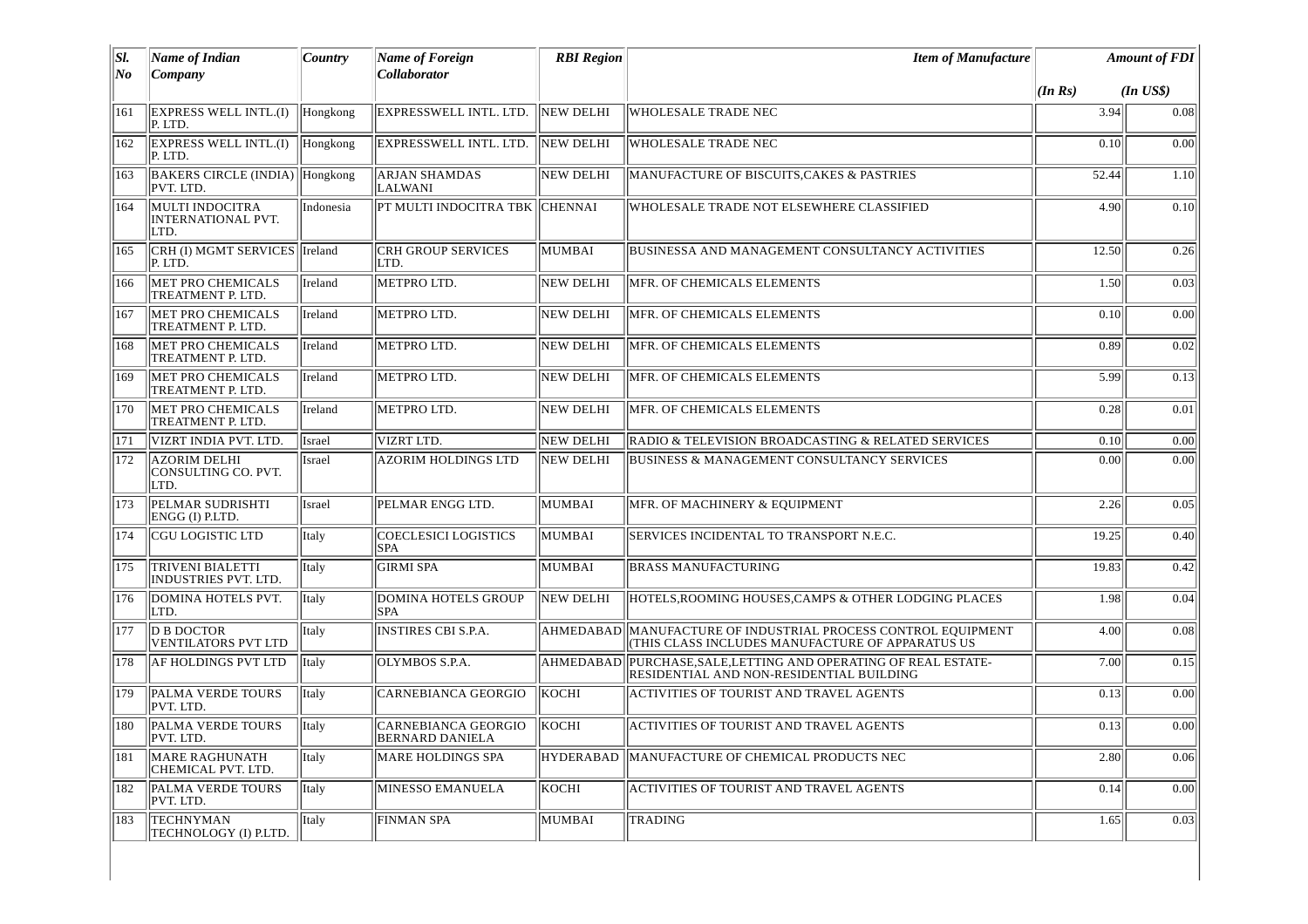| No<br>184  | Company                                                     |       | Collaborator                                         |                  |                                                                                          |          |              |
|------------|-------------------------------------------------------------|-------|------------------------------------------------------|------------------|------------------------------------------------------------------------------------------|----------|--------------|
|            |                                                             |       |                                                      |                  |                                                                                          | (In Rs)  | $(In$ $US$)$ |
|            | TECHNOMATIC<br><b>AUTOMATIC</b><br>TECHNOLOGY P.LTD.        | Italy | <b>FARD SRL</b>                                      | MUMBAI           | MFR. OF MACHINERY & EQUIPMENT OTHER THAN TRANSPORT<br><b>EQUIPMENT</b>                   | 0.00     | 0.00         |
| 185        | <b>TECHNOMATIC</b><br><b>AUTOMATIC</b><br>TECHNOLOGY P.LTD. | Italy | TECHNOMATIC SPA                                      | MUMBAI           | MFR. OF MACHINERY & EQUIPMENT OTHER THAN TRANSPORT<br><b>EQUIPMENT</b>                   | 0.10     | 0.00         |
| 186        | <b>MARE RAGHUNATH</b><br>CHEMICAL PVT. LTD.                 | Italy | <b>CIOTOLA SRL</b>                                   | <b>HYDERABAD</b> | MANUFACTURE OF CHEMICAL PRODUCTS NEC                                                     | 0.40     | 0.01         |
| 187        | <b>MARE RAGHUNATH</b><br>CHEMICAL PVT. LTD.                 | Italy | MARE HOLDINGS SPA                                    | HYDERABAD        | MANUFACTURE OF CHEMICAL PRODUCTS NEC                                                     | 8.40     | 0.18         |
| 188        | <b>MARE RAGHUNATH</b><br>CHEMICAL PVT. LTD.                 | Italy | <b>CIOTOLA SRL</b>                                   | <b>HYDERABAD</b> | MANUFACTURE OF CHEMICAL PRODUCTS NEC                                                     | 1.20     | 0.03         |
| 189        | <b>PALMA VERDE TOURS</b><br>PVT. LTD.                       | Italy | <b>FERASIN GIOVANNI</b>                              | KOCHI            | ACTIVITIES OF TOURIST AND TRAVEL AGENTS                                                  | 0.14     | 0.00         |
| 190        | <b>TRIVENI BIALETTI</b><br>INDUSTRIES PVT. LTD.             | Italy | <b>GIRMI SPA</b>                                     | MUMBAI           | <b>BRASS MANUFACTURING</b>                                                               | 19.65    | 0.41         |
| 191        | <b>TRIVENI BIALETTI</b><br>INDUSTRIES PVT. LTD.             | Italy | <b>GIRMI SPA</b>                                     | MUMBAI           | <b>BRASS MANUFACTURING</b>                                                               | 70.74    | 1.48         |
| 192        | <b>JSS STEELITALIA LTD.</b>                                 | Italy | <b>INBOX MARKET SERVICES NEW DELHI</b><br><b>SRL</b> |                  | CASTING OF IRON OR STEEL                                                                 | 17.85    | 0.37         |
| 193        | <b>JSS STEELITALIA LTD.</b>                                 | Italy | <b>INBOX MARKET SERVICES</b>                         | <b>NEW DELHI</b> | <b>CASTING OF IRON OR STEEL</b>                                                          | 17.85    | 0.37         |
| 194        | <b>DESMON CONTINENTAL</b><br>FRIGO P LTD.                   | Italy | <b>DESMAN SRZ</b>                                    | <b>NEW DELHI</b> | MANUFACTURE OF REFRIGERATORS & AIR-CONDITIONER PLANT<br>FOR INDUSTRIAL & COMMERCIAL USES | 18.82    | 0.39         |
| 195        | DULEVO (I) P. LTD.                                          | Italy | DULEVO INTL. SPA                                     | <b>NEW DELHI</b> | <b>OTHER BUSINESS SERVICE NEC.</b>                                                       | 5.00     | 0.10         |
| 196        | <b>DHANIA HOTELS &amp;</b><br>TOURISM P. LTD.               | Italy | <b>GIANCARLO MURATOE</b>                             | PANAJI           | HOTELS, ROOMING HOUSES, CAMPS & OTHER LODGING PLACES                                     | 2.63     | 0.06         |
| 197        | DESMON CONTINENTAL<br>FRIGO P LTD.                          | Italy | <b>DESMAN SRL</b>                                    | <b>NEW DELHI</b> | MANUFACTURE OF REFRIGERATORS & AIR-CONDITIONER PLANT<br>FOR INDUSTRIAL & COMMERCIAL USES | 16.78    | 0.35         |
| 198        | DHANIA HOTELS &<br>TOURISM P. LTD.                          | Italy | ALDA MURONI                                          | PANAJI           | HOTELS, ROOMING HOUSES, CAMPS & OTHER LODGING PLACES                                     | 2.63     | 0.06         |
| 199        | MARUKA INDIA PVT.<br>LTD.                                   | Japan | MARUKA MACHINERY CO. NEW DELHI<br>LTD.               |                  | <b>TRADING</b>                                                                           | 6.93     | 0.15         |
| 200        | <b>SAKATA SEEDS INDIA</b><br>(P) LTD.                       | Japan | <b>SAKATA SEED CORP.</b>                             | <b>NEW DELHI</b> | WHOLESALE TRADE NOT ELSEWHERE CLASSIFIED                                                 | 20.00    | 0.42         |
| 201        | <b>SAKATA SEEDS INDIA</b><br>(P) LTD.                       | Japan | <b>SAKATA SEED CORP.</b>                             | <b>NEW DELHI</b> | WHOLESALE TRADE NOT ELSEWHERE CLASSIFIED                                                 | 25.00    | 0.52         |
| 202        | MARUBENI (I) P. LTD.                                        | Japan | MARUBENI CORPN.                                      | NEW DELHI        | <b>WHOLESALE TRADE NEC</b>                                                               | 400.00   | 8.37         |
| 203        | <b>SUMISHO STEEL</b><br>CENTRE (I) P. LTD.                  | Japan | SUMITOMO CORPN.                                      | <b>NEW DELHI</b> | MFR. OF OTHER METAL PRODUCTS NEC                                                         | 1,077.90 | 22.56        |
| 204        | MARUKA INDIA PVT.<br> LTD.                                  | Japan | MARUKA MACHINERY CO. NEW DELHI<br>ILID.              |                  | TRADING                                                                                  | 2.86     | 0.06         |
| <b>205</b> | MAHINDRA RENAULT<br>NISSAN AUTOMOTIVE P<br>LTD              | Japan | INISSAN MOTOR CO LTD                                 | MUMBAI           | MANUFACTURE OF TYRES & TUBES FOR MOTOR<br>VEHICLES, TRACTORS & AIRCRAFTS                 | 3.66     | 0.08         |
| 206        | <b>TATA AUTOCOMP GY</b><br><b>BATTERIES PVT LTD</b>         | Japan | G S YUASA INTL LTD                                   | MUMBAI           | MANUFACTURE OF PARTS & ACCESSORIES NEC FOR DRY & WET<br><b>BATTERIES</b>                 | 150.00   | 3.14         |
| 207        | <b>TATA AUTOCOMP GY</b><br><b>BATTERIES PVT LTD</b>         | Japan | G S YUASA INTL LTD                                   | MUMBAI           | MANUFACTURE OF PARTS & ACCESSORIES NEC FOR DRY & WET<br><b>BATTERIES</b>                 | 50.00    | 1.05         |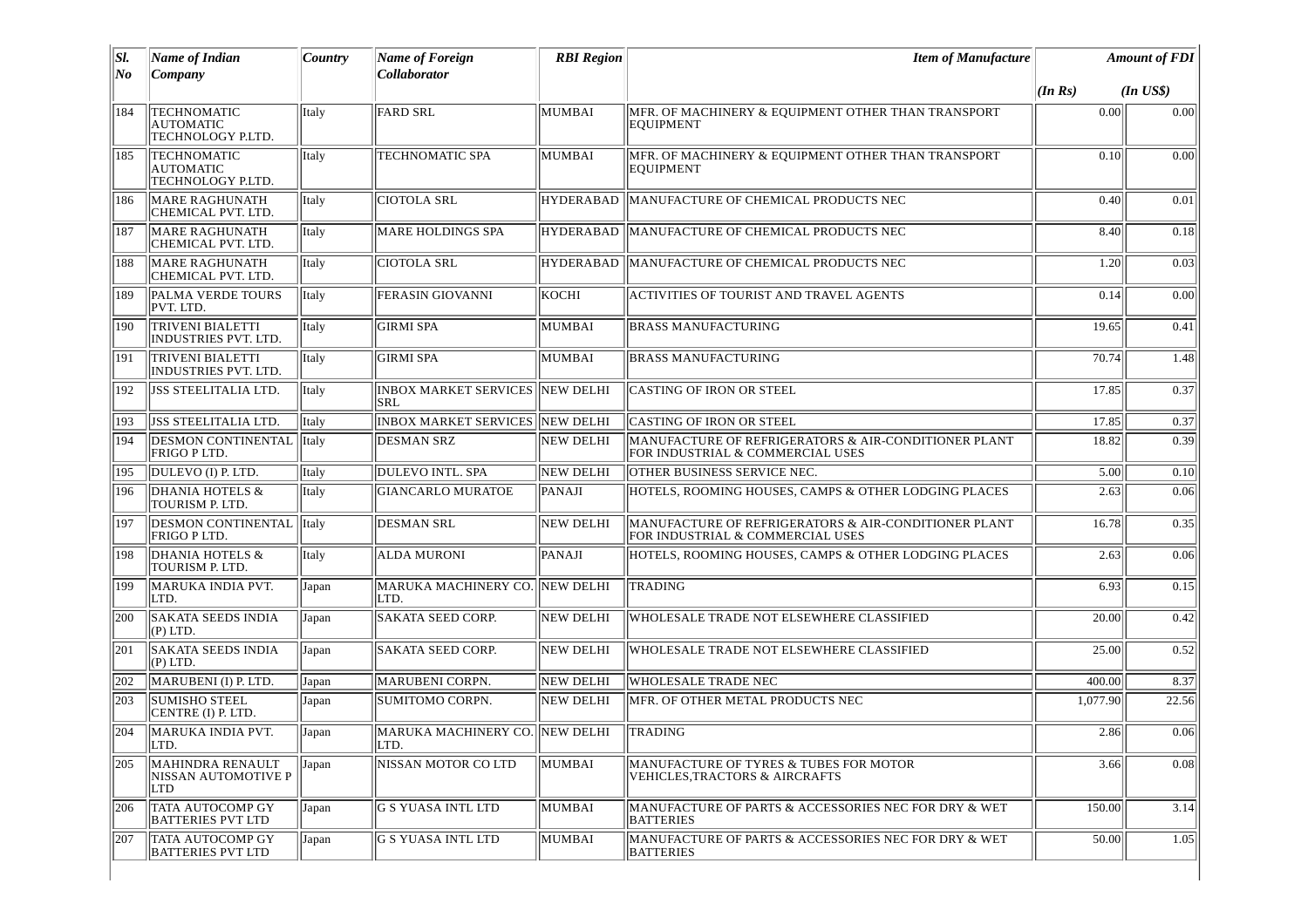| SI.<br>No | <b>Name of Indian</b><br>Company                             | <b>Country</b>     | <b>Name of Foreign</b><br><b>Collaborator</b> | <b>RBI</b> Region | <b>Item of Manufacture</b>                                                                              |          | <b>Amount of FDI</b> |
|-----------|--------------------------------------------------------------|--------------------|-----------------------------------------------|-------------------|---------------------------------------------------------------------------------------------------------|----------|----------------------|
|           |                                                              |                    |                                               |                   |                                                                                                         | (In Rs)  | $(In$ $USS)$         |
| 208       | TATA AUTOCOMP GY<br><b>BATTERIES PVT LTD</b>                 | Japan              | G S YUASA INTL LTD                            | MUMBAI            | MANUFACTURE OF PARTS & ACCESSORIES NEC FOR DRY & WET<br><b>BATTERIES</b>                                | 12.50    | 0.26                 |
| 209       | <b>ASHOK LEYLAND</b><br><b>NISSAN VEHICLES P</b><br>LTD.     | Japan              | NISSAN MOTOR COMPANY<br>LTD.                  | <b>CHENNAI</b>    | MANUFACTURE OF HEAVY MOTOR VEHICLES, COACH WORK                                                         | 19.60    | 0.41                 |
| 210       | SUZUKI MOTORCYCLE<br><b>INDIA PVT. LTD.</b>                  | Japan              | <b>SUZUKI MOTOR CORP.</b>                     | <b>NEW DELHI</b>  | MANUFACTURING OF MOTORCYCLES & SCOOTERS & PARTS                                                         | 1,330.00 | 27.84                |
| 211       | <b>SUZUKI MOTORCYCLE</b><br>INDIA PVT. LTD.                  | Japan              | SUZUKI MOTOR CORP.                            | NEW DELHI         | MANUFACTURING OF MOTORCYCLES & SCOOTERS & PARTS                                                         | 3,485.10 | 72.95                |
| 212       | TANITA (I) P. LTD.                                           | Japan              | <b>TANITA CORPN.</b>                          | MUMBAI            | <b>TRADING</b>                                                                                          | 19.80    | 0.41                 |
| 213       | KURARAY INDIA PVT.<br>LTD.                                   | Japan              | KURARAY CO. LTD.                              | <b>NEW DELHI</b>  | MANUFACTURE OF TEXTILE PRODUCTS (INCLUDING WEARING<br>APPAREL)                                          | 30.00    | 0.63                 |
| 214       | <b>OTSUKA CHEMICALS</b><br>INDIA PVT. LTD.                   | Japan              | <b>OTSUKA CHEMICALS</b><br>CORPN LTD.         | <b>NEW DELHI</b>  | MANUFACTURE OF DRUGS, MEDICINES & ALLIED PRODUCTS.                                                      | 481.99   | 10.09                |
| 215       | <b>OTSUKA CHEMICALS</b><br>INDIA PVT. LTD.                   | Japan              | <b>OTSUKA CHEMICALS</b><br><b>CORPN LTD.</b>  | NEW DELHI         | MANUFACTURE OF CHEMICAL PRODUCTS OR PREPARATIONS OF A<br>KIND USED IN THE TEXTILE, PAPER LEATHER OR LIK | 422.50   | 8.84                 |
| 216       | YAMAZAKI MAZAK (I)<br>P.LTD.                                 | Japan              | YAMAZAKI MAZAK<br><b>TRADING CORP</b>         | MUMBAI            | MFR. OF MACHINE TOOLS, THEIR PARTS & ACCESSORIES                                                        | 144.00   | 3.01                 |
| 217       | <b>BTC INFRASTRUCTURE</b><br>PVT. LTD.                       |                    | Korea(North) DONGMAN KIM                      | <b>NEW DELHI</b>  | <b>BUSINESS &amp; MANAGEMENT CONSULTANCY ACTIVITIES</b>                                                 | 9.50     | 0.20                 |
| 1218      | <b>BTC INFRASTRUCTURE</b><br>PVT. LTD.                       |                    | Korea(North) JACYANG JEI                      | <b>NEW DELHI</b>  | <b>BUSINESS &amp; MANAGEMENT CONSULTANCY ACTIVITIES</b>                                                 | 0.50     | 0.01                 |
| 219       | <b>ELOBS EDUCATION</b><br><b>INDIA PVT LTD</b>               |                    | Korea(North) ELOBS KOREA                      | <b>NEW DELHI</b>  | INTERNET SERVICES/INFORMATION TECHNOLOGY                                                                | 11.36    | 0.24                 |
| 220       | <b>ELOBS EDUCATION</b><br><b>INDIA PVT LTD</b>               |                    | Korea(North) OH SAUG WHAN                     | <b>NEW DELHI</b>  | INTERNET SERVICES/INFORMATION TECHNOLOGY                                                                | 0.40     | 0.01                 |
| 221       | <b>ELOBS EDUCATION</b><br><b>INDIA PVT LTD</b>               |                    | Korea(North) LEEHAUTER                        | <b>NEW DELHI</b>  | INTERNET SERVICES/INFORMATION TECHNOLOGY                                                                | 0.40     | 0.01                 |
| 222       | <b>ELOBS EDUCATION</b><br><b>INDIA PVT LTD</b>               |                    | Korea(North) ELOBS EDUCATION CO<br><b>LTD</b> | NEW DELHI         | INTERNET SERVICES/INFORMATION TECHNOLOGY                                                                | 1.02     | 0.02                 |
| 223       | NARU LOGISTIC INDIA<br>PVT. LTD.                             |                    | Korea(North) NARU INTERNATIONAL<br>ICO.       | <b>NEW DELHI</b>  | FREIGHT TRANSPORT BY MOTOR VEHICLES                                                                     | 0.79     | 0.02                 |
| 224       | KAON INDIA PVT. LTD.                                         |                    | Korea(North)   KAON MEDIA CO. LTD.            | NEW DELHI         | MANUFACTURE OF TRANSMISSION APPARATUS FOR RADIO<br>TELEPHONY, RADIO TELEGRAPHY                          | 4.36     | 0.09                 |
| 225       | KAON INDIA PVT. LTD.                                         |                    | Korea(North)   KAON MEDIA CO. LTD.            | NEW DELHI         | MANUFACTURE OF TRANSMISSION APPARATUS FOR RADIO<br>TELEPHONY, RADIO TELEGRAPHY                          | 4.00     | 0.08                 |
| 226       | Y T PARTY PACH P. LTD.                                       |                    | Korea(North) HAM SOK YAM                      | <b>NEW DELHI</b>  | HOTELS, ROOMING HOUSES, CAMPS & OTHER LODGING PLACES                                                    | 14.78    | 0.31                 |
| 227       | LODGE COTTRELL(I) P.<br>LTD.                                 |                    | Korea(North) KC COTTRELL CO. LTD.             | <b>NEW DELHI</b>  | <b>TRADING</b>                                                                                          | 0.10     | 0.00                 |
| 228       | LOTTO SHOPPING INDIA   Korea(South)  DONG BIN SHIN<br>IP LTD |                    |                                               | NEW DELHI         | CONSTRUCTION OF RESIDENTIAL BUILDINGS INCLUDING<br>ADDITIONS AND ALTERATIONS IN THE EXISTING ONES       | 0.01     | 0.00                 |
| 229       | LOTTEE FOODS INDIA<br>PVT LTD                                |                    | Korea(South) LOTTE CONFECTIONERY<br>ICO LTD   | NEW DELHI         | MANUFACTURE OF COCOA PRODUCTS & SUGAR<br>CONFECTIONERY (INLCUDING SWEETMEATS)                           | 66.50    | 1.39                 |
| 230       | <b>LOTTEE FOODS INDIA</b><br>PVT LTD                         | Korea(South) LOTTE | PHARMACEUTICALS CO<br>LTD                     | <b>NEW DELHI</b>  | MANUFACTURE OF COCOA PRODUCTS & SUGAR<br>CONFECTIONERY(INLCUDING SWEETMEATS)                            | 0.04     | 0.00                 |
| 231       | TAEWOONG LOGISTICS<br>PVT. LTD.                              | Korea(South)       | YOUNG RAE KIM                                 | <b>CHENNAI</b>    | CARGO HANDLING INCIDENTAL TO WATER TRANSPORT                                                            | 0.00     | 0.00                 |
|           |                                                              |                    |                                               |                   |                                                                                                         |          |                      |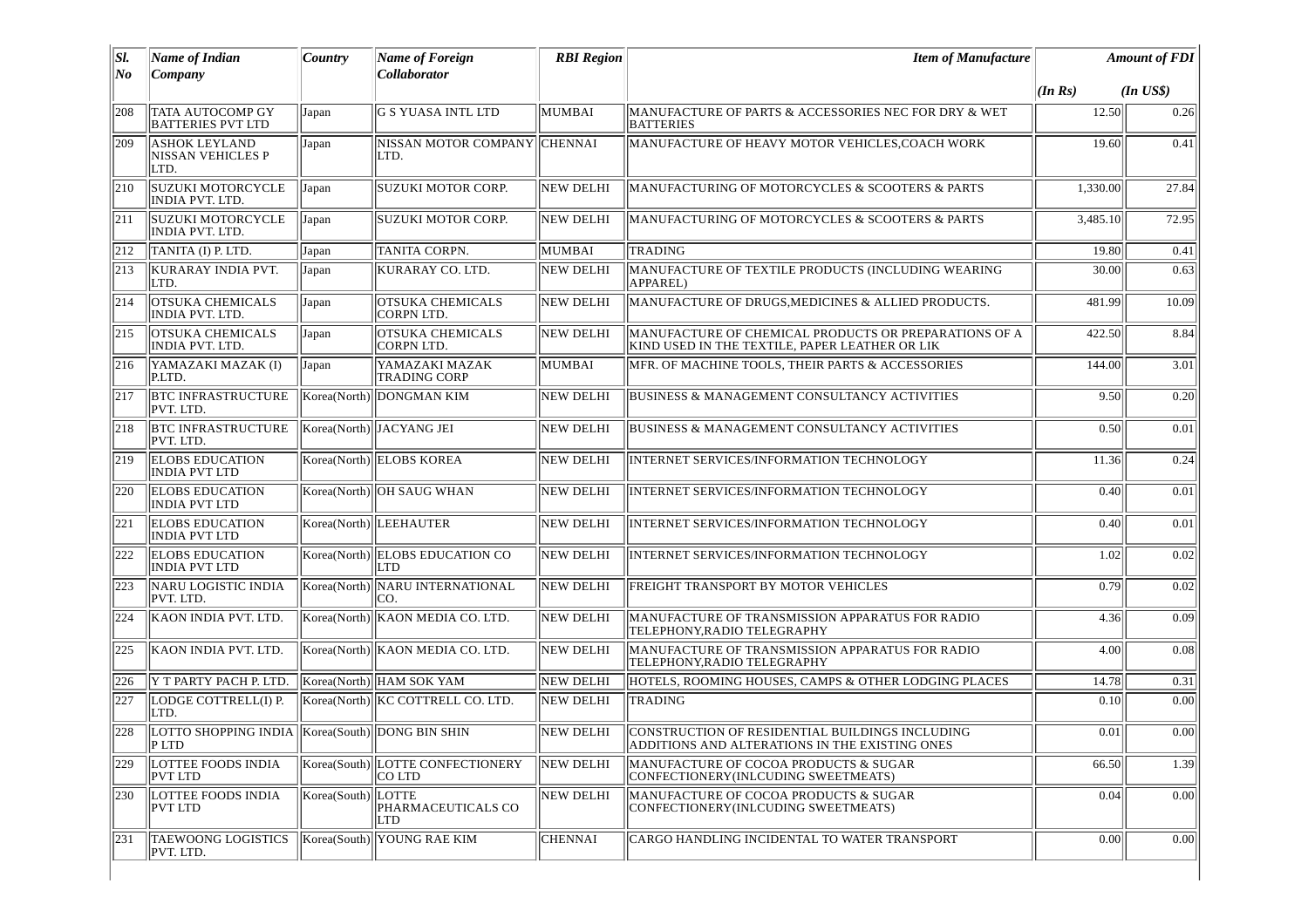| SI. | Name of Indian                                           | Country    | Name of Foreign                                             | <b>RBI Region</b> | <b>Item of Manufacture</b>                                                                              |         | <b>Amount of FDI</b> |
|-----|----------------------------------------------------------|------------|-------------------------------------------------------------|-------------------|---------------------------------------------------------------------------------------------------------|---------|----------------------|
| No  | Company                                                  |            | Collaborator                                                |                   |                                                                                                         | (In Rs) | $(In$ $US$)$         |
| 232 | <b>HANYANG</b><br><b>AUTOMOTIVE INDIA</b><br>PVT. LTD.   |            | Korea(South) HANIL INTERIOR CO. LTD.                        | <b>CHENNAI</b>    | MANUFACTURE OF MACHINE TOOLS, THIER PARTS & ACCESSORIES                                                 | 39.86   | 0.83                 |
| 233 | TAEWOONG LOGISTICS<br>PVT. LTD.                          |            | Korea(South) TAEWOONG LOGISTICS<br>CO. LTD.                 | <b>CHENNAI</b>    | CARGO HANDLING INCIDENTAL TO WATER TRANSPORT                                                            | 5.68    | 0.12                 |
| 234 | SUNIL AUTOMOTIVE<br><b>INDIA PVT. LTD.</b>               |            | Korea(South) SUNIL PLASTIC CO. LTD.                         | <b>CHENNAI</b>    | MANUFACTURE OF INTERNAL COMBUSTION PISTON ENGINES                                                       | 8.65    | 0.18                 |
| 235 | <b>SUNIL AUTOMOTIVE</b><br>INDIA PVT. LTD.               |            | Korea(South) YOUNG TAE CHOI                                 | <b>CHENNAI</b>    | MANUFACTURE OF INTERNAL COMBUSTION PISTON ENGINES                                                       | 0.00    | 0.00                 |
| 236 | <b>ELOBS EDUCATION</b><br><b>INDIA PVT LTD</b>           |            | Korea(South) JEONG GYU JEONG                                | <b>NEW DELHI</b>  | <b>INTERNET SERVICES/INFORMATION TECHNOLOGY</b>                                                         | 0.18    | 0.00                 |
| 237 | $P$ LTD                                                  |            | LOTTO SHOPPING INDIA  Korea(South) LOTTE SHOPPING CO LTD    | NEW DELHI         | CONSTRUCTION OF RESIDENTIAL BUILDINGS INCLUDING<br>ADDITIONS AND ALTERATIONS IN THE EXISTING ONES       | 0.10    | 0.00                 |
| 238 | <b>LAMBA TRADERS &amp;</b><br><b>ENGINEERS PLTD</b>      | Kuwait     | DEVINDER SINGH LAMBA                                        | NEW DELHI         | MANUFACTURE OF MOTOR CARS & OTHER MOTOR VEHICLES<br>PRINCIPALLY DESIGNED FOR THE TRANSPORT OF LESS THAN | 1.80    | 0.04                 |
| 239 | <b>LAMBA TRADERS &amp;</b><br><b>ENGINEERS PLTD</b>      | Kuwait     | DAVINDER PAL SINGH                                          | NEW DELHI         | MANUFACTURE OF MOTOR CARS & OTHER MOTOR VEHICLES<br>PRINCIPALLY DESIGNED FOR THE TRANSPORT OF LESS THAN | 12.75   | 0.27                 |
| 240 | <b>LAMBA TRADERS &amp;</b><br><b>ENGINEERS PLTD</b>      | Kuwait     | <b>GURVINDER SINGH</b><br>LAMBA                             | NEW DELHI         | MANUFACTURE OF MOTOR CARS & OTHER MOTOR VEHICLES<br>PRINCIPALLY DESIGNED FOR THE TRANSPORT OF LESS THAN | 1.40    | 0.03                 |
| 241 | <b>LAMBA TRADERS &amp;</b><br><b>ENGINEERS PLTD</b>      | Kuwait     | <b>GURVINDER SINGH</b><br>LAMBA                             | NEW DELHI         | MANUFACTURE OF MOTOR CARS & OTHER MOTOR VEHICLES<br>PRINCIPALLY DESIGNED FOR THE TRANSPORT OF LESS THAN | 12.75   | 0.27                 |
| 242 | <b>SAUCH INFO SERVES</b><br>PVT. LTD.                    | Kuwait     | <b>USHA MALHOTRA</b>                                        | <b>NEW DELHI</b>  | <b>INTERNET SERVICES / INFORMATION TECHNOLOGY</b>                                                       | 1.50    | 0.03                 |
| 243 | ANANDEYA ZINC OXIDE Luxembourg UMICORE FINANCE<br>P.LTD. |            |                                                             | MUMBAI            | MFR. OF CHEMICAL PROUDCTS NEC                                                                           | 247.60  | 5.18                 |
| 244 | <b>ERCA SPECIALITY</b><br>CHEMICALS P. LTD.              | Luxembourg | <b>NOVAKEM SA</b>                                           | MUMBAI            | MFR. OF CHEMICAL PRODUCTS NEC                                                                           | 0.01    | 0.00                 |
| 245 | JACQUARD FABRICS<br>INDIA PVT. LTD.                      | Luxembourg | <b>ASTRAL INTERNATIONAL</b><br><b>HOLDINGS S A</b>          | <b>CHENNAI</b>    | MANUFACTURE OF OTHER MADE-UP TEXTILE GOODS ACCEPT<br>APPAREL NEC                                        | 9.07    | 0.19                 |
| 246 | <b>ERCA SPECIALITY</b><br>CHEMICALS P. LTD.              |            | Luxembourg H.G.E. CHEMICAL CO. S.A.                         | MUMBAI            | MFR. OF CHEMICAL PRODUCTS NEC                                                                           | 0.74    | 0.02                 |
| 247 | <b>ERCA SPECIALITY</b><br>CHEMICALS P. LTD.              |            | Luxembourg H.G.E. CHEMICAL CO. SA                           | MUMBAI            | MFR. OF CHEMICAL PRODUCTS NEC                                                                           | 6.00    | 0.13                 |
| 248 | PELIKAN TRADING (I)<br>P.LTD.                            | Malaysia   | PELIKAN PRODUCTION<br>(MALAYSIA) SDN BHD                    | MUMBAI            | <b>TRADING</b>                                                                                          | 0.01    | 0.00                 |
| 249 | PELIKAN TRADING (I)<br>P.LTD.                            | Malaysia   | PELIKAN INTL. CORP.<br><b>BERHARD</b>                       | MUMBAI            | TRADING                                                                                                 | 0.50    | 0.01                 |
| 250 | <b>IRETEX PREMIER INDIA</b><br><b>PVT LTD</b>            | Malaysia   | <b>IRETEX CORPORATION</b>                                   | <b>BANGALORE</b>  | MANUFACTURE OF PACKAGING PRODUCTS OF PLASTICS(EXCEPT<br>HOUSEHOLD)                                      | 1.50    | 0.03                 |
| 251 | <b>IRETEX PREMIER INDIA   Malaysia</b><br><b>PVT LTD</b> |            | <b>IRETEX CORPORATION</b>                                   | BANGALORE         | MANUFACTURE OF PACKAGING PRODUCTS OF PLASTICS(EXCEPT<br>HOUSEHOLD)                                      | 1.50    | 0.03                 |
| 252 | <b>IRETEX PREMIER INDIA</b><br><b>PVT LTD</b>            | Malaysia   | <b>IRETEX CORPORATION</b>                                   | <b>BANGALORE</b>  | MANUFACTURE OF PACKAGING PRODUCTS OF PLASTICS(EXCEPT<br>HOUSEHOLD)                                      | 3.00    | 0.06                 |
| 253 | <b>ADVANCE FIRE</b><br><b>FIGHTING TECH. PVT</b><br>LTD  | Malaysia   | <b>ADVANCED FIRE</b><br><b>FIGHTING TECHNOLOGY</b><br>LABUA | MUMBAI            | MANUFCTURE OF FIRE FIGHTING EQUIPMENT                                                                   | 1.60    | 0.03                 |
| 254 | METRO PARKING<br>SERVICES (I) P. LTD.                    | Malaysia   | HALMI BIN JASMIN                                            | MUMBAI            | <b>SERVICES NEC</b>                                                                                     | 0.00    | 0.00                 |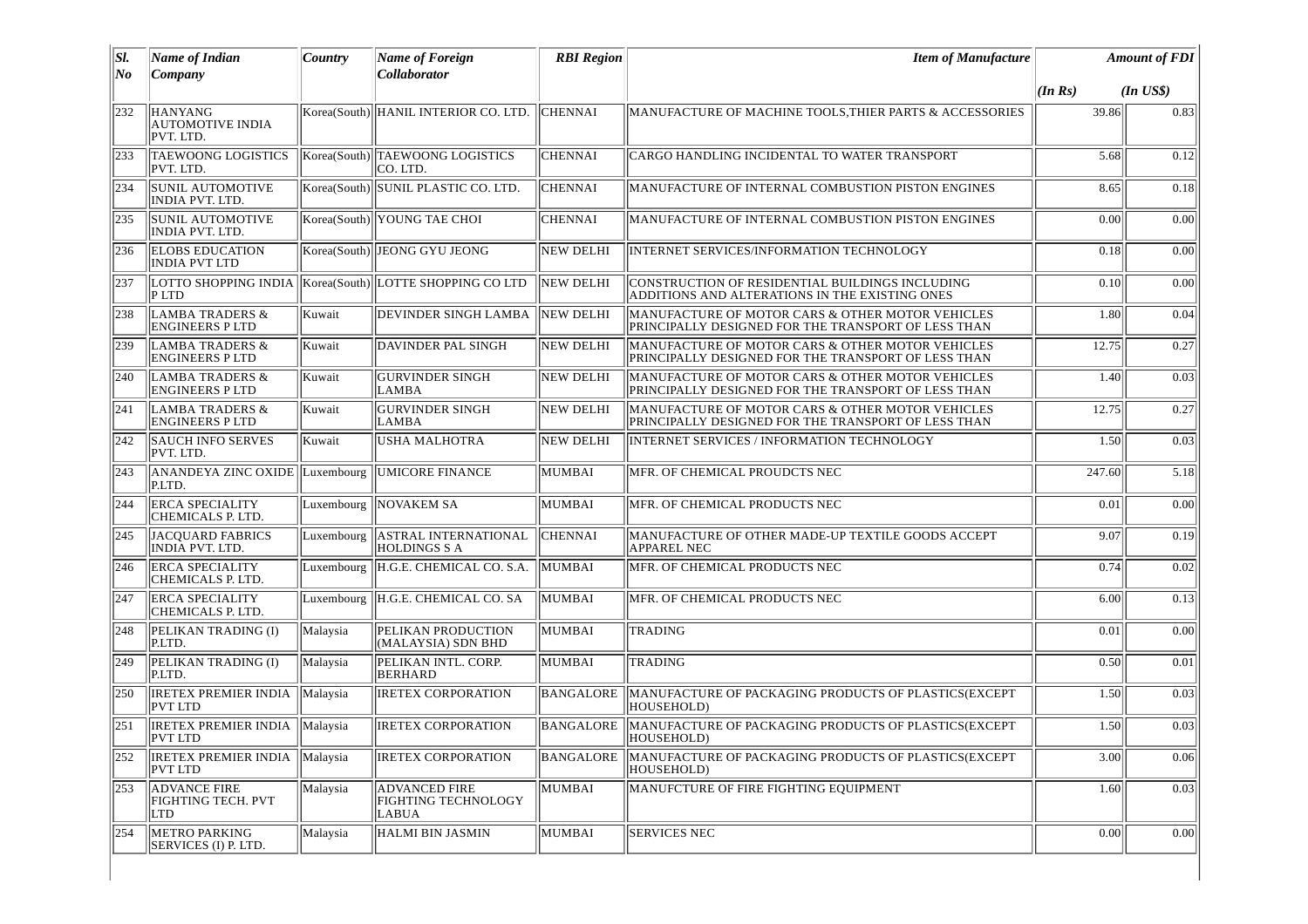| SI.   | Name of Indian                                                  | Country   | <b>Name of Foreign</b>                                             | <b>RBI</b> Region | <b>Item of Manufacture</b>                                                                             | <b>Amount of FDI</b> |              |
|-------|-----------------------------------------------------------------|-----------|--------------------------------------------------------------------|-------------------|--------------------------------------------------------------------------------------------------------|----------------------|--------------|
| $N$ o | Company                                                         |           | Collaborator                                                       |                   |                                                                                                        | (In Rs)              | $(In$ $US$)$ |
| 255   | <b>METRO PARKING</b><br>SERVICES (I) P. LTD.                    | Malaysia  | METRO PARKING M SDN<br><b>BHD</b>                                  | MUMBAI            | <b>SERVICES NEC</b>                                                                                    | 0.10                 | 0.00         |
| 256   | <b>POLYPLASTICS</b><br>MARKETING (I) LTD.                       | Malaysia  | POLYPLASTICS ASIA<br>PACIFIC SDN BHD PTE LT                        | MUMBAI            | MFR. OF PLASTIC PRODUCTS NEC                                                                           | 0.00                 | 0.00         |
| 257   | <b>GLENMARK</b><br>PHARMACEUTICALS<br>LTD                       | Malaysia  | PAROMSIVAM GOVIND<br>SAMY                                          | MUMBAI            | MANUFACTURE OF DRUGS, MEDICINES AND ALLIED PRODUCTS                                                    | 0.10                 | 0.00         |
| 258   | <b>GLENMARK</b><br>PHARMACEUTICALS<br>LTD                       | Mauritius | <b>SWISS FINANCE</b><br><b>CORPORATION</b><br><b>MAURITIUS LTD</b> | MUMBAI            | MANUFACTURE OF DRUGS, MEDICINES AND ALLIED PRODUCTS                                                    | 43.66                | 0.91         |
| 259   | <b>GEMINI EQUIPMENT &amp;</b><br>RENTALS PVT. LTD.              | Mauritius | <b>CYCLODIC INDIA</b><br><b>RENTALS</b>                            | MUMBAI            | MANUFACTURE OF PARTS & ACCESSORIES NEC FOR INDUSTRIAL<br>MACHINERY FOR FOOD & TEXTILE INDUSTRIES       | 40.08                | 0.84         |
| 260   | <b>TECH PROCESS</b><br>SOLUTIONS LTD.                           | Mauritius | <b>NGP II MAURITIUS CO</b><br>LTD.                                 | MUMBAI            | DATA PROCESSING SERVICES                                                                               | 146.25               | 3.06         |
| 261   | PUNE KONDWA<br>REALITY P LTD.                                   | Mauritius | WSI/WSQ V(XXIII)<br><b>MAURITIUS INVESTOR</b><br>LTD.              | MUMBAI            | PURCHASE, SALE, LETTING & OPERATING OF REAL ESTATE<br>RESIDENTIAL & NON-RESIDENTIAL BUILDINGS          | 2.80                 | 0.06         |
| 262   | <b>TREE HOUSE</b><br><b>EDUCATION &amp;</b><br>ACCESSORI P.LTD. | Mauritius | MATRIX PARTNERS (I)<br><b>INVESTEMENT HOLDINGS</b>                 | MUMBAI            | <b>EDUCATIONAL SERVICES</b>                                                                            | 50.00                | 1.05         |
| 263   | <b>CITI FINANCIAL</b><br>CONSUMER FINANCE<br>INDIA L.           | Mauritius | <b>ASSOCIATES FINANCIAL</b><br><b>SERVICES MAURITIUS</b>           | NEW DELHI         | OTHER FINANCIAL SERVICES N.E.C.                                                                        | 1,557.47             | 32.60        |
| 264   | CELLBRUM COMPANY P. Mauritius<br>LTD.                           |           | <b>LEHMAN BROTHERS</b><br>OPPORTUNITY LTD.                         | <b>NEW DELHI</b>  | TELEPHONE COMMUNICATION SERVICES                                                                       | 670.94               | 14.04        |
| 265   | <b>GTL INFRASTRUCTURE</b><br>LTD                                | Mauritius | SOPHIA GROWTH                                                      | MUMBAI            | TELEPHONE COMMUNICATION SERVICES                                                                       | 11.79                | 0.25         |
| 266   | <b>GTL INFRASTRUCTURE</b><br>LTD                                | Mauritius | <b>COPTHALL</b>                                                    | MUMBAI            | TELEPHONE COMMUNICATION SERVICES                                                                       | 47.16                | 0.99         |
| 267   | <b>ESSAR BULK TERMINAL Mauritius</b><br>(SALAYA) LTD.           |           | <b>ESSAR PORTS N</b><br><b>TERMINALS</b>                           | MUMBAI            | <b>SERVICES NEC</b>                                                                                    | 21.59                | 0.45         |
| 268   | <b>VENKATESH LOGISTICS Mauritius</b><br>PVT. LTD.               |           | WAYZATA INDIAN OCEAN<br>LTD.                                       | KOLKATA           | <b>ACTIVITIES NOT ADEQUATELY DEFINED</b>                                                               | 304.00               | 6.36         |
| 269   | TOPS SECURITY LTD.                                              | Mauritius | <b>INDIA VISION INDIA</b><br><b>PARTNERS</b>                       | MUMBAI            | <b>SERVICES NEC</b>                                                                                    | 212.50               | 4.45         |
| 270   | <b>GLENMARK</b><br>PHARMACEUTICALS<br>LTD                       | Mauritius | <b>GOLDMAN SACHS</b><br>INVESTMENT(MAURITIUS)                      | MUMBAI            | MANUFACTURE OF DRUGS, MEDICINES AND ALLIED PRODUCTS                                                    | 43.66                | 0.91         |
| 271   | <b>GEMINI EQUIPMENT &amp;</b><br>RENTALS PVT. LTD.              | Mauritius | <b>CYCLODIC INDIA</b><br><b>RENTALS</b>                            | MUMBAI            | MANUFACTURE OF PARTS & ACCESSORIES NEC FOR INDUSTRIAL<br>MACHINERY FOR FOOD & TEXTILE INDUSTRIES       | 36.73                | 0.77         |
| 272   | <b>GTL INFRASTRUCTURE</b><br> LTD                               | Mauritius | VCM LTD                                                            | MUMBAI            | <b>SERVICES NEC</b>                                                                                    | 31.44                | 0.66         |
| 273   | PALLADIUM<br>CONSTRUCTION PVT.<br>LTD.                          | Mauritius | K2D RETAIL LTD.                                                    | MUMBAI            | CONSTRUCTION                                                                                           | 1,090.00             | 22.82        |
| 274   | <b>MCARBON TECH</b><br>INNOVATION P LTD                         | Mauritius | <b>CANNAN VIII</b>                                                 | NEW DELHI         | SOFTWARE SUPPLY SERVICES. (THIS CLASS INCLUDES ACTIVITIES<br>IN CONNECTION WITH ANALYSIS DESIGN AND PR | 107.53               | 2.25         |
| 275   | <b>EXECUTIVE CENTRE (I)</b><br>P. LTD.                          | Mauritius | <b>INTELLETC LTD.</b>                                              | MUMBAI            | <b>BUSINESS SERVICES NEC.</b>                                                                          | 0.01                 | 0.00         |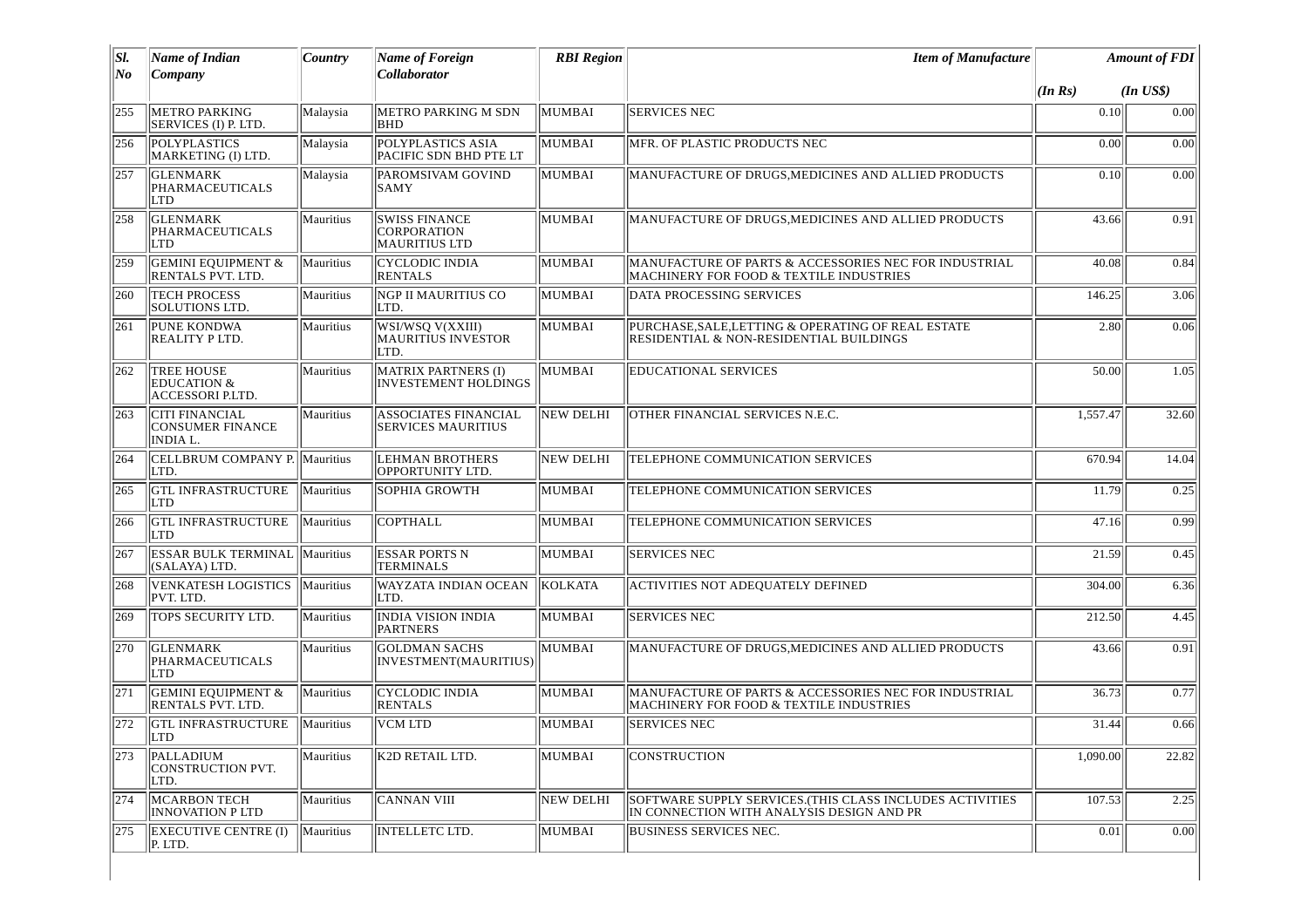| SI.<br>$N$ o | Name of Indian<br>Company                                   | Country   | <b>Name of Foreign</b><br>Collaborator                   | <b>RBI</b> Region | <b>Item of Manufacture</b>                                                                        |         | <b>Amount of FDI</b> |  |
|--------------|-------------------------------------------------------------|-----------|----------------------------------------------------------|-------------------|---------------------------------------------------------------------------------------------------|---------|----------------------|--|
|              |                                                             |           |                                                          |                   |                                                                                                   | (In Rs) | $(In$ $US$)$         |  |
| 276          | <b>ESSAR BULK TERMINAL   Mauritius</b><br>(SALAYA) LTD.     |           | ESSAR PORTS N<br><b>TERMINALS</b>                        | MUMBAI            | <b>SERVICES NEC</b>                                                                               | 7.96    | 0.17                 |  |
| 277          | <b>CITRA PROPERTIES LTD</b>                                 | Mauritius | <b>FIM LTD</b>                                           | NEW DELHI         | CONSTRUCTION OF RESIDENTIAL BUILDINGS INCLUDING<br>ADDITIONS AND ALTERATIONS IN THE EXISTING ONES | 170.28  | 3.56                 |  |
| 278          | DE BEERS INDIA PVT.<br>LTD.                                 | Mauritius | DE BEERS CENTENARY<br>MAURITIUS LTD.                     | MUMBAI            | MINING OF DIAMONDS                                                                                | 14.43   | 0.30                 |  |
| 279          | <b>WORKSPACE OFFICE</b><br>SOLUTIONS PVT. LTD.              | Mauritius | <b>WORKSPACE SOLUTIONS</b><br>ASIA LTD.                  | MUMBAI            | <b>BUSINESS SERVICES NOT ELSEWHERE CLASSIFIED</b>                                                 | 9.90    | 0.21                 |  |
| 280          | PARAG MILK FOODS<br>PVT. LTD.                               | Mauritius | <b>INDIA BUSINESS</b><br>EXCELLENCE FUND                 | MUMBAI            | MANUFACTURE OF MILK POWDER, ICE CREAM POWDER &<br>CONDENSED MILK EXCEPT BABY MILK FOODS           | 65.00   | 1.36                 |  |
| 281          | PALLADIUM<br>CONSTRUCTION PVT.<br>LTD.                      | Mauritius | K2D RETAIL LTD.                                          | <b>MUMBAI</b>     | CONSTRUCTION                                                                                      | 144.39  | 3.02                 |  |
| 282          | CITRA PROPERTIES LTD                                        | Mauritius | <b>FIM LTD</b>                                           | <b>NEW DELHI</b>  | CONSTRUCTION OF RESIDENTIAL BUILDINGS INCLUDING<br>ADDITIONS AND ALTERATIONS IN THE EXISTING ONES | 348.50  | 7.30                 |  |
| 283          | CITRA PROPERTIES LTD                                        | Mauritius | FIM LTD                                                  | <b>NEW DELHI</b>  | CONSTRUCTION OF RESIDENTIAL BUILDINGS INCLUDING<br>ADDITIONS AND ALTERATIONS IN THE EXISTING ONES | 4.80    | 0.10                 |  |
| 284          | KRIZM HOTELS PVT.<br>LTD.                                   | Mauritius | <b>MAPLE WOOD</b><br>INVESTMENT LTD.                     | <b>NEW DELHI</b>  | <b>RESTAURANTS &amp; HOTELS</b>                                                                   | 105.99  | 2.22                 |  |
| 285          | KRIZM HOTELS PVT.<br>LTD.                                   | Mauritius | <b>MAPEL WOOD</b><br><b>INVESTMENT LTD.</b>              | <b>NEW DELHI</b>  | <b>RESTAURANTS &amp; HOTELS</b>                                                                   | 101.01  | 2.11                 |  |
| 286          | <b>AAROHAN MEDIA</b><br>SOFTWARE P.LTD.                     | Mauritius | SEQUOIA CAPITAL (I)<br>INVESTEMENT HOLDING               | MUMBAI            | <b>SOFTWARE SUPPLY SERVICES</b>                                                                   | 0.06    | 0.00                 |  |
| 287          | <b>CLARIDGES HOTEL PVT. Mauritius</b>                       |           | <b>UNIVERSAL BUSINESS</b><br>SOLUTIONS LTD.              | NEW DELHI         | HOTELS, ROOMING HOUSES, CAMPS & OTHER LODGING PLACES                                              | 43.12   | 0.90                 |  |
| 288          | <b>MAX NEWYORK LIFE</b><br>INSURANCE CO. LTD.               | Mauritius | <b>NEWYORK LIFE</b><br>INTERNATIONAL<br>HOLDINGS LTD.    | <b>NEW DELHI</b>  | <b>INSURANCE CARRIERS, LIFE</b>                                                                   | 910.00  | 19.05                |  |
| 289          | KRIZM HOTELS PVT.<br>LTD.                                   | Mauritius | KOTAK INDIA REALITY<br>FUND LTD.                         | <b>NEW DELHI</b>  | <b>RESTAURANTS &amp; HOTELS</b>                                                                   | 7.92    | 0.17                 |  |
| 290          | <b>KRIZM HOTELS PVT.</b><br>LTD.                            | Mauritius | <b>CITRON LTD.</b>                                       | <b>NEW DELHI</b>  | <b>RESTAURANTS &amp; HOTELS</b>                                                                   | 9.31    | $\overline{0.19}$    |  |
| 291          | <b>AAROHAN MEDIA</b><br>SOFTWARE P.LTD.                     | Mauritius | <b>NEXUS (I) VENTURES I</b><br><b>INVESTEMENT</b>        | MUMBAI            | <b>SOFTWARE SUPPLY SERVICES</b>                                                                   | 0.06    | 0.00                 |  |
| 292          | <b>AAROHAN MEDIA</b><br>SOFTWARE P.LTD.                     | Mauritius | <b>NEXUS (I) VENTURES I</b><br><b>INVESTEMENT</b>        | MUMBAI            | <b>SOFTWARE SUPPLY SERVICES</b>                                                                   | 54.94   | 1.15                 |  |
| 293          | <b>AAROHAN MEDIA</b><br>SOFTWARE P.LTD.                     | Mauritius | <b>SEQUOIA CAPITAL (I)</b><br><b>INVESTEMENT HOLDING</b> | MUMBAI            | SOFTWARE SUPPLY SERVICES                                                                          | 54.94   | 1.15                 |  |
| 294          | <b>ADANI POWER</b><br><b>MAHARASHTRA LTD</b>                | Mauritius | <b>SOMERSET EMERGING</b><br><b>OPPORTUNITIES FUND</b>    |                   | AHMEDABAD ELECTRICITY GENERATION, TRANSMISSION AND DISTRIBUTION                                   | 200.00  | 4.19                 |  |
| 295          | <b>FALGSTONE</b><br>UNDERWRITING<br><b>SUPPORT SERVICES</b> | Mauritius | LTD.                                                     |                   | <b>FLAGSTONE (MAURITIUS) HYDERABAD COMPUTER CONSULTANCY SERVICES.</b>                             | 121.50  | 2.54                 |  |
| 296          | MANGALAM ENERGY<br>DEVELOPMENT CO P<br>LTD                  | Mauritius | SOMERSET INDIA FUND                                      | <b>NEW DELHI</b>  | GENERATION AND TRANSMISSION OF ELECTRIC ENERGY<br>PRODUCED IN COAL-BASED THERMAL POWER PLANTS     | 45.00   | 0.94                 |  |
| 297          | ALLIANCE PROMOTORS   Mauritius<br>LTD.                      |           | <b>DANAT MAURITIUS</b>                                   | <b>KANPUR</b>     | BUSINESS SERVICES NOT ELSEWHERE CLASSIFIED                                                        | 596.02  | 12.48                |  |
| 298          | ALLIANCE PROMOTORS<br>LTD.                                  | Mauritius | DANAT MAURITIUS                                          | KANPUR            | BUSINESS SERVICES NOT ELSEWHERE CLASSIFIED                                                        | 209.86  | 4.39                 |  |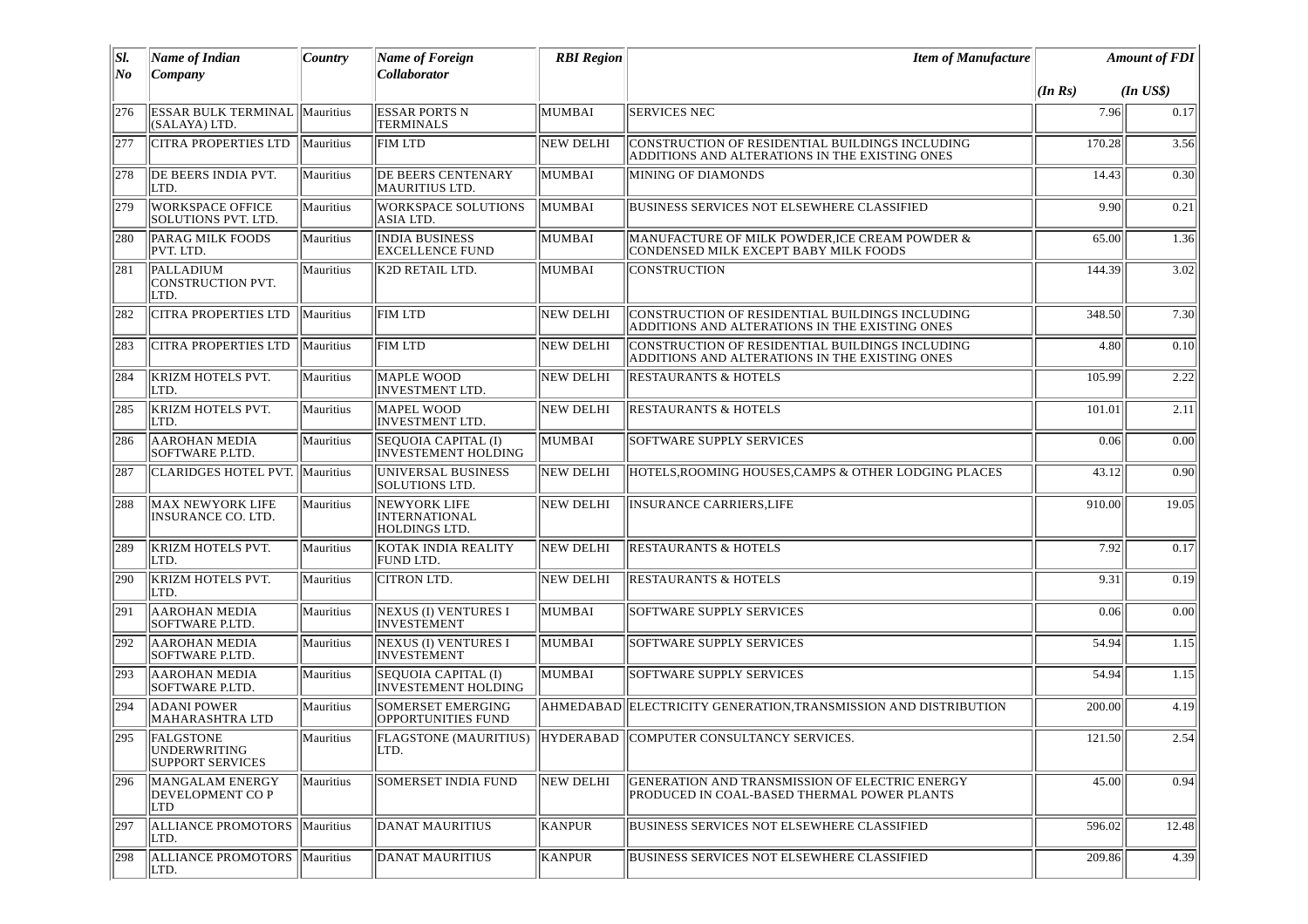| SI.<br>No | Name of Indian<br>$\lfloor$ <i>Company</i>                          | Country          | Name of Foreign<br>Collaborator                                     | <b>RBI</b> Region | <b>Item of Manufacture</b>                                                                            |           | <b>Amount of FDI</b> |
|-----------|---------------------------------------------------------------------|------------------|---------------------------------------------------------------------|-------------------|-------------------------------------------------------------------------------------------------------|-----------|----------------------|
|           |                                                                     |                  |                                                                     |                   |                                                                                                       | (In Rs)   | $(In$ US\$)          |
| 299       | KOHINOOR FOODS LTD                                                  | Mauritius        | <b>SILVER STALLION LTD</b>                                          | NEW DELHI         | RICE MILLING BY POWER MACHINE                                                                         | 37.63     | 0.79                 |
| 300       | KOHINOOR FOODS LTD                                                  | <b>Mauritius</b> | <b>SOPHIA GROWTH</b>                                                | NEW DELHI         | RICE MILLING BY POWER MACHINE                                                                         | 10.67     | 0.22                 |
| 301       | KOHINOOR FOODS LTD                                                  | Mauritius        | <b>SOPHIA GROWTH</b>                                                | <b>NEW DELHI</b>  | RICE MILLING BY POWER MACHINE                                                                         | 517.31    | 10.83                |
| 302       | <b>ESSAR TECHNOLOGY</b><br>PARK BKC P.LTD.                          | Mauritius        | <b>ESSAR BULSINESS PARKS</b><br>LTD.                                | MUMBAI            | DEVELOPING AND SUBDIVIDING REAL ESTATE INTO LOTS                                                      | 17,799.94 | 372.61               |
| 303       | DARBY ASIA<br>INVESTORS (I) P.LTD.                                  | Mauritius        | <b>FRANKLIN TEMPLETON</b><br><b>HOLDINGS</b>                        | MUMBAI            | BUSINESS AND MANAGEMENT CONSULTANCY ACTIVITIES                                                        | 19.76     | 0.41                 |
| 304       | HYDERABAD MENZIES<br>AIR CARGO PVT. LTD.                            | Mauritius        | <b>MENZIES AVIATION</b><br>CARGO (HYD) LTD.                         | <b>HYDERABAD</b>  | CARGO HANDLING INCIDENTAL TO AIR TRANSPORT                                                            | 180.00    | 3.77                 |
| 305       | <b>SAKET ENGINEERS PVT.</b><br>LTD.                                 | Mauritius        | K2A PRIVATE EOUITY LTD. HYDERABAD                                   |                   | CONSTRUCTION OF RESIDENTIAL BUILDINGS INCLUDING<br>ADDITIONS & ALTERATIONS IN THE EXISTING ONES       | 418.28    | 8.76                 |
| 306       | HYDERABAD MENZIES<br>AIR CARGO PVT. LTD.                            | Mauritius        | <b>MENZIES AVIATION</b><br>CARGO (HYD) LTD.                         | HYDERABAD         | CARGO HANDLING INCIDENTAL TO AIR TRANSPORT                                                            | 4.51      | 0.09                 |
| 307       | <b>GRASSFIELD FIRE</b><br><b>CAPITAL DEVELOPERS P</b><br><b>LTD</b> | Mauritius        | <b>FIRE CAPITAL</b><br><b>INVESTMENTS</b><br><b>MAURITIUS P LTD</b> | <b>JAIPUR</b>     | <b>ACTIVITIES NOT ADEQUATELY DEFINED</b>                                                              | 72.05     | 1.51                 |
| 308       | KOHINOOR FOODS LTD                                                  | Mauritius        | <b>RHATOS DIVERSIFIED</b>                                           | NEW DELHI         | RICE MILLING BY POWER MACHINE                                                                         | 32.75     | 0.69                 |
| 309       | COOLOSEUM MEDIA<br>PVT. LTD.                                        | Mauritius        | CAPITAL 18 LTD.                                                     | <b>NEW DELHI</b>  | MOTION PICTURE & VIDEO FILM PRODUCTION                                                                | 29.90     | 0.63                 |
| 310       | SHRESHTHA CANBUILD<br>PVT. LTD.                                     | Mauritius        | <b>EMAAR HOLDING II</b>                                             | NEW DELHI         | <b>REAL ESTATE ACTIVITIES</b>                                                                         | 2,154.50  | 45.10                |
| 311       | BILAKES EXPORTS PVT.<br>LTD.                                        | Mauritius        | GPT (I) LTD.                                                        | <b>NEW DELHI</b>  | <b>BUSINESS &amp; MANAGEMENT CONSULTANCY SERVICES</b>                                                 | 15.68     | 0.33                 |
| 312       | STECKBECK JEWELRY P. Mauritius<br>LTD.                              |                  | <b>CLAS INVESTEMENT</b><br><b>HOLDINGS</b>                          | MUMBAI            | MFR. OF JEWELLERY AND RELATED ARTICLES                                                                | 27.39     | 0.57                 |
| 313       | <b>RED FORT JEHANGIR</b><br>PROPERTIES P. LTD.                      | Mauritius        | <b>HORIZON CREST</b>                                                | MUMBAI            | <b>REAL ESTATE ACTIVITIES</b>                                                                         | 0.00      | 0.00                 |
| 1314      | DAORAMEKS HOTELS &   Mauritius<br>DEVELOPMENT P. LTD.               |                  | DEKRAM INVESTMENTS                                                  | NEW DELHI         | HOTELS, ROOMING HOUSES, CAMPS & OTHER LODGING PLACES                                                  | 1.05      | 0.02                 |
| 315       | MOEN INDIA PVT. LTD.                                                | Mauritius        | <b>MOEN (MAURITIUS)</b><br><b>INTERNATIONAL</b><br><b>HOLDINGS</b>  | NEW DELHI         | MANUFACTURE OF BATHS, WASH-BASINS, LAVATORY PANS7<br>COVERS, FLUSHING CISTERNS & SIMILAR SANITARYWARE | 32.30     | 0.68                 |
| 316       | <b>CLARIDGES HOTEL PVT. Mauritius</b>                               |                  | UNIVERSAL BUSINESS<br>SOLUTIONS LTD.                                | NEW DELHI         | HOTELS, ROOMING HOUSES, CAMPS & OTHER LODGING PLACES                                                  | 39.69     | 0.83                 |
| 317       | <b>GTL INFRASTRUCTURE</b><br>LTD                                    | Mauritius        | <b>CITIGROUP GLOBAL</b><br><b>MARKETS</b>                           | MUMBAI            | TELEPHONE COMMUNICATION SERVICES                                                                      | 157.20    | 3.29                 |
| 318       | CELLBRUM COMPANY P. Mauritius<br>LTD.                               |                  | <b>LEHMAN BROTHERS</b><br>OPPORTUNITY LTD.                          | NEW DELHI         | TELEPHONE COMMUNICATION SERVICES                                                                      | 48.34     | 1.01                 |
| 319       | <b>PUNE KONDWA</b><br><b>REALITY PLTD.</b>                          | Mauritius        | WSI/WSQ V(XXIII)<br><b>MAURITIUS INVESTOR</b><br>ILTD.              | MUMBAI            | PURCHASE, SALE, LETTING & OPERATING OF REAL ESTATE<br>RESIDENTIAL & NON-RESIDENTIAL BUILDINGS         | 19.13     | 0.40                 |
| 320       | DAWNAY DAY AV<br><b>FINANCIAL SERVICES</b><br>PVT LTD               | Mauritius        | <b>NSR ALPHAPE</b><br>MAURITIUS LLC                                 | MUMBAI            | OTHER FINANCIAL SERVICES N.E.C.                                                                       | 49.60     | 1.04                 |
| 321       | <b>GTL INFRASTRUCTURE</b><br>LTD                                    | Mauritius        | SOMERSET ENERGING                                                   | MUMBAI            | TELEPHONE COMMUNICATION SERVICES                                                                      | 982.50    | 20.57                |
| 322       | MAGUS ESTATES &<br><b>HOTELS PVT LTD</b>                            | Mauritius        | <b>INDIAN REALTY</b><br>INVESTORS (MAURITIUS)<br>LTD                | MUMBAI            | HOTELS.ROOMING HOUSES.CAMPS & OTHER LODGING PLACES                                                    | 157.36    | 3.29                 |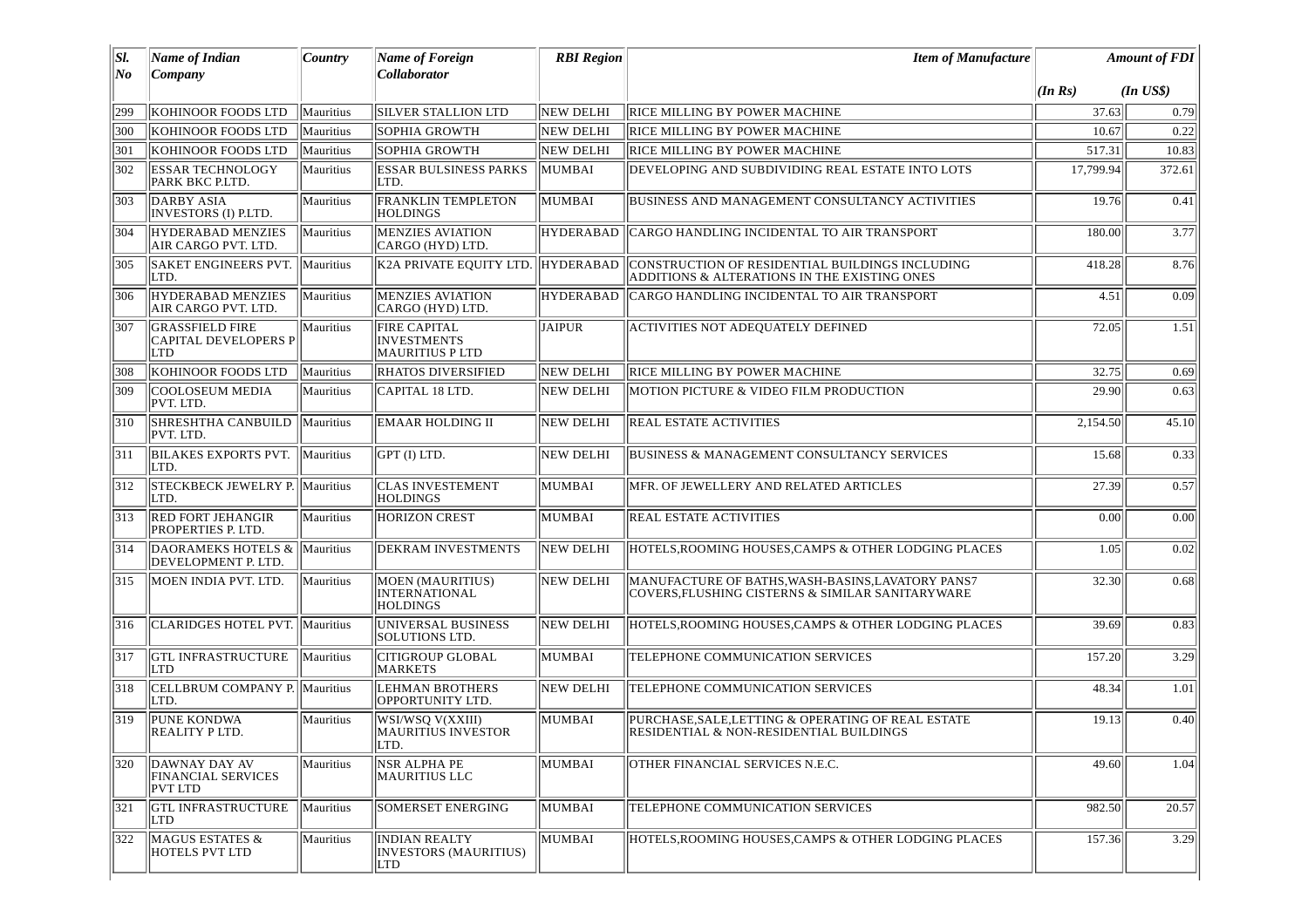| SI.   | Name of Indian                                               | Country          | <b>Name of Foreign</b>                                | <b>RBI</b> Region | <b>Item of Manufacture</b>                                                                       |         | <b>Amount of FDI</b> |
|-------|--------------------------------------------------------------|------------------|-------------------------------------------------------|-------------------|--------------------------------------------------------------------------------------------------|---------|----------------------|
| $N$ o | Company                                                      |                  | Collaborator                                          |                   |                                                                                                  | (In Rs) | $(In$ $US$)$         |
| 323   | <b>OBOPAY MOBILE</b><br>TECHNOLOGY INDIA<br><b>PVT LTD</b>   | Mauritius        | <b>OBOPAY MAURITIUS</b>                               | <b>BANGALORE</b>  | DATA PROCESSING, SOFTWARE DEVELOPMENT AND COMPUTER<br><b>CONSULTANCY SERVICES</b>                | 80.00   | 1.67                 |
| $324$ | ABG MOTORS LTD.                                              | Mauritius        | TANA MAURITIUS INDIA                                  | MUMBAI            | MANUFACTURE OF ELECTRIC MOTORS                                                                   | 25.60   | 0.54                 |
| 325   | <b>SILVER ATENA</b><br><b>ELECTRONIC SYSTEMS</b><br>(I) P LT | Mauritius        | TRUE PEARL LTD                                        | <b>BANGALORE</b>  | DATA PROCESSING, SOFTWARE DEVELOPMENT AND COMPUTER<br>CONSULTANCY SERVICES                       | 0.10    | 0.00                 |
| 326   | <b>GLENMARK</b><br>PHARMACEUTICALS<br>LTD                    | Mauritius        | <b>MORGAN STANLEY</b><br><b>MAURITIUS CO LTD</b>      | MUMBAI            | MANUFACTURE OF DRUGS.MEDICINES AND ALLIED PRODUCTS                                               | 222.23  | 4.65                 |
| 327   | <b>GEMINI EQUIPMENT &amp;</b><br>RENTALS PVT. LTD.           | Mauritius        | <b>CYCLODIC INDIA</b><br><b>RENTALS</b>               | MUMBAI            | MANUFACTURE OF PARTS & ACCESSORIES NEC FOR INDUSTRIAL<br>MACHINERY FOR FOOD & TEXTILE INDUSTRIES | 89.94   | 1.88                 |
| 328   | <b>GEMINI EQUIPMENT &amp;</b><br>RENTALS PVT. LTD.           | Mauritius        | <b>CYCLODIC INDIA</b><br><b>RENTALS</b>               | MUMBAI            | MANUFACTURE OF PARTS & ACCESSORIES NEC FOR INDUSTRIAL<br>MACHINERY FOR FOOD & TEXTILE INDUSTRIES | 10.80   | 0.23                 |
| 329   | <b>BENGAL SHRIRAM</b><br>HITECH CITY PVT LTD                 | Mauritius        | WSI/WSQ V (XXXIII)<br><b>MAURITIUS INVESTORS L</b>    | <b>BANGALORE</b>  | REAL ESTATE ACTIVITIES                                                                           | 628.00  | 13.15                |
| 330   | <b>AVENDUS CAPITAL PVT</b><br>LTD                            | Mauritius        | <b>ESTGALE GEMS SPV 4-5</b>                           | MUMBAI            | BUSINESS AND MANAGEMENT CONSULTANCY ACTIVITIES                                                   | 421.43  | 8.82                 |
| 331   | <b>AVENDUS CAPITAL PVT</b><br>LTD                            | <b>Mauritius</b> | <b>ESTGALE GEMS SPV 4-5</b>                           | MUMBAI            | BUSINESS AND MANAGEMENT CONSULTANCY ACTIVITIES                                                   | 578.57  | 12.11                |
| 332   | JASPER ENERGY PVT<br>LTD                                     | Mauritius        | <b>EVERSKY LTD</b>                                    | <b>BANGALORE</b>  | GENERATION AND DISTRIBUTION OF OTHER NON-CONVENTIONAL<br>ENERGY N.E.C.                           | 39.00   | $\overline{0.82}$    |
| 333   | <b>BENGAL SHRIRAM</b><br>HITECH CITY PVT LTD                 | Mauritius        | WSI/WSQ V (XXXIII)<br>MAURITIUS INVESTORS L           | BANGALORE         | <b>REAL ESTATE ACTIVITIES</b>                                                                    | 21.96   | 0.46                 |
| 334   | <b>SILVER ATENA</b><br>(BANGALORE) PVT LTD                   | Mauritius        | TRUE PEARL LTD                                        | <b>BANGALORE</b>  | DATA PROCESSING, SOFTWARE DEVELOPMENT AND COMPUTER<br><b>CONSULTANCY SERVICES</b>                | 0.10    | 0.00                 |
| 335   | UJJIVAN FINANCIAL<br><b>SERVICES PVT LTD</b>                 | Mauritius        | <b>ELEVAR UNITUS</b><br>CORPORATION                   | <b>BANGALORE</b>  | OTHER FINANCIAL SERVICES N.E.C.                                                                  | 27.94   | 0.58                 |
| 336   | OCH-ZIFF REAL ESTATE<br>INDIA PVT LTD                        | Mauritius        | OCH-ZIFF REAL ESTATE<br>INDIA HOLDINGS                | BANGALORE         | <b>SERVICES NEC</b>                                                                              | 24.05   | 0.50                 |
| 337   | <b>FUSION PROPERTY</b><br>DEVELOPMENT P.LTD.                 | Mauritius        | <b>FUSION REAL ESTATE</b><br>INVESTEMENT              | MUMBAI            | <b>CONSTRUCTION</b>                                                                              | 5.10    | 0.11                 |
| 338   | <b>GIP INVESTMENT</b><br><b>ADVISORS (INDIA PVT</b><br>LTD   | Mauritius        | <b>GIP INDIA INVESTMENT</b><br>LTD                    | NEW DELHI         | INVESTMENT RESEARCH AND COUNSELLING ACTIVITIES                                                   | 20.71   | 0.43                 |
| 339   | VENKATESH LOGISTICS<br>PVT. LTD.                             | Mauritius        | WAYZATA INDIAN OCEAN<br>LTD.                          | KOLKATA           | <b>ACTIVITIES NOT ADEQUATELY DEFINED</b>                                                         | 56.00   | 1.17                 |
| 340   | UJJIVAN FINANCIAL<br><b>SERVICES PVT LTD</b>                 | Mauritius        | <b>INLDIA FINANCIAL</b><br><b>INCLUSION FUND</b>      | BANGALORE         | OTHER FINANCIAL SERVICES N.E.C.                                                                  | 21.16   | 0.44                 |
| 341   | WNS GLOBAL SERVICES   Mauritius<br>P.LTD.                    |                  | <b>WNS(MAURITIUS</b>                                  | MUMBAI            | WHOLESALE TRADE IN COTTON AND JUTE OTHER                                                         | 292.96  | 6.13                 |
| 342   | GANESH<br><b>INFRASTRUCTURE</b><br>(INDIA) PVT LTD           | Mauritius        | <b>MONSOON INDIA</b><br>INFRASTRUCTURE<br>DIRECT II L |                   | AHMEDABAD  CONSTRUCTION AND MAINTENANCE NOT ELSEWHERE CLASSIFIED                                 | 49.14   | 1.03                 |
| 343   | UJJIVAN FINANCIAL<br><b>SERVICES PVT LTD</b>                 | Mauritius        | <b>ELEVAR UNITUS</b><br>CORPORATION                   | BANGALORE         | OTHER FINANCIAL SERVICES N.E.C.                                                                  | 33.60   | 0.70                 |
| 344   | UJJIVAN FINANCIAL<br><b>SERVICES PVT LTD</b>                 | Mauritius        | INDIA FINANCIAL<br><b>INCLUSION FUND</b>              | <b>BANGALORE</b>  | OTHER FINANCIAL SERVICES N.E.C.                                                                  | 20.01   | 0.42                 |
| 345   | <b>INGWENYA MINERAL</b><br><b>TECH PVT LTD</b>               | Mauritius        | MAX FLOT INVESTMENT<br>COMPANY LTD                    | BANGALORE         | MANUFACTURE OF MINING/QUARRYING MACHINERY NEC                                                    | 20.00   | 0.42                 |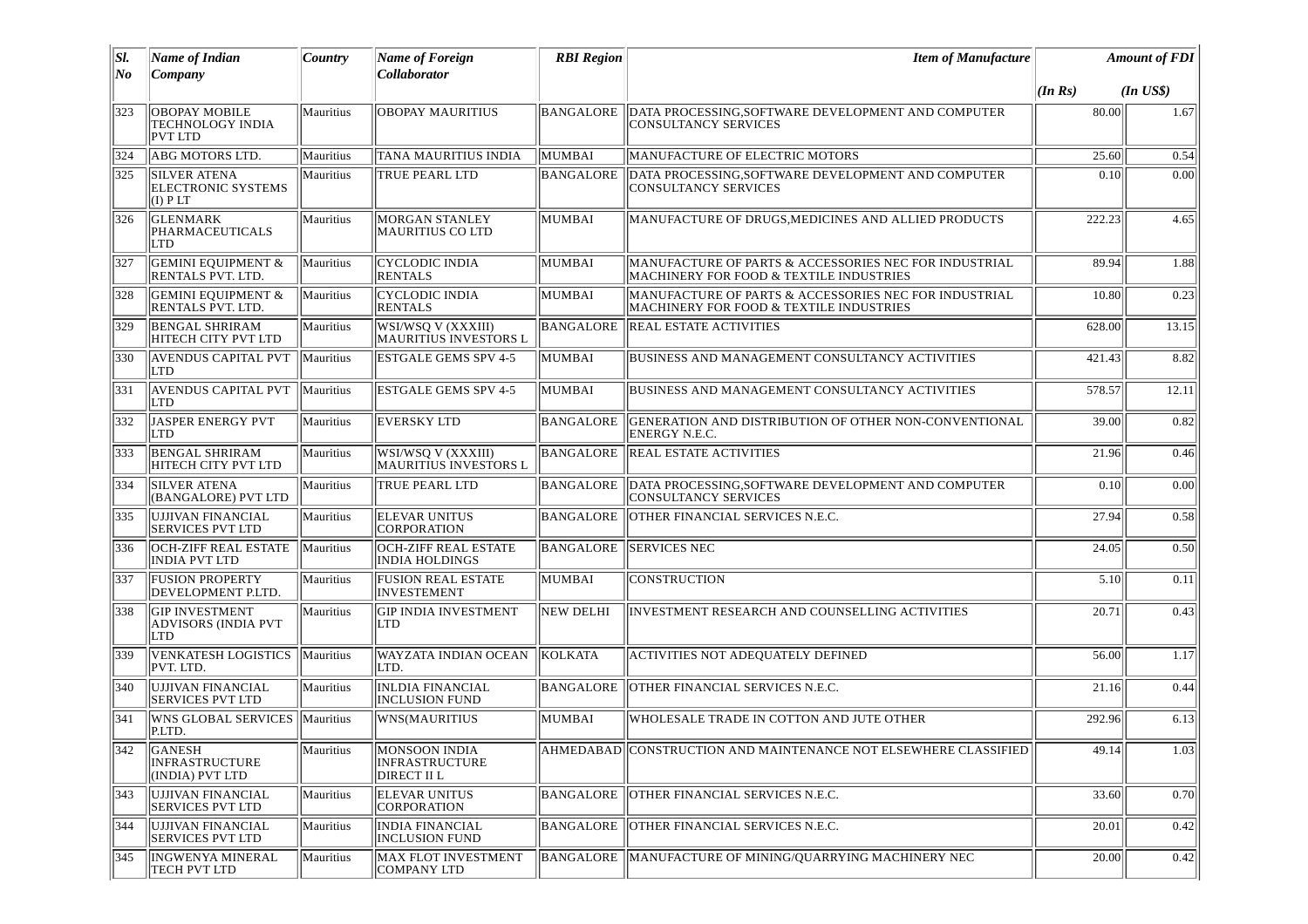| SI.<br>No | <b>Name of Indian</b><br>Company                   | Country   | <b>Name of Foreign</b><br>Collaborator            | <b>RBI</b> Region | <b>Item of Manufacture</b>                                                                            |         | <b>Amount of FDI</b> |
|-----------|----------------------------------------------------|-----------|---------------------------------------------------|-------------------|-------------------------------------------------------------------------------------------------------|---------|----------------------|
|           |                                                    |           |                                                   |                   |                                                                                                       | (In Rs) | $(In$ $US$)$         |
| 346       | <b>VEEDA CLINICAL</b><br><b>RESEARCH PVT LTD</b>   | Mauritius | <b>ACTIS PHARMA</b><br><b>RESEARCH INDIA LTD</b>  | AHMEDABAD         | RESEARCH AND SCIENTIFIC SERIES NOT CLASSIFIED ELSEWHERE<br>SUCH AS THOSE RENDERED BY INSTITUTIONS AND | 170.40  | 3.57                 |
| 347       | STIQ (I) P. LTD.                                   | Mauritius | <b>STIQ MAURITIUS</b><br><b>ADVISORY SERVICES</b> | <b>NEW DELHI</b>  | <b>BUSINESS AND MANAGEMENT CONSULTANCY ACTIVITIES</b>                                                 | 24.07   | 0.50                 |
| 348       | <b>KAY KAY BUILDTECH</b><br>PVT. LTD.              | Mauritius | <b>XANDER INVESTMENT</b><br>HOLDING VIII          | NEW DELHI         | DEVELOPING & SUBDIVIDING REAL ESTATE INTO LOTS                                                        | 95.98   | 2.01                 |
| 349       | DEN NETWORKS LTD.                                  | Mauritius | TARA (I) HOLDINGS<br><b>MAURITIUS LTD.</b>        | <b>NEW DELHI</b>  | INTERNET SERVICES / INFORMATION TECHNOLOGY                                                            | 227.65  | 4.77                 |
| 350       | HMS REAL ESTATE P.<br>LTD.                         | Mauritius | HBT REAL ESTATE<br><b>HOLDING LTD.</b>            | NEW DELHI         | DEVELOPING AND SUBDIVIDING REAL ESTATE INTO LOTS                                                      | 8.29    | 0.17                 |
| 351       | ANSAL TECHNOLOGIES<br>INFRASTRUCTURE               | Mauritius | <b>IIRF (I) REALTY IF LTD</b>                     | NEW DELHI         | <b>REAL ESTATE ACTIVITIES</b>                                                                         | 63.11   | 1.32                 |
| 352       | WOLFENXO(I)<br>ADVISORS P. LTD.                    | Mauritius | <b>WFM MAURITIUS</b><br><b>HOLDINGS</b>           | NEW DELHI         | <b>INVESTEMENT RESEARCH &amp; COUSELLING ACTIVITIES</b>                                               | 21.06   | 0.44                 |
| 353       | KAY KAY BUILDTECH P.<br>LTD.                       | Mauritius | <b>XANDER INVESTEMENT</b><br><b>HOLDING VIII</b>  | NEW DELHI         | DEVELOPING AND SUBDIVIDING REAL ESTATE INTO LOTS                                                      | 89.97   | 1.88                 |
| 354       | KAY KAY BUILDTECH P.<br>LTD.                       | Mauritius | <b>XANDER INVESTEMENT</b><br><b>HOLDING VIII</b>  | <b>NEW DELHI</b>  | DEVELOPING AND SUBDIVIDING REAL ESTATE INTO LOTS                                                      | 0.02    | 0.00                 |
| 355       | KAY KAY BUILDTECH P.<br>LTD.                       | Mauritius | <b>XANDER INVESTEMENT</b><br><b>HOLDING VIII</b>  | <b>NEW DELHI</b>  | DEVELOPING AND SUBDIVIDING REAL ESTATE INTO LOTS                                                      | 0.05    | 0.00                 |
| 356       | KAY KAY BUILDTECH P.<br>LTD.                       | Mauritius | <b>XANDER INVESTEMENT</b><br><b>HOLDING VIII</b>  | <b>NEW DELHI</b>  | DEVELOPING AND SUBDIVIDING REAL ESTATE INTO LOTS                                                      | 150.00  | 3.14                 |
| 357       | <b>ANSAL TECHNOLOGIES</b><br><b>INFRASTRUCTURE</b> | Mauritius | <b>IIRF (I) REALTY IF LTD</b>                     | NEW DELHI         | <b>REAL ESTATE ACTIVITIES</b>                                                                         | 0.44    | 0.01                 |
| 358       | <b>ANSAL TECHNOLOGIES</b><br><b>INFRASTRUCTURE</b> | Mauritius | IIRF (I) REALTY IF LTD                            | NEW DELHI         | <b>REAL ESTATE ACTIVITIES</b>                                                                         | 0.04    | 0.00                 |
| 359       | <b>GEORGIKO EXPORTS</b><br>COMPANY PVT. LTD.       | Mauritius | <b>GEORGIKO LTD.</b>                              | <b>NEW DELHI</b>  | MANUFACTURE OF TEXTILE PRODUCTS (INCLUDING WEARING<br>APPAREL)                                        | 10.92   | 0.23                 |
| 360       | <b>KHL LETHANG HYDRO</b><br>PROJECT PVT. LTD.      | Mauritius | <b>KALPAN HYDRO</b><br><b>COMPANY</b>             | <b>NEW DELHI</b>  | ELECTRICITY GENERATION, TRANSMISSION & DISTRIBUTION                                                   | 74.44   | 1.56                 |
| 361       | BAKERS CIRCLE (INDIA) Mauritius<br>PVT. LTD.       |           | GIA (BCI) HOLDING LTD.                            | <b>NEW DELHI</b>  | MANUFACTURE OF BISCUITS, CAKES & PASTRIES                                                             | 7.88    | 0.17                 |
| 362       | <b>OCWEN BUSINESS</b><br>SOLUTIONS P. LTD.         | Mauritius | <b>OCWEN ASIA HOLDINGS</b><br>LTD.                | PANAJI            | BUSINESS AND MANAGEMENT CONSULTANCY ACTIVITIES                                                        | 38.55   | 0.81                 |
| 363       | <b>LUXAR CYBERCITY</b><br>PVT. LTD.                | Mauritius | <b>TRINITY CAPITAL</b><br>(FOURTEEN) LTD.         | <b>NEW DELHI</b>  | DEVELOPING & SUBDIVIDING REAL ESTATE INTO LOTS                                                        | 768.99  | 16.10                |
| 364       | <b>ANSAL TECHNOLOGIES</b><br><b>INFRASTRUCTURE</b> | Mauritius | <b>IIRF (I) REALTY IF LTD</b>                     | <b>NEW DELHI</b>  | <b>REAL ESTATE ACTIVITIES</b>                                                                         | 700.93  | 14.67                |
| 365       | <b>GLOBAL ENERGY</b><br>TALENT P. LTD              | Mauritius | <b>GLOBAL EBERGY TALENT</b>                       | NEW DELHI         | <b>BUSINESS AND MANAGEMENT CONSULTANCY ACTIVITIES</b>                                                 | 21.19   | 0.44                 |
| 366       | BHAYANA BUILDERS P. Mauritius<br>LTD.              |           | <b>BECON INVESTOR LTD.</b>                        |                   | NEW DELHI CONSTRUCTION OF RESIDENTIAL BUILDINGS                                                       | 4.35    | 0.09                 |
| 367       | LILIPUT KIDWEAR LTD.                               | Mauritius | <b>INDIVISION INDIA</b><br><b>PARTNERS</b>        | NEW DELHI         | WHOLESALE TRADE IN NEW READYMADE GARMENTS (EXCEPT<br>HOSIERY/KNITTED GARMENTS)                        | 280.34  | 5.87                 |
| 368       | <b>SUVIDHA STARNET</b><br>ENTERPRISES (P) LTD.     | Mauritius | <b>QI CAPITAL PPC</b>                             | NEW DELHI         | TELEPHONE COMMUNICATIONS SERVICES                                                                     | 120.00  | 2.51                 |
| 369       | LILIPUT KIDWEAR LTD.                               | Mauritius | <b>INDIVISION INDIA</b><br><b>PARTNERS</b>        | NEW DELHI         | WHOLESALE TRADE IN NEW READYMADE GARMENTS (EXCEPT<br>HOSIERY/KNITTED GARMENTS)                        | 450.00  | 9.42                 |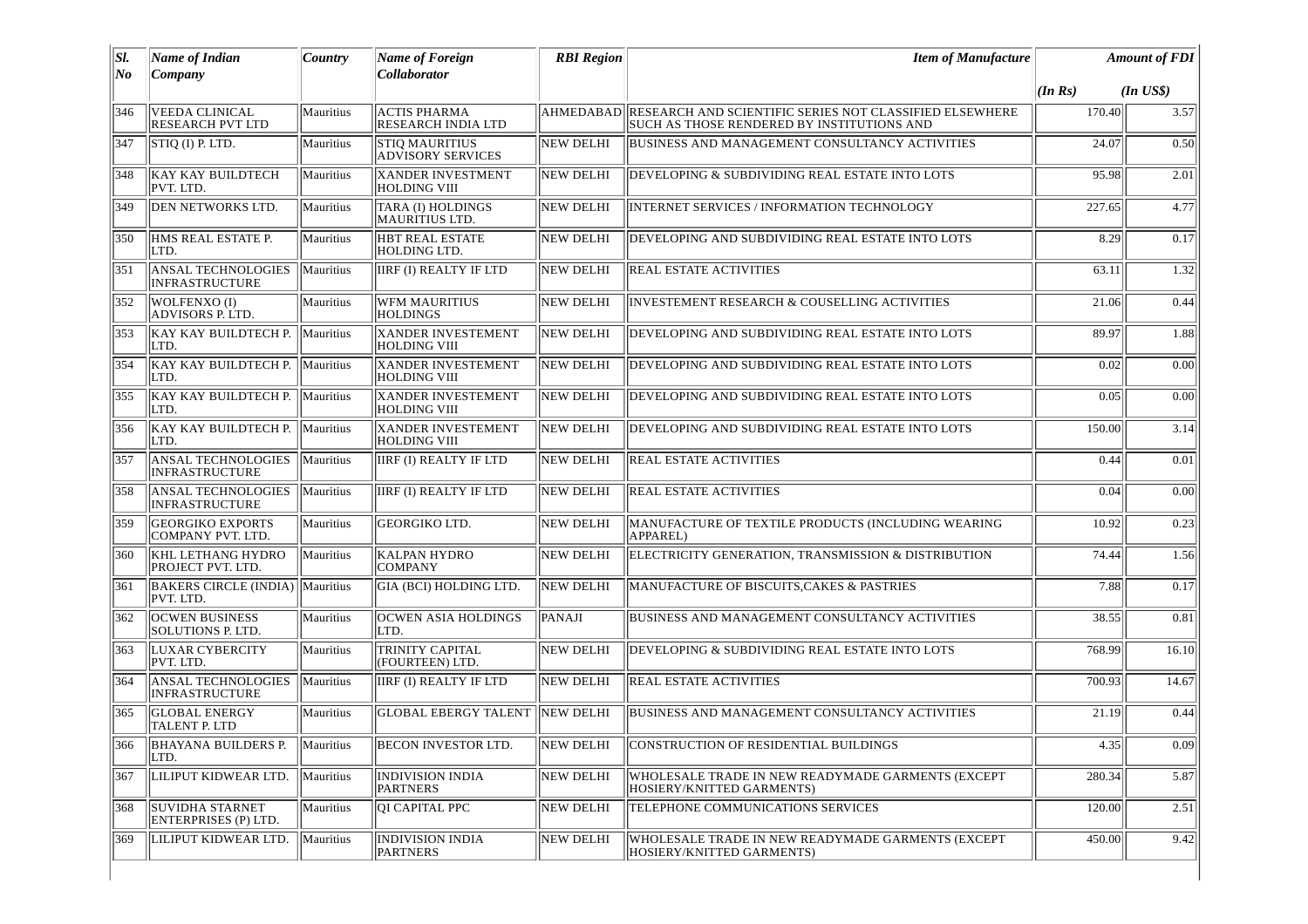| SI.  | <b>Name of Indian</b>                                        | Country    | <b>Name of Foreign</b>                                              | <b>RBI</b> Region | <b>Item of Manufacture</b>                                                           |          | <b>Amount of FDI</b> |
|------|--------------------------------------------------------------|------------|---------------------------------------------------------------------|-------------------|--------------------------------------------------------------------------------------|----------|----------------------|
| No   | Company                                                      |            | Collaborator                                                        |                   |                                                                                      | (In Rs)  | $(In$ $US$)$         |
| 370  | MAIL TODAY<br>NEWSPAPERS P. LTD.                             | Mauritius  | A.N. MAURITIUS LTD.                                                 | <b>NEW DELHI</b>  | PUBLISHING BUT NOT PRINTING OF PERIODICAL BOOKS,<br><b>JOURNALS DIRECTORIES</b>      | 170.00   | 3.56                 |
| 371  | <b>MAXOP ENGINEERING</b><br>CO. P. LTD.                      | Mauritius  | AEPHYER PEACOCK INDIA NEW DELHI                                     |                   | OTHER BUSINESS SERVICE NEC                                                           | 33.40    | 0.70                 |
| 372  | <b>MAXOP ENGINEERING</b><br>CO. P. LTD.                      | Mauritius  | <b>ZEPHYER PEACOCK INDIA NEW DELHI</b>                              |                   | OTHER BUSINESS SERVICE NEC                                                           | 77.40    | 1.62                 |
| 373  | <b>MOSER BEAR</b><br><b>INFRASTRUCTURE</b><br>DEVELO P. LTD. | Mauritius  | <b>TOKATRO ENTERPRISES</b><br>CO LTD.                               | <b>NEW DELHI</b>  | CONSTRUCTION AND MAINTENANCE OF ROADS, RAILWAYS<br>BRIDGES TUNNELS PIPELINES ETC.    | 74.00    | 1.55                 |
| 374  | KAY KAY BUILDTECH P. Mauritius<br>LTD.                       |            | <b>XANDER INVESTEMENT</b><br><b>HOLDING VIII</b>                    | <b>NEW DELHI</b>  | DEVELOPING AND SUBDIVIDING REAL ESTATE INTO LOTS                                     | 0.05     | 0.00                 |
| 375  | KAY KAY BUILDTECH P. Mauritius<br>LTD.                       |            | <b>XANDER INVESTEMENT</b><br>HOLDING VIII                           | <b>NEW DELHI</b>  | DEVELOPING AND SUBDIVIDING REAL ESTATE INTO LOTS                                     | 0.03     | 0.00                 |
| 376  | KAY KAY BUILDTECH P. Mauritius<br>LTD.                       |            | <b>XANDER INVESTEMENT</b><br><b>HOLDING VIII</b>                    | NEW DELHI         | DEVELOPING AND SUBDIVIDING REAL ESTATE INTO LOTS                                     | 0.07     | 0.00                 |
| 377  | KAY KAY BUILDTECH P.<br>LTD.                                 | Mauritius  | <b>XANDER INVESTEMENT</b><br><b>HOLDING VIII</b>                    | <b>NEW DELHI</b>  | DEVELOPING AND SUBDIVIDING REAL ESTATE INTO LOTS                                     | 49.95    | 1.05                 |
| 378  | KAY KAY BUILDTECH P. Mauritius<br>LTD.                       |            | <b>XANDER INVESTEMENT</b><br>HOLDING VIII                           | <b>NEW DELHI</b>  | DEVELOPING AND SUBDIVIDING REAL ESTATE INTO LOTS                                     | 150.00   | 3.14                 |
| 379  | KAY KAY BUILDTECH P. Mauritius<br>LTD.                       |            | <b>XANDER INVESTEMENT</b><br><b>HOLDING VIII</b>                    | <b>NEW DELHI</b>  | DEVELOPING AND SUBDIVIDING REAL ESTATE INTO LOTS                                     | 0.00     | 0.00                 |
| 380  | KAY KAY BUILDTECH P.<br>LTD.                                 | Mauritius  | <b>XANDER INVESTEMENT</b><br><b>HOLDING VIII</b>                    | <b>NEW DELHI</b>  | DEVELOPING AND SUBDIVIDING REAL ESTATE INTO LOTS                                     | 200.00   | 4.19                 |
| 381  | KAY KAY BUILDTECH P. Mauritius<br>LTD.                       |            | <b>XANDER INVESTEMENT</b><br><b>HOLDING VIII</b>                    | NEW DELHI         | DEVELOPING AND SUBDIVIDING REAL ESTATE INTO LOTS                                     | 119.93   | 2.51                 |
| 382  | KAY KAY BUILDTECH P. Mauritius<br>LTD.                       |            | <b>XANDER INVESTEMENT</b><br><b>HOLDING VIII</b>                    | NEW DELHI         | DEVELOPING AND SUBDIVIDING REAL ESTATE INTO LOTS                                     | 0.03     | 0.00                 |
| 383  | KAY KAY BUILDTECH P. Mauritius<br>LTD.                       |            | <b>XANDER INVESTEMENT</b><br><b>HOLDING VIII</b>                    | <b>NEW DELHI</b>  | DEVELOPING AND SUBDIVIDING REAL ESTATE INTO LOTS                                     | 69.05    | 1.45                 |
| 384  | <b>MAIL TODAY</b><br>NEWSPAPERS P. LTD.                      | Mauritius  | A.N. MAURITIUS                                                      | <b>NEW DELHI</b>  | PUBLISHING BUT NOT PRINTING OF PERIODICAL BOOKS,<br><b>JOURNALS DIRECTORIES</b>      | 340.00   | 7.12                 |
| 385  | <b>SOUTH ASIAN SALES</b><br>ORGANISATION LTD.                | Mauritius  | <b>SOUTH ASIAN ASSET</b><br>MANAGEMENT LTD.                         | <b>NEW DELHI</b>  | REAL ESTATE AGENTS, BROKERS AND MANAGERS ENGAGED IN<br>RENTING BUYING                | 9.96     | 0.21                 |
| 386  | <b>CREATIVE CAPSULE</b><br>INFOTECH (I) P. LTD.              | <b>NRI</b> | <b>SALIL ULHAS</b><br><b>TALAULIKER</b>                             | PANAJI            | HOTELS, ROOMING HOUSES CAMPS & OTHER LODGING PLACES                                  | 0.29     | 0.01                 |
| 387  | UJJIVAN FINANCIAL<br>SERVICES PVT LTD                        | <b>NRI</b> | <b>CIDAMBI RAMESH AND</b><br><b>ALPANA RAMESH</b><br><b>CIDAMBI</b> | <b>BANGALORE</b>  | <b>OTHER FINANCIAL SERVICES N.E.C.</b>                                               | 1.88     | 0.04                 |
| 388  | UJJIVAN FINANCIAL<br><b>SERVICES PVT LTD</b>                 | <b>NRI</b> | <b>RAJEEV W SAWHNEY</b>                                             |                   | BANGALORE   OTHER FINANCIAL SERVICES N.E.C.                                          | 5.74     | 0.12                 |
| 1389 | ONMOBILE GLOBAL<br>LTD(ON MOBILE ASIA<br>PACIF               | <b>NRI</b> | VARIOUS NRIs/FIIs                                                   |                   | BANGALORE DATA PROCESSING, SOFTWARE DEVELOPMENT AND COMPUTER<br>CONSULTANCY SERVICES | 1,328.36 | 27.81                |
| 390  | <b>AVON WEIGHING</b><br><b>SYSTEMS LTD.</b>                  | <b>NRI</b> | VARIOUS FIIS AND NRIS                                               | MUMBAI            | <b>TRADING</b>                                                                       | 1.31     | $\overline{0.03}$    |
| 391  | UJJIVAN FINANCIAL<br><b>SERVICES PVT LTD</b>                 | <b>NRI</b> | RAJEEV BUDHARAJA                                                    | BANGALORE         | OTHER FINANCIAL SERVICES N.E.C.                                                      | 1.88     | 0.04                 |
| 392  | <b>ARCHIDPLY</b><br><b>INDUSTRIES LTD</b>                    | NRI        | <b>VARIOUS NRIS</b>                                                 | BANGALORE         | MANUFACTURE OF PLYWOOD AND VENEER SHEETS                                             | 0.87     | 0.02                 |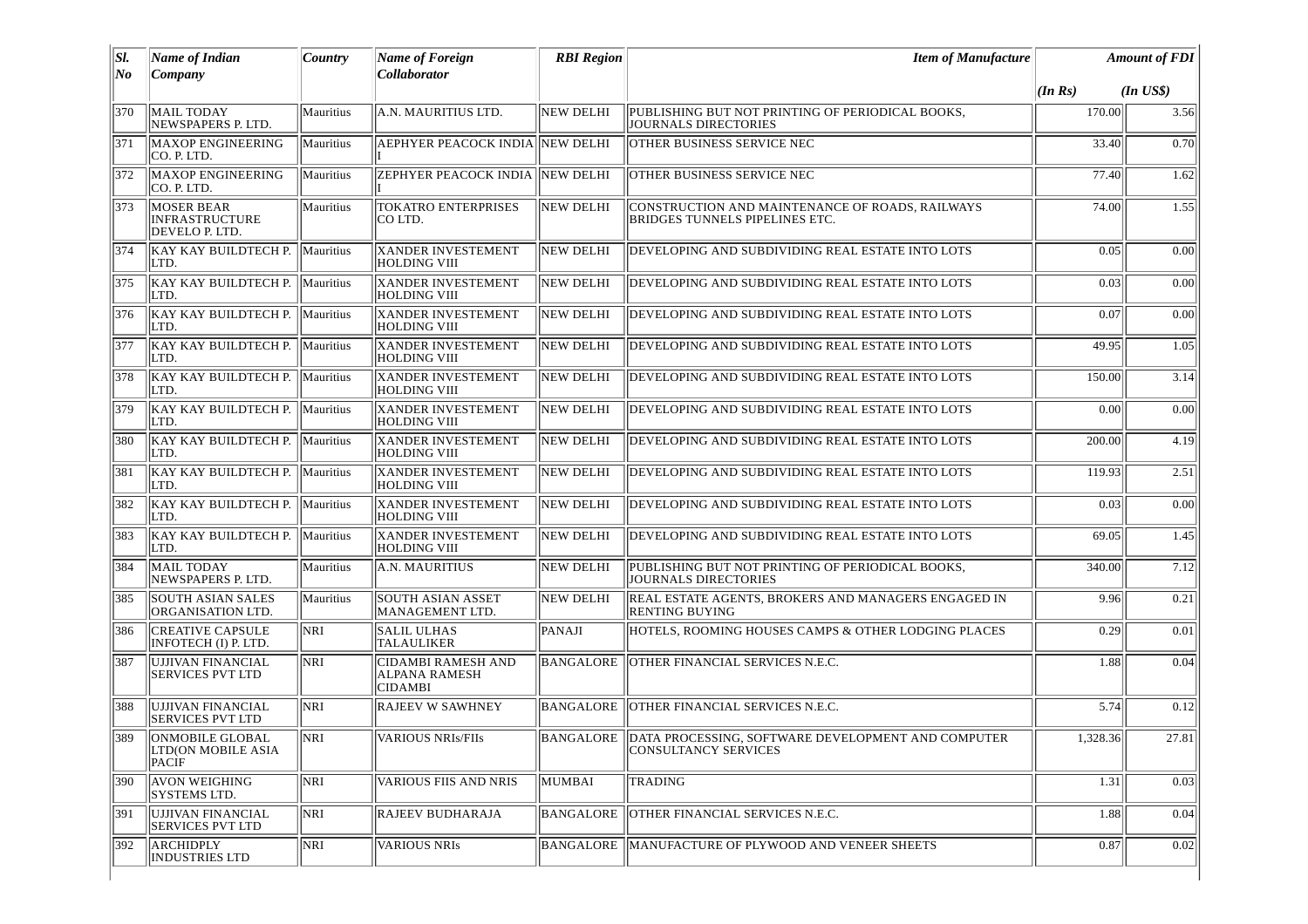| SI.<br>No | <b>Name of Indian</b><br>Company                                | Country            | Name of Foreign<br><b>Collaborator</b>              | <b>RBI</b> Region | <b>Item of Manufacture</b>                                                                                                                       |          | <b>Amount of FDI</b> |
|-----------|-----------------------------------------------------------------|--------------------|-----------------------------------------------------|-------------------|--------------------------------------------------------------------------------------------------------------------------------------------------|----------|----------------------|
|           |                                                                 |                    |                                                     |                   |                                                                                                                                                  | (In Rs)  | $(In$ $US$)$         |
| 393       | DAGGER FORST TOOLS<br>LTD.                                      | NRI                | NRI                                                 | <b>MUMBAI</b>     | MFR. OF MACHINE TOOLS, THEIR PARTS                                                                                                               | 1.00     | 0.02                 |
| 394       | DAGGER FORST TOOLS<br>LTD.                                      | <b>NRI</b>         | <b>NRI</b>                                          | <b>MUMBAI</b>     | MFR. OF MACHINE TOOLS, THEIR PARTS                                                                                                               | 0.02     | 0.00                 |
| 395       | <b>AGRENTUM ENGG</b><br>DESIGN P. LTD.                          | NRI                | <b>VARIOUS NRIS</b>                                 | MUMBAI            | ARCHITECTURAL & ENGINEERING AND OTHER TECHNICAL<br><b>CONSULTANCY ACTIVITIES</b>                                                                 | 0.86     | 0.02                 |
| 396       | <b>TIME TECHNOPLAST</b><br>LTD.                                 | NRI                | <b>VARIOUS INVESTORS</b>                            | MUMBAI            | MFR. OF PLASTIC PRODUCTS NEC                                                                                                                     | 462.65   | 9.68                 |
| 397       | THOMAS COOK (I) LTD.                                            | <b>NRI</b>         | <b>VARIOUS NRIS</b>                                 | MUMBAI            | HOTELS, ROOMING HOUSES, CAMPS & OTHER LODGING PLACES                                                                                             | 1,531.74 | 32.06                |
| 398       | <b>UNITED BREWERIES</b><br>LTD                                  | NRI                | <b>VARIOUS INVESTORS</b>                            | <b>BANGALORE</b>  | MANUFACTURE OF BEER                                                                                                                              | 2,231.68 | 46.72                |
| 399       | <b>ACC LTD</b>                                                  | <b>NRI</b>         | <b>VARIOUS NRIS</b>                                 | MUMBAI            | MANUFACTURE OF CEMENT IN THE FORM OF CLINKERS                                                                                                    | 20.36    | 0.43                 |
| 400       | ASHLAND INDIA PVT.<br>LTD.                                      | <b>Netherlands</b> | ASHLAND HOLDINGS B.V.                               | MUMBAI            | MANUFACTURE OF PHENOLS & OTHER PHENOLIC OILS                                                                                                     | 104.00   | 2.18                 |
| 401       | <b>RESHAM RUSEN INDIA</b><br>PVT. LTD.                          | Netherlands        | <b>BV KERVER</b>                                    | <b>KANPUR</b>     | MANUFACTURE OF MACHINERY & EQUIPMENT USED BY<br>CONSTRUCTION & MINING INDUSTRIES                                                                 | 4.19     | 0.09                 |
| 402       | <b>GREESPAN AGRI TECH</b><br>P.LTD.                             | Netherlands        | ACRODENT EINDHOVEN                                  | MUMBAI            | OTHER MANUFACTURING INDUSTRIES                                                                                                                   | 0.23     | 0.00                 |
| 403       | <b>GREESPAN AGRI TECH</b><br>P.LTD.                             | Netherlands        | J.B. HYDROPONIC B.V.                                | MUMBAI            | OTHER MANUFACTURING INDUSTRIES                                                                                                                   | 0.02     | 0.00                 |
| 404       | <b>GREESPAN AGRI TECH</b><br>P.LTD.                             | Netherlands        | P.B. TECHNIEK B.V.                                  | MUMBAI            | OTHER MANUFACTURING INDUSTRIES                                                                                                                   | 0.02     | 0.00                 |
| 405       | <b>BOSCH ELECTRICAL</b><br>DRIVES INDIA PVT. LTD                | Netherlands        | ROBERT-BOSCH<br><b>INVESTMENT</b>                   | <b>CHENNAI</b>    | MANUFACTURE OF ELECTRIC MOTORS                                                                                                                   | 603.00   | 12.62                |
| 406       | MORELLATO (I) P. LTD.                                           | Netherlands        | <b>MORELLATO &amp; SECTOR</b><br>B.V.               | MUMBAI            | MFR. OFJEWELLERY AND RELATED ARTICLES                                                                                                            | 22.90    | 0.48                 |
| 407       | <b>ASHLAND INDIA PVT.</b><br>LTD.                               | Netherlands        | ASHLAND HOLDINGS B.V.                               | MUMBAI            | MANUFACTURE OF PHENOLS & OTHER PHENOLIC OILS                                                                                                     | 90.00    | 1.88                 |
| 408       | <b>GLYNMED</b><br>PIPESYSTEMS (I) P.LTD.                        | Netherlands        | GLYNWED HOLDING B.V.                                | MUMBAI            | PLUMBING AND DRAINAGE                                                                                                                            | 46.91    | 0.98                 |
| 409       | <b>HCL TECHNOLOGIES</b><br>LTD.                                 | Netherlands        | <b>SAMEER JAIN</b>                                  | <b>NEW DELHI</b>  | <b>SOFTWARE SUPPLY SERVICES</b>                                                                                                                  | 0.10     | 0.00                 |
| 410       | <b>GRAM OONJA</b><br>SOLUTIONS P.LTD.                           | Netherlands        | A.N. HOLDINGS B.V.                                  | MUMBAI            | <b>SERVICES NEC</b>                                                                                                                              | 0.70     | 0.01                 |
| 411       | A.O. SMITH INDIA<br><b>WATER HEATING PVT</b><br><b>LTD</b>      | Netherlands        | A.O.SMITH HOLDINGS II<br>lB.V                       | <b>BANGALORE</b>  | <b>MISCELLANEOUS</b>                                                                                                                             | 4.50     | 0.09                 |
| 412       | <b>AKZO NOBEL CAR</b><br>REFINISHES INDIA PVT<br>LTD            | Netherlands        | <b>AKZO NOBEL COATINGS</b><br><b>INTL BV</b>        | <b>BANGALORE</b>  | MANUFACTURE OF INTERNAL COMBUSTION PISTON ENGINES AND<br>OTHER PARTS AND ACCESSORIES NEC FOR HEAVY MOTOR                                         | 80.88    | 1.69                 |
|           | 413 AKZO NOBEL CAR<br><b>REFINISHES INDIA PVT</b><br><b>LTD</b> |                    | <b>INTL BV</b>                                      |                   | Netherlands AKZO NOBEL COATINGS BANGALORE MANUFACTURE OF INTERNAL COMBUSTION PISTON ENGINES AND<br>OTHER PARTS & ACCESSORIES NEC FOR HEAVY MOTOR | 35.06    | 0.73                 |
| 414       | $\ $ A.O. SMITH INDIA<br><b>WATER HEATING PVT</b><br><b>LTD</b> | <b>Netherlands</b> | <b>A.O.SMITH HOLDINGS II</b><br>B.V                 | BANGALORE         | <b>MISCELLANEOUS</b>                                                                                                                             | 56.87    | 1.19                 |
| 415       | HEEREMA MARINE<br>CONTRACTORS INDIA<br>PVT LTD                  | Netherlands        | <b>HEEREMA MARINE</b><br><b>CONTRACTORS N.L B.V</b> |                   | BANGALORE ACTIVITIES NOT ADEQUATELY DEFINED (OTHER THAN THOSE IN<br>(XO                                                                          | 0.11     | 0.00                 |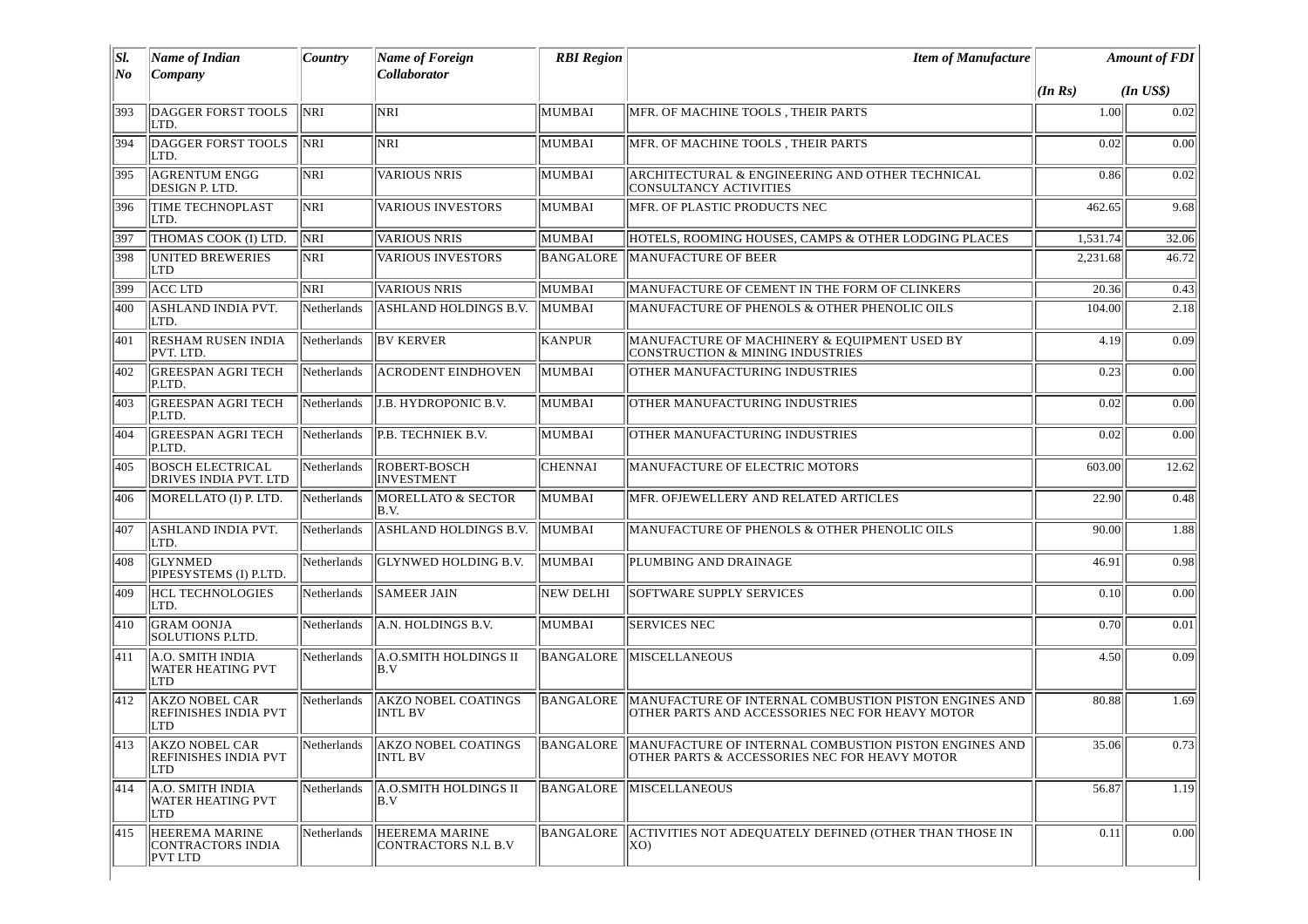| SI.<br>No | <b>Name of Indian</b><br>Company                       | Country     | <b>Name of Foreign</b><br>Collaborator              | <b>RBI</b> Region | <b>Item of Manufacture</b>                                                    | <b>Amount of FDI</b> |              |
|-----------|--------------------------------------------------------|-------------|-----------------------------------------------------|-------------------|-------------------------------------------------------------------------------|----------------------|--------------|
|           |                                                        |             |                                                     |                   |                                                                               | $(\ln \text{Rs})$    | $(In$ $US$)$ |
| 416       | <b>ABN AMRO SECURITIES</b><br>$(I)$ PLTD.              | Netherlands | ABN AMRO BANK N.V.                                  | MUMBAI            | <b>OTHER BUSINESS SERVICES NEC</b>                                            | 493.00               | 10.32        |
| 417       | ANDREW<br><b>TELECOMMUNICATIONS</b><br>$(I)$ P. LTD.   | Netherlands | <b>COMMSCOPE</b><br>NETHERLANDS B.V.                | PANAJI            | CONSTRUCTION & MAINTENANCE OF POWER<br>TELECOMMUNICATION & TRANSMISSION LINES | 637.52               | 13.35        |
| 418       | MMTC PAM (I) P. LTD.                                   | Netherlands | MKS HOLDINGS B.V.                                   | <b>NEW DELHI</b>  | <b>BASIC METAL &amp; ALLOYS INDUSTRIES</b>                                    | 11.48                | 0.24         |
| 419       | MMTC PAM (I) P. LTD.                                   | Netherlands | PAMP SA.                                            | <b>NEW DELHI</b>  | BASIC METAL & ALLOYS INDUSTRIES                                               | 22.13                | 0.46         |
| 420       | <b>MANPOWER SERVICES</b><br>$(I)$ P. LTD.              | Netherlands | MANPOWER HOLDINGS<br>LTD.                           | NEW DELHI         | <b>ACTIVITIES NOT ADEQUATELY DEFINED</b>                                      | 57.50                | 1.20         |
| 421       | CARREFOUR WC&C (I) P. Netherlands<br>LTD.              |             | <b>CARRFOURNODAL BV</b>                             | <b>NEW DELHI</b>  | WHOLESALE TRADE IN OTHER GOODS NEC.                                           | 285.00               | 5.97         |
| 422       | CARREFOUR WC&C (I) P. Netherlands<br>LTD.              |             | <b>INTERCROSS ROAD BV</b>                           | <b>NEW DELHI</b>  | WHOLESALE TRADE IN OTHER GOODS NEC.                                           | 15.00                | 0.31         |
| 423       | CARREFOUR WC&C (I) P. Netherlands<br>LTD.              |             | <b>INTERCROSS ROAD BV</b>                           | <b>NEW DELHI</b>  | WHOLESALE TRADE IN OTHER GOODS NEC.                                           | 13.65                | 0.29         |
| 424       | CARREFOUR WC&C (I) P. Netherlands<br>LTD.              |             | <b>CARRFOURNODAL BV</b>                             | NEW DELHI         | WHOLESALE TRADE IN OTHER GOODS NEC.                                           | 259.40               | 5.43         |
| 425       | <b>MANPOWER SERVICES</b><br>$(I)$ P. LTD.              | Netherlands | <b>MANPOWER HOLDINGS</b><br>LTD.                    | NEW DELHI         | <b>ACTIVITIES NOT ADEQUATELY DEFINED</b>                                      | 75.00                | 1.57         |
| 426       | <b>MANPOWER SERVICES</b><br>$(I)$ P. LTD.              | Netherlands | <b>MANPOWER HOLDINGS</b><br>LTD.                    | <b>NEW DELHI</b>  | <b>ACTIVITIES NOT ADEQUATELY DEFINED</b>                                      | 1,218.00             | 25.50        |
| 427       | MANPOWER SERVICES<br>$(I)$ P. LTD.                     | Netherlands | <b>MANPOWER HOLDINGS</b><br>LTD.                    | <b>NEW DELHI</b>  | <b>ACTIVITIES NOT ADEQUATELY DEFINED</b>                                      | 75.00                | 1.57         |
| 428       | <b>VOLKSWAGEN FINANCE</b><br>P. LTD.                   | Netherlands | VOLKSWAGEN FINANCIAL MUMBAI<br><b>OVERSEAS B.V.</b> |                   | OTHER FINANCIAL SERVICES NEC.                                                 | 6.03                 | 0.13         |
| 429       | <b>SAYBOLT INSPECTION</b><br><b>SERVICES I P. LTD.</b> | Netherlands | SAYBOLT HOLDING B.V.                                | MUMBAI            | <b>BUSINESS SERVICES NEC.</b>                                                 | 3.74                 | 0.08         |
| 430       | <b>RONALD AND THOMS</b><br>HOLIDAY HOMES P. LTD.       | Netherlands | <b>THOMAS TILLIE</b>                                | PANAJI            | HOTELS, ROOMING HOUSES CAMPS & OTHER LODGING PLACES                           | 0.06                 | 0.00         |
| 431       | <b>RONALD AND THOMS</b><br>HOLIDAY HOMES P. LTD.       | Netherlands | <b>RONALD HENDRIKS</b>                              | PANAJI            | HOTELS, ROOMING HOUSES CAMPS & OTHER LODGING PLACES                           | 0.06                 | 0.00         |
| 432       | <b>BUSSAN TCIL</b><br><b>AUTOMOTIVE INDIA</b><br>LTD.  | Netherlands | MITSUI AUTOMOTIVE<br><b>INVESTMENT BV</b>           | <b>NEW DELHI</b>  | RETAIL TRADE IN TRANSPORT EQUIPMENT                                           | 1.02                 | 0.02         |
| 433       | <b>INSITUFORM PIPELINE</b><br>RWEHABILIA P. LTD.       | Netherlands | <b>INSITTUFORM HOLDINGS</b><br>lBV.                 | <b>NEW DELHI</b>  | <b>SANITARY SERVICES</b>                                                      | 102.10               | 2.14         |
| 434       | <b>INSITUFORM PIPELINE</b><br>RWEHABILIA P. LTD.       | Netherlands | <b>INSITTUFORM</b><br><b>TECHNOLOGIES</b>           | NEW DELHI         | <b>SANITARY SERVICES</b>                                                      | 0.10                 | 0.00         |
| 435       | VIZRT INDIA PVT. LTD.                                  | Netherlands | <b>RT SFT BV</b>                                    | NEW DELHI         | RADIO & TELEVISION BROADCASTING & RELATED SERVICES                            | 0.00                 | 0.00         |
| 436       | <b>GLENMARK</b><br>PHARMACEUTICALS<br>LTD              | Nigeria     | <b>SREE PRAKASH MENON</b>                           | MUMBAI            | MANUFACTURE OF DRUGS, MEDICINES AND ALLIED PRODUCTS                           | 0.06                 | 0.00         |
| 437       | <b>WEMA AUTOMOTIVE</b><br>SYSTEMS P.LTD.               | Norway      | <b>WEMA SYSTEMS AS</b>                              | MUMBAI            | MFR. OF MACHINERY & EQUIPMENT OTHER THAN TRANSPORT<br><b>EQUIPMENT</b>        | 0.10                 | 0.00         |
| 438       | <b>WEMA AUTOMOTIVE</b><br>SYSTEMS P.LTD.               | Norway      | <b>KNUT AADLAND</b>                                 | MUMBAI            | MFR. OF MACHINERY & EOUIPMENT OTHER THAN TRANSPORT<br><b>EQUIPMENT</b>        | 0.00                 | 0.00         |
| 439       | <b>WEMA AUTOMOTIVE</b><br>SYSTEMS P.LTD.               | Norway      | <b>WEMA SYSTEMS AS</b>                              | MUMBAI            | MFR. OF MACHINERY & EQUIPMENT OTHER THAN TRANSPORT<br>EQUIPMENT               | 2.09                 | 0.04         |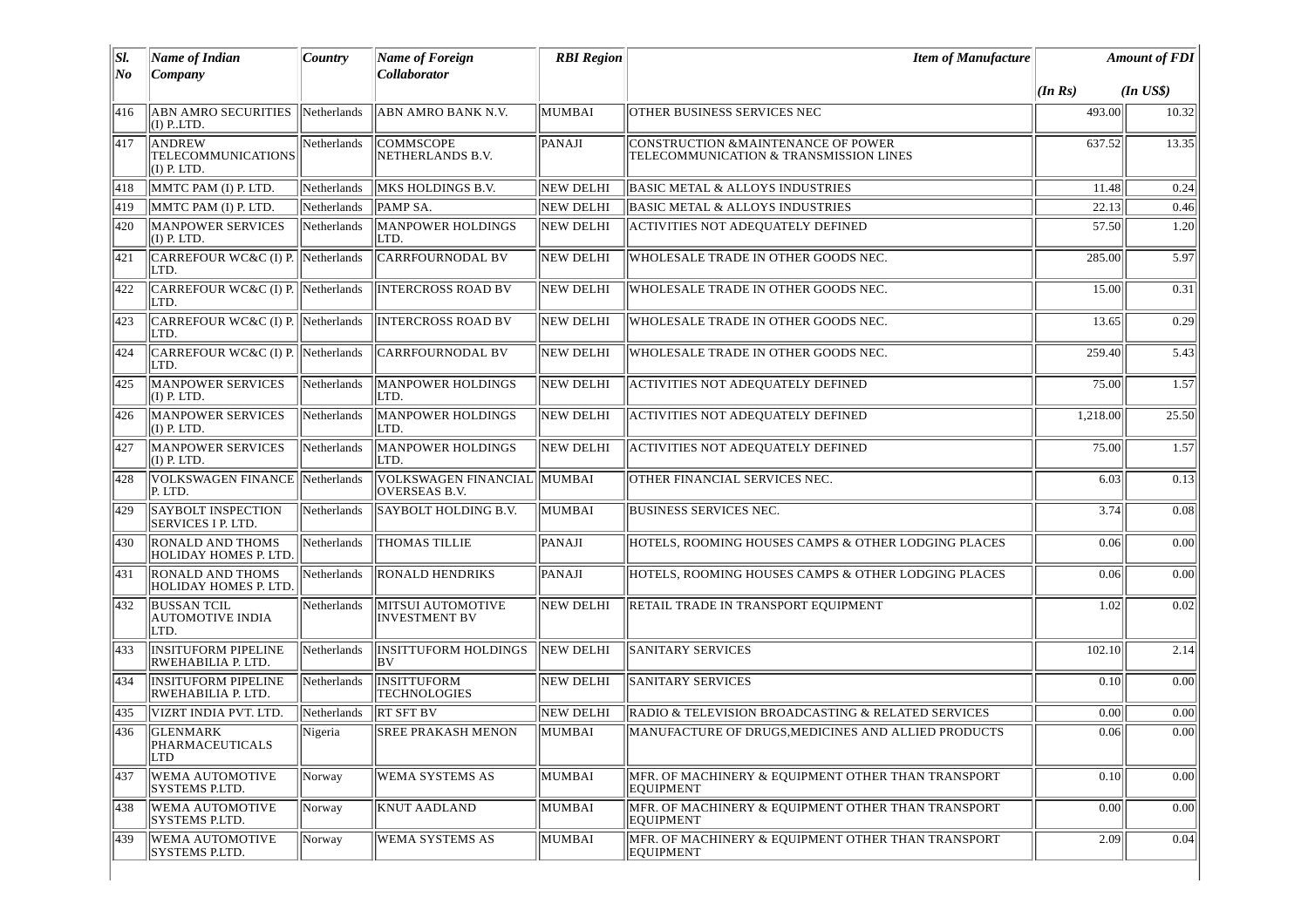| SI. | Name of Indian                                         | Country   | Name of Foreign                                    | <b>RBI</b> Region | <b>Item of Manufacture</b>                                                        |         | <b>Amount of FDI</b> |
|-----|--------------------------------------------------------|-----------|----------------------------------------------------|-------------------|-----------------------------------------------------------------------------------|---------|----------------------|
| No  | Company                                                |           | <b>Collaborator</b>                                |                   |                                                                                   | (In Rs) | $(In$ $USS)$         |
| 440 | <b>HELIOCENTRIC</b><br>TOURISM P. LTD.                 | Norway    | <b>OYSTEN KROGSRUD</b>                             | PANAJI            | HOTELS, ROOMING HOUSES CAMPS & OTHER LODGING PLACES                               | 0.67    | 0.01                 |
| 441 | GESTAMP AUTOMOTIVE Poland<br>INDIA PVT. LTD.           |           | <b>GESTOMP POLASKA</b>                             | MUMBAI            | FORGING, PROCESSING, STAMPING & ROLL FORMING OF<br>METAL, POWDER METALLURGY.      | 667.11  | 13.96                |
| 442 | UTAIR INDIA PVT LTD                                    | Russia    | UTAIR LEASING LL.C                                 | NEW DELHI         | AIR TRANSPORT CARRIERS (OF PASSENGER AND FREIGHT)                                 | 0.10    | 0.00                 |
| 443 | YASHODA MEDICARE &<br>RESEARCH CENT. P. LTD            | Russia    | <b>ARTHUR NIKITA VLAD</b><br><b>MIROVITCH</b>      | NEW DELHI         | HEALTH AND MEDICAL SERVICES                                                       | 0.79    | 0.02                 |
| 444 | AMKODAR INDIA J. PVT. Russia<br>LTD.                   |           | MITSUI AUTOMOTIVE<br><b>INVESTMENT BV</b>          | <b>NEW DELHI</b>  | WHOLESALE TRADE NOT ELSEWHERE CLASSIFIED                                          | 0.03    | 0.00                 |
| 445 | YASHODA MEDICARE &<br>RESEARCH CENT. P. LTD            | Russia    | <b>ARTHUR NIKITA VLAD</b><br><b>MIROVITCH</b>      | NEW DELHI         | <b>HEALTH AND MEDICAL SERVICES</b>                                                | 19.30   | 0.40                 |
| 446 | FIELD TOP RESORTS P.<br>LTD.                           | Russia    | <b>SERGEY VIKTOROVICH</b><br>KURTSEV               | PANAJI            | HOTELS, ROOMING HOUSES CAMPS & OTHER LODGING PLACES                               | 0.39    | 0.01                 |
| 447 | <b>LAMBA TRADERS &amp;</b><br><b>ENGINEERS P. LTD.</b> |           | Saudi Arabia KULDEEP SINGH LAMBA                   | NEW DELHI         | MFR. OF MOTOR CARS & OTHER MOTOR VEHICLES                                         | 29.00   | 0.61                 |
| 448 | <b>LAMBA TRADERS &amp;</b><br>ENGINEERS P. LTD.        |           | Saudi Arabia   KULDEEP SINGH LAMBA                 | NEW DELHI         | MFR. OF MOTOR CARS & OTHER MOTOR VEHICLES                                         | 42.60   | 0.89                 |
| 449 | <b>LAMBA TRADERS &amp;</b><br><b>ENGINEERS P. LTD.</b> |           | Saudi Arabia   KULDEEP SINGH LAMBA                 | <b>NEW DELHI</b>  | MFR. OF MOTOR CARS & OTHER MOTOR VEHICLES                                         | 11.00   | 0.23                 |
| 450 | <b>LAMBA TRADERS &amp;</b><br><b>ENGINEERS P. LTD.</b> |           | Saudi Arabia   DEVINDER SINGH LAMBA                | NEW DELHI         | MFR. OF MOTOR CARS & OTHER MOTOR VEHICLES                                         | 6.30    | 0.13                 |
| 451 | <b>LAMBA TRADERS &amp;</b><br>ENGINEERS P. LTD.        |           | Saudi Arabia   DEVINDER PAL SINGH                  | <b>NEW DELHI</b>  | MFR. OF MOTOR CARS & OTHER MOTOR VEHICLES                                         | 12.50   | 0.26                 |
| 452 | <b>LAMBA TRADERS &amp;</b><br><b>ENGINEERS P. LTD.</b> |           | Saudi Arabia GURVINDER SINGH<br>LAMBA              | NEW DELHI         | MFR. OF MOTOR CARS & OTHER MOTOR VEHICLES                                         | 12.50   | 0.26                 |
| 453 | <b>LAMBA TRADERS &amp;</b><br><b>ENGINEERS P. LTD.</b> |           | Saudi Arabia   GURVINDER SINGH<br><b>LAMBA</b>     | NEW DELHI         | MFR. OF MOTOR CARS & OTHER MOTOR VEHICLES                                         | 6.30    | 0.13                 |
| 454 | <b>OGER SYSTEMS INDIA</b><br>PVT LTD                   |           | Saudi Arabia   OGER SYSTEMS                        | BANGALORE         | INTERNET SERVICES/INFORMATION TECHNOLOGY                                          | 0.96    | 0.02                 |
| 455 | <b>ZIVA SOFTWARE PVT</b><br>LTD                        | Singapore | OJAS VENTURE FUND PTE<br>LTD                       | BANGALORE         | ACTIVITIES NOT ADEQUATELY DEFINED(OTHER THAN THOSE IN<br>(XO                      | 26.10   | 0.55                 |
| 456 | OGP MULTISENSOR<br>METROLOGY INDIA PVT<br><b>LTD</b>   | Singapore | <b>TAN HONG CHOONG</b><br><b>DAVID</b>             | <b>BANGALORE</b>  | REPAIR OF MACHINE TOOLS                                                           | 0.37    | 0.01                 |
| 457 | <b>EXCELPOINT SYSTEMS</b><br>$(I)$ PVT LTD             | Singapore | <b>EXCELPOINT SYSTEMS</b><br>$($ PTE $)$ LTD       | <b>BANGALORE</b>  | WHOLESALE TRADE IN ELECTRONIC EQUIPMENT AND<br><b>ACCESSORIES</b>                 | 0.50    | 0.01                 |
| 458 | OGP MULTISENSOR<br>METROLOGY INDIA PVT<br>LTD          | Singapore | <b>TAN KOK YONG</b>                                | BANGALORE         | <b>REPAIR SERVICES</b>                                                            | 2.82    | 0.06                 |
| 459 | LANTRO<br><b>TECHNOLOGIES INDIA</b><br><b>PVT LTD</b>  | Singapore | LANTRO VISION (S) LTD                              | BANGALORE         | ACTIVITIES NOT ADEQUATELY DEFINED (OTHER THAN THOSE IN<br>IXO)                    | 3.89    | 0.08                 |
| 460 | LANTRO<br><b>TECHNOLOGIES INDIA</b><br><b>PVT LTD</b>  | Singapore | LANTRO VISION (S) LTD                              | BANGALORE         | ACTIVITIES NOT ADEQUATELY DEFINED (OTHER THAN THOSE IN<br>(XO                     | 1.79    | 0.04                 |
| 461 | <b>ZIVA SOFTWARE PVT</b><br>LTD                        | Singapore | OJAS VENTURE FUND PTE<br>LTD                       | BANGALORE         | ACTIVITIES NOT ADEQUATELY DEFINED(OTHER THAN THOSE IN<br>(XO                      | 0.00    | 0.00                 |
| 462 | <b>IRT COMPUTER</b><br>SOLUTIONS (INDIA) PVT<br>LTD    | Singapore | <b>ICON RESOURCES &amp;</b><br><b>TECHNOLOGIES</b> | BANGALORE         | DATA PROCESSING, SOFTWARE DEVELOPMENT AND COMPUTER<br><b>CONSULTANCY SERVICES</b> | 10.43   | 0.22                 |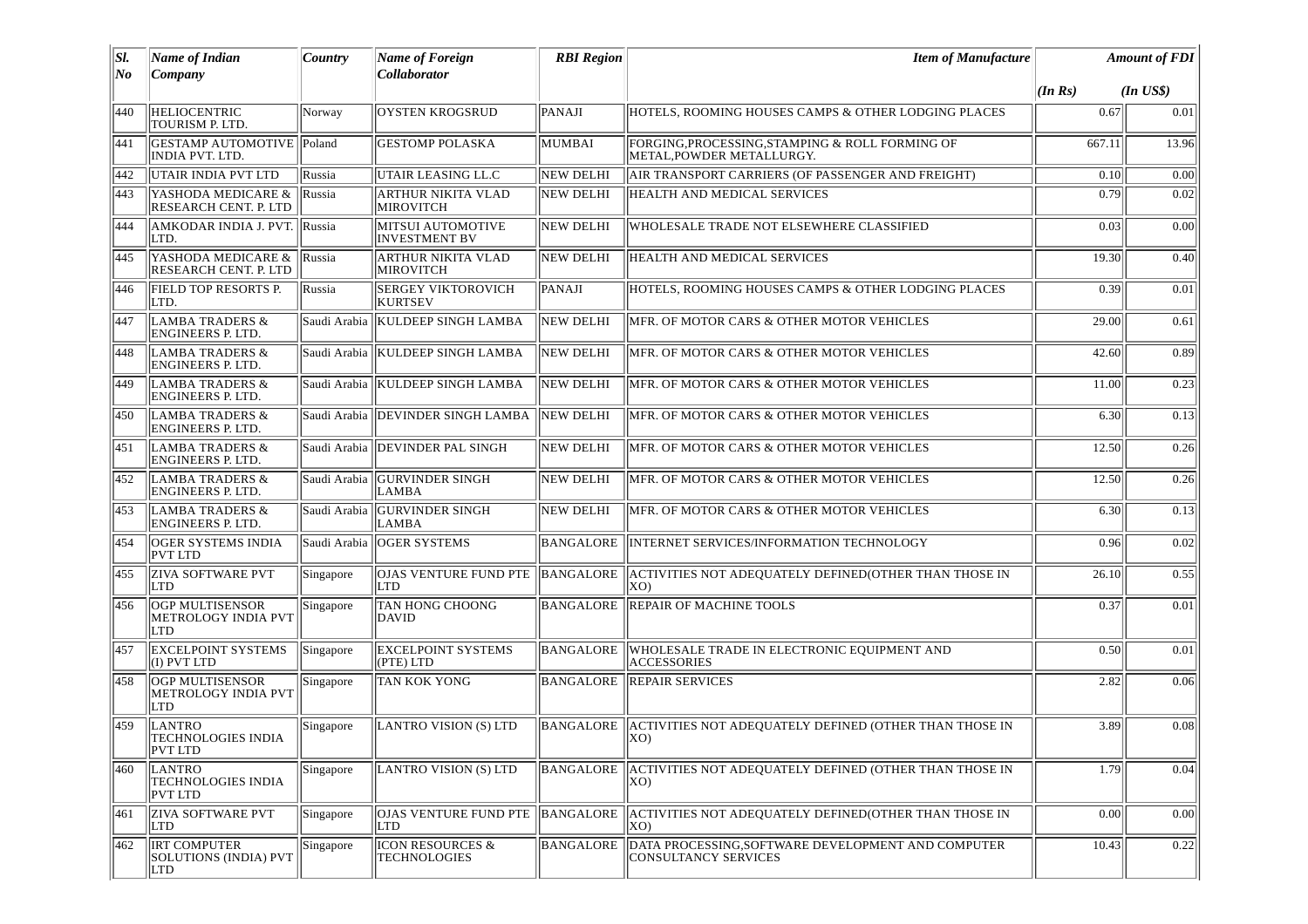| SI. | <b>Name of Indian</b>                                       | Country   | <b>Name of Foreign</b>                                           | <b>RBI</b> Region | <b>Item of Manufacture</b>                                                                                |         | <b>Amount of FDI</b> |
|-----|-------------------------------------------------------------|-----------|------------------------------------------------------------------|-------------------|-----------------------------------------------------------------------------------------------------------|---------|----------------------|
| No  | Company                                                     |           | Collaborator                                                     |                   |                                                                                                           | (In Rs) | $(In$ $US$)$         |
| 463 | <b>OGP MULTISENSOR</b><br>METROLOGY INDIA PVT<br><b>LTD</b> | Singapore | TAN KOK YONG                                                     | <b>BANGALORE</b>  | <b>REPAIR SERVICES</b>                                                                                    | 0.31    | 0.01                 |
| 464 | <b>EXECUTIVE CENTRE (I)</b><br>P. LTD.                      | Singapore | <b>EXECUTIVE CENTRE</b><br>SINGAPORE PTE LTD.                    | MUMBAI            | <b>BUSINESS SERVICES NEC.</b>                                                                             | 9.90    | 0.21                 |
| 465 | <b>EXECUTIVE CENTRE (I)</b><br>P. LTD.                      | Singapore | <b>EXECUTIVE CENTRE</b><br>SINGAPORE PTE LTD.                    | <b>MUMBAI</b>     | <b>BUSINESS SERVICES NEC.</b>                                                                             | 0.09    | 0.00                 |
| 466 | MILLENNIUM SPARE<br><b>INDIA MANAGEMENT</b><br><b>LTD</b>   | Singapore | MILLIENIUM ASSD<br>MANAGMENT PTE LTD                             | <b>NEW DELHI</b>  | BUSINESS AND MANAGEMENT CONSULTANCY ACTIVITIES                                                            | 50.98   | 1.07                 |
| 467 | MILLENNIUM SPARE<br><b>INDIA MANAGEMENT</b><br><b>LTD</b>   | Singapore | MILLIENIUM ASSD<br>MANAGMENT PTE LTD                             | <b>NEW DELHI</b>  | <b>BUSINESS AND MANAGEMENT CONSULTANCY ACTIVITIES</b>                                                     | 29.70   | 0.62                 |
| 468 | <b>WNS GLOBAL SERVICES</b><br>P.LTD.                        | Singapore | <b>WNSCUSTOMER</b><br>SOLUTION (SINGAPORE) P.<br>LTD.            | <b>MUMBAI</b>     | WHOLESALE TRADE IN COTTON AND JUTE OTHER                                                                  | 974.66  | 20.40                |
| 469 | <b>GTL INFRASTRUCTURE</b><br>LTD                            | Singapore | <b>CREDIT</b><br>SUISSE(SINGAPORE) PVT<br><b>LTD</b>             | <b>MUMBAI</b>     | TELEPHONE COMMUNICATION SERVICES                                                                          | 19.65   | 0.41                 |
| 470 | <b>HORIZON</b><br><b>INFOVENTURES P. LTD.</b>               | Singapore | I PROPERTY GROUP ASIA<br>PTE LTD                                 | <b>MUMBAI</b>     | <b>ADVERTISING</b>                                                                                        | 5.93    | 0.12                 |
| 471 | A.N. BUILDWELL PVT.<br>LTD.                                 | Singapore | MILLIENIUM SPIRE LTD.                                            | <b>NEW DELHI</b>  | REAL ESTATE AGENTS, BROKERS & MANAGERS ENGAGED IN<br>RENTING,BUYING & SELLING,MANAGING & APPRAI           | 77.69   | 1.63                 |
| 472 | POLYPLASTICS<br>MARKETING (I) LTD.                          | Singapore | POLYPLASTICS ASIA<br>PACIFIC SINGAPORE PTE                       | MUMBAI            | MFR. OF PLASTIC PRODUCTS NEC                                                                              | 2.82    | 0.06                 |
| 473 | ANGLO EASTERN INDUS Singapore<br>P. LTD.                    |           | <b>ANGLO EASTERN</b><br>NAUTICAL ACADEMY<br><b>HOLDINGS</b>      | MUMBAI            | INVESTEMENT RESEARCH & COUNSELLING ACTIVITIES                                                             | 129.05  | 2.70                 |
| 474 | <b>BIOMAB</b><br>PHARAMCEUTICALS (I)<br>P. LTD.             | Singapore | <b>BIOMAB</b><br>PHARMACEUTICALS                                 | <b>MUMBAI</b>     | <b>INVESTEMENT RESEARCH &amp; COUNSELLING ACTIVITIES</b>                                                  | 48.05   | 1.01                 |
| 475 | ANGLO EASTERN INDUS Singapore<br>P. LTD.                    |           | <b>ANGLO EASTERN</b><br>NAUTICAL ACADEMY<br><b>HOLDINGS</b>      | <b>MUMBAI</b>     | <b>INVESTEMENT RESEARCH &amp; COUNSELLING ACTIVITIES</b>                                                  | 77.43   | 1.62                 |
| 476 | <b>ASCOT ESTATE</b><br>(MANESAR) PVT. LTD.                  | Singapore | MANESAR (AMT) PTE LTD                                            | <b>NEW DELHI</b>  | HOTELS, ROOMING HOUSES, CAMPS & OTHER LODGING PLACES                                                      | 294.99  | 6.18                 |
| 477 | <b>ECL FINANCE LTD</b>                                      | Singapore | <b>WAVERLY PTE LTD</b>                                           | <b>MUMBAI</b>     | OTHER BANING ACTIVITIES N.E.C. (PROVIDENT AND INSURANCE<br><b>SERVICES ARE CLASSIFIED IN DIVISION 81)</b> | 64.47   | 1.35                 |
| 478 | ASTA INDIA PVT LTD                                          | Singapore | ASTA SINGAPORE PTE LTD MUMBAI                                    |                   | <b>MISCELLANEOUS</b>                                                                                      | 66.96   | 1.40                 |
| 479 | <b>BABCOCK &amp; BROWN</b><br>INDIA PVT. LTD.               | Singapore | <b>BABCOCK &amp; BROWN</b><br><b>INVESTMENT HOLDING</b>          | MUMBAI            | INVESTMENT RESEARCH & COUNSELLING ACTIVITIES                                                              | 51.55   | 1.08                 |
| 480 | LOUIS DREYFUS<br>COMMODITIES PVT LTD                        | Singapore | <b>LOUIS DRREFUS</b><br><b>COMMODITIES INDIA P</b><br><b>LTD</b> | NEW DELHI         | MANUFACTURE OF VEGETABLE OILS AND FATS THROUGH<br>'EXPELLERS'                                             | 279.33  | 5.85                 |
| 481 | LOUIS DREYFUS<br>COMMODITIES PVT LTD                        | Singapore | <b>LOUIS DRREFUS</b><br>COMMODITIES INDIA P<br><b>LTD</b>        | <b>NEW DELHI</b>  | MANUFACTURE OF VEGETABLE OILS AND FATS THROUGH<br>"EXPELLERS'                                             | 170.08  | $\overline{3.56}$    |
| 482 | A.N. BUILDWELL PVT.<br>LTD.                                 | Singapore | MILLIENIUM SPIRE LTD.                                            | <b>NEW DELHI</b>  | REAL ESTATE AGENTS, BROKERS & MANAGERS ENGAGED IN<br>RENTING, BUYING & SELLING, MANAGING & APPRAI         | 2.46    | 0.05                 |
| 483 | <b>TUV SUD SOUTH ASIA</b><br>P.LTD.                         | Singapore | <b>TUV SUD ASIA PACIFIC</b><br>PTE LTD.                          | MUMBAI            | <b>BUSINESS SERVICES NEC</b>                                                                              | 68.72   | 1.44                 |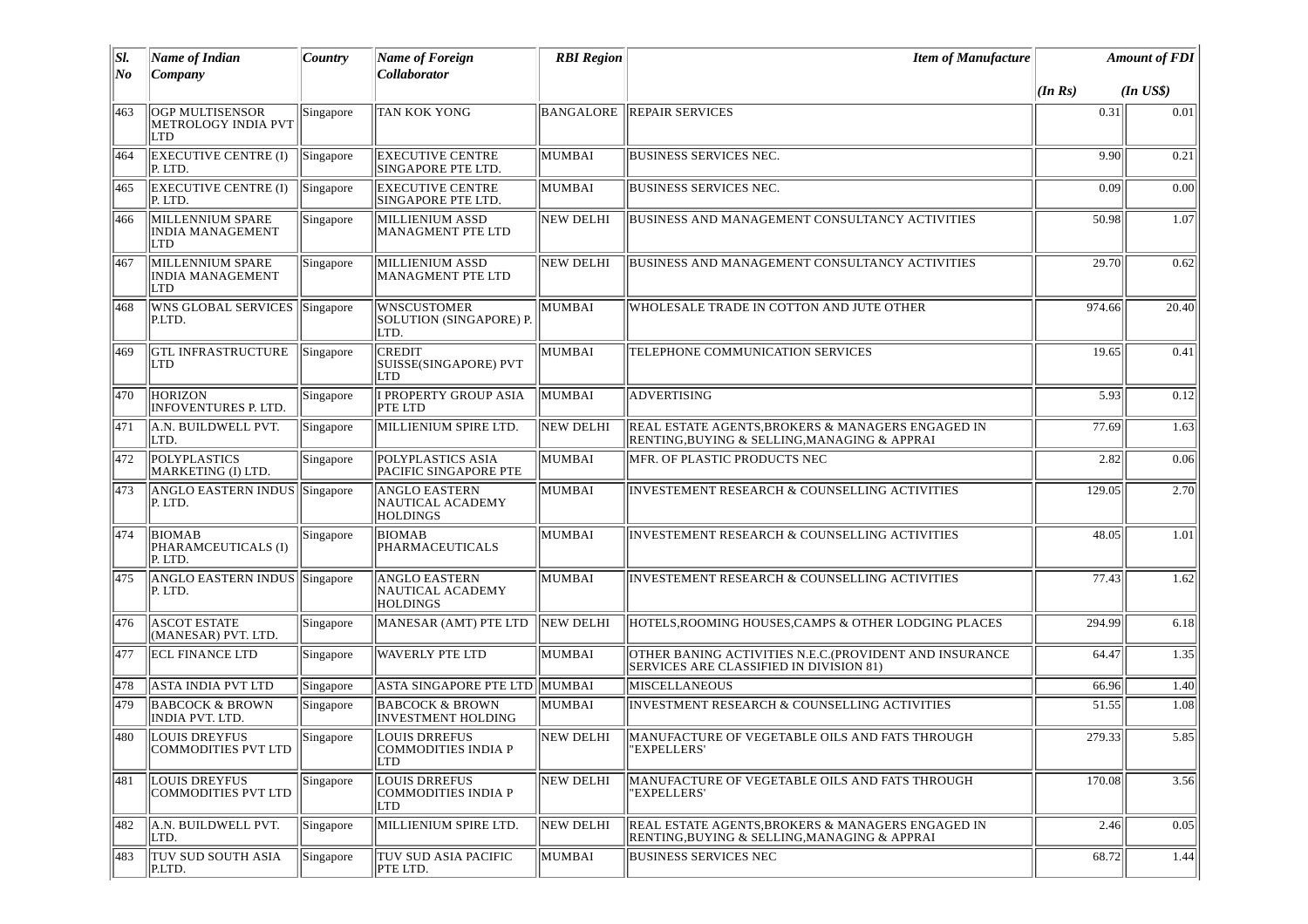| $ S $ . | <b>Name of Indian</b>                                 | Country   | <b>Name of Foreign</b>                               | <b>RBI</b> Region | <b>Item of Manufacture</b>                                              |         | <b>Amount of FDI</b> |
|---------|-------------------------------------------------------|-----------|------------------------------------------------------|-------------------|-------------------------------------------------------------------------|---------|----------------------|
| No      | Company                                               |           | Collaborator                                         |                   |                                                                         | (In Rs) | $(In$ $USS)$         |
| 484     | <b>DONALDSON INDIA</b><br>FILTER SYSTEMS PVT.<br>LTD. | Singapore | DONALDSON FILTRATION<br><b>ASIA PACIFIC PTE LT</b>   | <b>NEW DELHI</b>  | MANUFACTURING OF FILTERING & PURIFYING MACHINERY FOR<br>LIOUIDS & GASES | 39.60   | 0.83                 |
| 485     | CHEP (I) P.LTD.                                       | Singapore | <b>BRAMBLES ASIA PTE LTD.</b>                        | MUMBAI            | <b>SERVICES NEC</b>                                                     | 0.40    | 0.01                 |
| 486     | <b>ALLIANCE MINERALS</b>                              | Singapore | <b>ASIA ALLIANCE</b><br>HOLDINGS PVT. LTD.           | CHENNAI           | MINING/QUARYING OF MARBLES                                              | 79.10   | 1.66                 |
| 487     | AMBATTUR<br>DEVELOPERS PVT. LTD.                      | Singapore | MALARAJAN BHARVANI &<br>LILARAM BHARVANI             | <b>CHENNAI</b>    | HOTELS, ROOMING HOUSES, CAMPS & OTHER LODGING PLACES                    | 50.48   | 1.06                 |
| 488     | SANMINA-SCI<br>TECHNOLOGY INDIA P<br>LTD.             | Singapore | <b>SANMINA-SCI SYSTEMS</b><br>SINGAPORE PTE. LTD.    | CHENNAI           | MANUFACTURE OF ELECTRONIC VALVES & TUBES                                | 21.37   | 0.45                 |
| 489     | CHEP (I) P.LTD.                                       | Singapore | CHEP SINGAPORE PTE.<br>LTD.                          | <b>MUMBAI</b>     | <b>SERVICES NEC</b>                                                     | 15.60   | 0.33                 |
| 490     | <b>TALENTPRO INDIA HR.</b><br>PVT. LTD.               | Singapore | <b>INTERPRO GLOBAL PTE.</b><br>LTD.                  | <b>CHENNAI</b>    | <b>BUSINESS &amp; MANAGEMENT CONSULTANCY ACTIVITIES</b>                 | 11.64   | 0.24                 |
| 491     | SANMINA-SCI<br>TECHNOLOGY INDIA P<br>LTD.             | Singapore | SANMINA-SCI SYSTEMS<br>SINGAPORE PTE. LTD.           | CHENNAI           | MANUFACTURE OF ELECTRONIC VALVES & TUBES                                | 342.56  | 7.17                 |
| 492     | SANMINA-SCI<br>TECHNOLOGY INDIA P<br>LTD.             | Singapore | SANMINA-SCI SYSTEMS<br>SINGAPORE PTE. LTD.           | CHENNAI           | MANUFACTURE OF ELECTRONIC VALVES & TUBES                                | 150.50  | 3.15                 |
| 493     | <b>SANMINA-SCI</b><br>TECHNOLOGY INDIA P<br>LTD.      | Singapore | SANMINA-SCI SYSTEMS<br>SINGAPORE PTE. LTD.           | CHENNAI           | MANUFACTURE OF ELECTRONIC VALVES & TUBES                                | 794.28  | 16.63                |
| 494     | DIGHI STEEL & POWER<br>P.LTD.                         | Singapore | <b>FERRO INVEVESTMENT</b>                            | <b>MUMBAI</b>     | MFR. OF IRON & STEEL IN PRIMARY / SEMI FINISHED FORMS                   | 4.25    | 0.09                 |
| 495     | TALENTPRO INDIA HR.<br>PVT. LTD.                      | Singapore | <b>INTERPRO GLOBAL PTE.</b><br>LTD.                  | CHENNAI           | <b>BUSINESS &amp; MANAGEMENT CONSULTANCY ACTIVITIES</b>                 | 10.04   | 0.21                 |
| 496     | <b>DHANYA AGRO</b><br><b>INDUSTRIAL P.LTD.</b>        | Singapore | <b>ECOM AGRO INDUSTRIAL</b><br><b>COPRN.</b>         | <b>MUMBAI</b>     | WHOLESALE TRADE IN COTTON AND JUTE OTHER                                | 0.00    | 0.00                 |
| 497     | <b>MAD FISH MARINE</b><br>SERVICES P. LTD.            | Singapore | MAD FISH MARINE S. P.<br>LTD.                        | NEW DELHI         | <b>RENTING AND LEASING OF SHIPS</b>                                     | 4.29    | 0.09                 |
| 498     | <b>MANKIE WICZ INDIA</b><br>PVT. LTD.                 | Singapore | <b>MANKIE WICZ</b><br><b>SINGAPORE LLP</b>           | NEW DELHI         | <b>MARKET RESEARCH SERVICES</b>                                         | 9.46    | 0.20                 |
| 499     | GOODPACK INDIA PVT.<br>LTD.                           | Singapore | <b>GOODPACK LTD.</b>                                 | <b>NEW DELHI</b>  | CARGO HANDLING INCIDENTAL TO LAND TRANSPORT                             | 8.92    | 0.19                 |
| 500     | MALANA POWER CO.<br>LTD.                              | Singapore | <b>SN POWER HOLDING</b><br>SINGAPORE PTE LTD.        | <b>NEW DELHI</b>  | CONSTRUCTION AND MAINTENANCE                                            | 245.00  | 5.13                 |
| 501     | MALANA POWER CO.<br>LTD.                              | Singapore | <b>SN POWER HOLDING</b><br><b>SINGAPORE PTE LTD.</b> | NEW DELHI         | <b>CONSTRUCTION AND MAINTENANCE</b>                                     | 245.00  | 5.13                 |
| 502     | HITACHI TRANSPORT<br>SYSTEMS (I) P. LTD.              | Singapore | HITACHI TRANSPORT<br>SYSTEM ASIA PTE LTD.            | <b>NEW DELHI</b>  | <b>SERVICES INCIDENTAL TO TRANSPORT NEC</b>                             | 50.00   | 1.05                 |
| 503     | MALANA POWER CO.<br>LTD.                              | Singapore | <b>SN POWER HOLDING</b><br>SINGAPORE PTE LTD.        | <b>NEW DELHI</b>  | <b>CONSTRUCTION AND MAINTENANCE</b>                                     | 299.88  | 6.28                 |
| 504     | <b>EKO INDIA FINANCIAL</b><br>SERVICES PVT. LTD.      | Singapore | <b>SANDEEP LAL</b>                                   | <b>NEW DELHI</b>  | BUSINESS SERVICES NOT ELSEWHERE CLASSIFIED                              | 0.45    | 0.01                 |
| 505     | <b>DR FRESH HEALTHCARE</b> Singapore<br>PVT. LTD.     |           | <b>ASCENDAS INDIA</b><br>DEVELOPMENT PTE LTD.        | <b>NEW DELHI</b>  | DEVELOPING & SUBDIVIDING REAL ESTATE INTO LOTS                          | 206.91  | 4.33                 |
| 506     | <b>JSS STEELITALIA LTD.</b>                           | Singapore | <b>INBOX MARKET SERVICES</b><br> SR.1                | <b>NEW DELHI</b>  | <b>CASTING OF IRON OR STEEL</b>                                         | 12.71   | 0.27                 |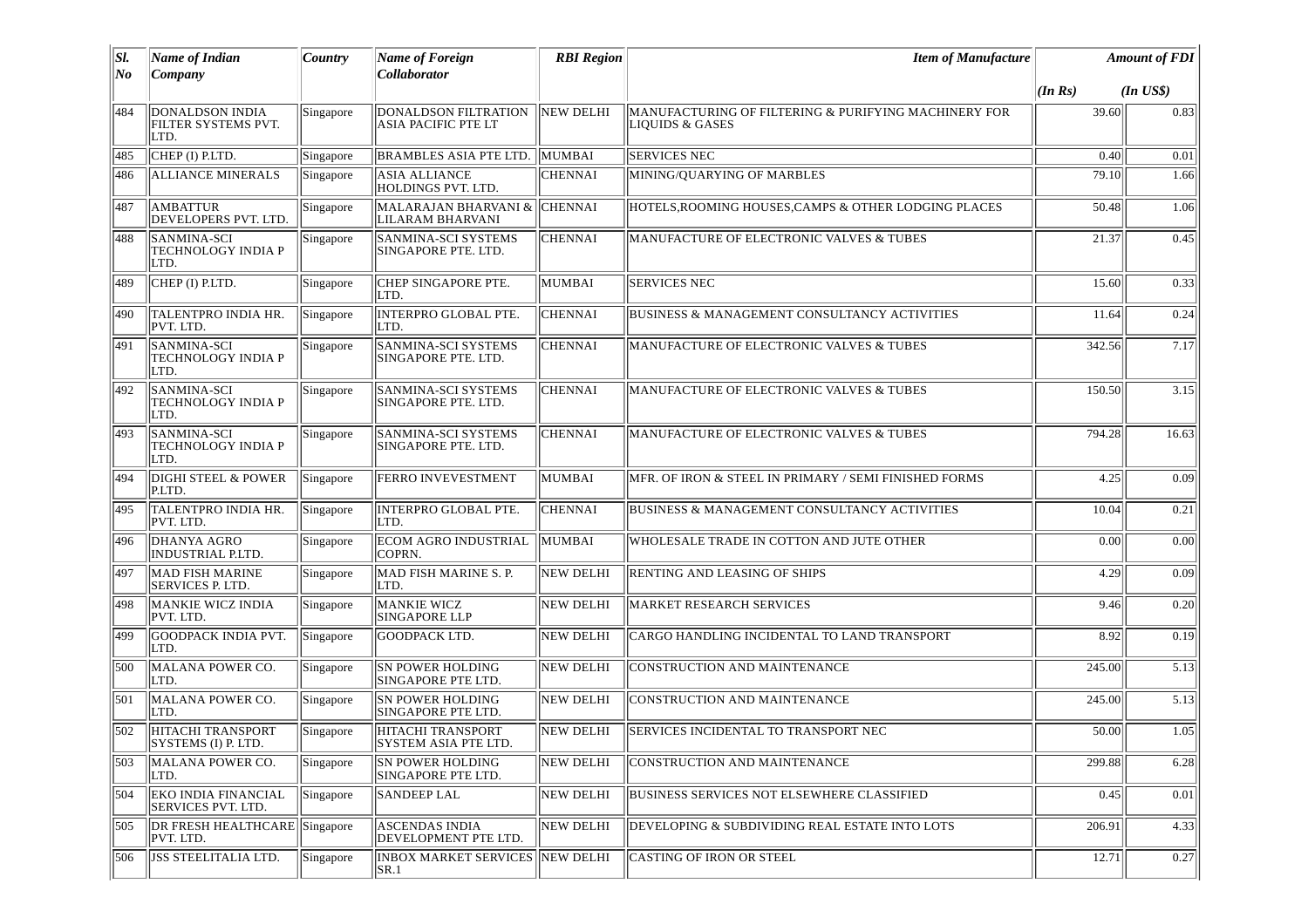| SI. | Name of Indian                                      | Country       | Name of Foreign                                    | <b>RBI</b> Region | <b>Item of Manufacture</b>                                                                       |         | <b>Amount of FDI</b> |
|-----|-----------------------------------------------------|---------------|----------------------------------------------------|-------------------|--------------------------------------------------------------------------------------------------|---------|----------------------|
| No  | Company                                             |               | Collaborator                                       |                   |                                                                                                  | (In Rs) | $(In$ $US$)$         |
| 507 | <b>ACCENT HOTELS PVT.</b><br>LTD.                   | Singapore     | <b>AAPC SINGAPORE PTE</b><br>LTD.                  | <b>NEW DELHI</b>  | HOTELS, ROOMING HOUSES, CAMPS & OTHER LODGING PLACES                                             | 21.73   | 0.45                 |
| 508 | DEN NETWORKS LTD.                                   | Singapore     | <b>PAN ASIA</b><br><b>INFRASTRUCTURE</b>           | <b>NEW DELHI</b>  | INTERNET SERVICES / INFORMATION TECHNOLOGY                                                       | 0.05    | 0.00                 |
| 509 | <b>DELTA SOLAR GROUP</b><br>INDIA P. LTD.           | Singapore     | <b>DELTA SOLAR GROUP PTE</b><br>LTD.               | NEW DELHI         | <b>GENERATION OF SOLAR ENERGY</b>                                                                | 0.40    | 0.01                 |
| 510 | CELEBRITY FITNESS (I)<br>P. LTD.                    | Singapore     | <b>CELEBRITY FITNESS</b><br>HOLDING PTE LTD.       | <b>NEW DELHI</b>  | <b>GYMNASIA</b>                                                                                  | 66.10   | 1.38                 |
| 511 | <b>BENAULIM BEACH</b><br>APARTMENTS P. LTD.         | South Africa  | CHRISTOPHER J.<br><b>COLLINGWOOD</b>               | PANAJI            | HOTELS. ROOMING HOUSES CAMPS & OTHER LODGING PLACES                                              | 0.17    | 0.00                 |
| 512 | <b>COMMUNITY CRAFTS</b><br><b>EXPORTS PVT. LTD.</b> | South Africa  | <b>ELIZABETH DE LA</b>                             | KANPUR            | WHOLESALE TRADE IN TEXTILE ARTICLES                                                              | 0.79    | 0.02                 |
| 513 | <b>INGWENYA MINERAL</b><br>TECH PVT LTD             | South Africa  | MALVERN ENGINEERING<br><b>WORKS PTY LTD</b>        | <b>BANGALORE</b>  | MANUFACTURE OF MINING/QUARRYING MACHINERY NEC                                                    | 0.33    | 0.01                 |
| 514 | <b>FLO TEK TECHNICAL</b><br><b>SERVICES PVT LTD</b> |               | South Africa  HARSHADKUMAR C<br><b>PATEL</b>       |                   | AHMEDABAD ARCHITECTURAL AND ENGINEERING AND OTHER TECHNICAL<br><b>CONSULTANCY ACTIVITIES</b>     | 0.06    | 0.00                 |
| 515 | <b>FLO TEK TECHNICAL</b><br><b>SERVICES PVT LTD</b> | South Africa  | <b>VIJAY KUMAR NAIK</b>                            |                   | AHMEDABAD ARCHITECTURAL AND ENGINEERING AND OTHER TECHNICAL<br><b>CONSULTANCY ACTIVITIES</b>     | 0.04    | 0.00                 |
| 516 | <b>BARODA EQUIPMENT</b><br>AND VESSELS PVT LTD      | Spain         | <b>KEITH HARMER</b>                                |                   | AHMEDABAD  MANUFACTURE OF FABRICATED STRUCTURAL PRODUCT OF<br>METALS OTHER THAN OF IRON OR STEEL | 44.44   | 0.93                 |
| 517 | <b>ACCIONA WIND</b><br><b>ENERGY PVT LTD</b>        | Spain         | <b>ACCIONA ENERGIA</b><br><b>INTERNATIONAL S.A</b> | BANGALORE         | IGENERATION OF ENERGY THROUGH WIND MILLS                                                         | 707.65  | 14.81                |
| 518 | <b>ACCIONA WIND</b><br><b>ENERGY PVT LTD</b>        | Spain         | <b>ACCIONA ENERGIA INTL</b><br>S.A                 | <b>BANGALORE</b>  | <b>GENERATION OF ENERGY THROUGH WIND MILLS</b>                                                   | 35.92   | 0.75                 |
| 519 | <b>EN GREEN ENERGY P</b><br> LTD                    | Spain         | <b>FORSA ENERGIAS</b><br><b>RENOVABLES</b>         | NEW DELHI         | <b>GENERATION OF ENERGY THROUGH WIN MILLS</b>                                                    | 658.13  | 13.78                |
| 520 | <b>GLENMARK</b><br><b>PHARMACEUTICALS</b><br>LTD    | Spain         | MERILL LYNCH MERICETS MUMBAI<br><b>ESPANA SA</b>   |                   | MANUFACTURE OF DRUGS, MEDICINES AND ALLIED PRODUCTS                                              | 43.22   | 0.90                 |
| 521 | <b>GTL INFRASTRUCTURE</b><br><b>LTD</b>             | Spain         | MERRIL LYNCH                                       | MUMBAI            | TELEPHONE COMMUNICATION SERVICES                                                                 | 121.83  | 2.55                 |
| 522 | <b>MERCADOS ENERGY</b><br>MARKETS (I) P. LTD.       | Spain         | MERCADOS ENEERGY<br><b>INTL. SA</b>                | <b>NEW DELHI</b>  | <b>BUSINESS SERVICES NEC.</b>                                                                    | 4.49    | 0.09                 |
| 523 | <b>MERCADOS ENERGY</b><br>MARKETS (I) P. LTD.       | Spain         | <b>MERCADOS ENERGY</b><br>MARKETS INTL. SA         | <b>NEW DELHI</b>  | <b>BUSINESS SERVICES NEC.</b>                                                                    | 1.91    | 0.04                 |
| 524 | <b>MAS FABRIC PARK</b><br>(INDIA) PVT. LTD.         | Sri Lanka     | MAS INVESTMENTS PVT.<br>LTD.                       | <b>CHENNAI</b>    | OTHER ACTIVITIES ALLIED TO CONSTRUCTION                                                          | 18.04   | 0.38                 |
| 525 | <b>KMT PRODUCTION</b><br>MACHINERY INDIA P.<br>LTD. | Sweden        | LIDKOPING MACHINE<br><b>TOOLS AM</b>               | <b>NEW DELHI</b>  | MANUFACTURE OF MACHINE TOOLS, THIER PARTS & ACCESSORIES                                          | 0.00    | 0.00                 |
| 526 | <b>KMT PRODUCTION</b><br>MACHINERY INDIA P.<br>LTD. | <b>Sweden</b> | AB                                                 |                   | KARDIN MACHINE TOOLS NEW DELHI MANUFACTURE OF MACHINE TOOLS, THIER PARTS & ACCESSORIES           | 4.58    | 0.10                 |
| 527 | <b>DELTA ENERGY</b><br><b>SYSTEMS PVT. LTD.</b>     | Switzerland   | <b>ASCOM HOLDING AG</b>                            | <b>NEW DELHI</b>  | TELEPHONE COMMUNICATION SERVICES                                                                 | 27.25   | 0.57                 |
| 528 | VICTORINOX INDIA PVT<br>LTD                         | Switzerland   | VICTORINOX A.G                                     | MUMBAI            | <b>TRADING</b>                                                                                   | 24.21   | 0.51                 |
| 529 | GEORG FISCHER PIPING<br><b>SYSTEMS PVT LTD</b>      | Switzerland   | <b>GEORGE FISCHER AG</b>                           | MUMBAI            | MANUFACTURE OF OTHER PLASTIC PRODUCTS NEC                                                        | 57.68   | 1.21                 |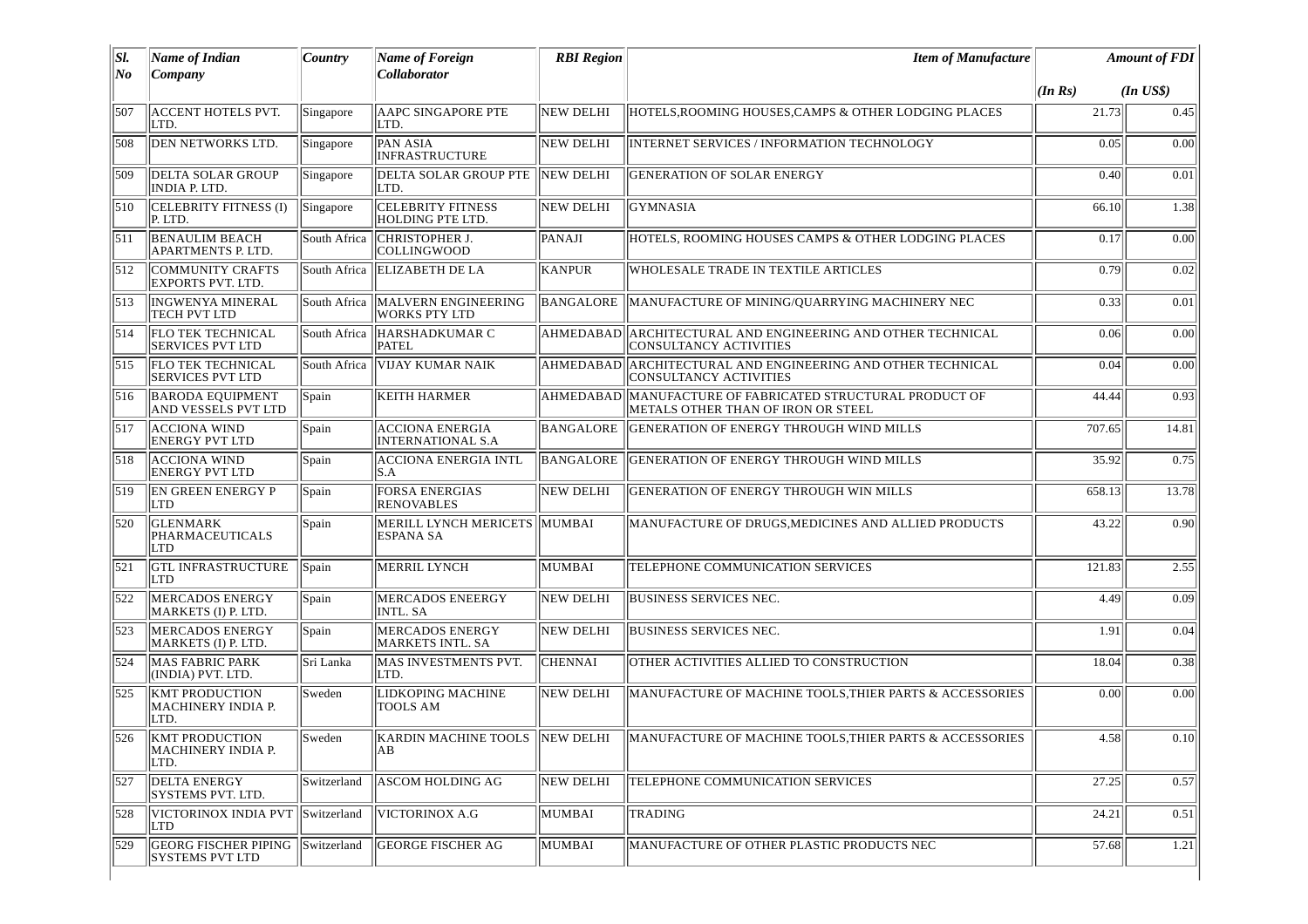| SI.<br>No | <b>Name of Indian</b><br>Company                     | Country     | <b>Name of Foreign</b><br>Collaborator                | <b>RBI</b> Region | <b>Item of Manufacture</b>                                                                  | <b>Amount of FDI</b> |              |
|-----------|------------------------------------------------------|-------------|-------------------------------------------------------|-------------------|---------------------------------------------------------------------------------------------|----------------------|--------------|
|           |                                                      |             |                                                       |                   |                                                                                             | (In Rs)              | $(In$ $US$)$ |
| 530       | RIETER AUTOMOTIVE<br><b>INDIA PLTD</b>               | Switzerland | <b>RIETER AUTOMOTIVE</b><br>(INTL) LTD                | <b>NEW DELHI</b>  | OTHER BUSINESS SERVICES NOT ELSEWHERE CLASSIFIED OR<br>INCLUDED                             | 150.00               | 3.14         |
| 531       | VICTORINOX INDIA PVT<br>LTD                          | Switzerland | VICTORINOX A.G                                        | MUMBAI            | TRADING                                                                                     | 34.16                | 0.72         |
| 532       | <b>PE-INALP NETWORK</b><br>PVT. LTD.                 | Switzerland | PATTON INALP HOLDING<br>A G                           | <b>CHENNAI</b>    | MANUFACTURE OF PARTS & ACCESSORIES NEC FOR COMPUTERS &<br>COMPUTER BASED SYSTEMS NEC        | 9.99                 | 0.21         |
| 533       | <b>PE-INALP NETWORK</b><br>PVT. LTD.                 | Switzerland | PATTON INALP HOLDING<br>IA G                          | <b>CHENNAI</b>    | MANUFACTURE OF PARTS & ACCESSORIES NEC FOR COMPUTERS &<br>COMPUTER BASED SYSTEMS NEC        | 4.38                 | 0.09         |
| 534       | <b>ANDY MANNHORT</b><br>VERPACE INDIA P LTD.         | Switzerland | <b>DARIEL SUTTER</b>                                  | <b>NEW DELHI</b>  | WHOLESALE TRADE IN HOUSEHOLD EQUIPMENT, APPLIANCES<br>N.E.C.                                | 4.64                 | 0.10         |
| 1535      | MUIELE APPLIANCES (I)<br>P. LTD.                     | Switzerland | <b>MANTO AG</b>                                       | <b>NEW DELHI</b>  | MFR. OF ELECTRICAL LIGHTING OR SIGNALLING EQUIPMENT                                         | 10.56                | 0.22         |
| 536       | MUIELE APPLIANCES (I)<br>P. LTD.                     | Switzerland | <b>MANTO AG</b>                                       | <b>NEW DELHI</b>  | MFR. OF ELECTRICAL LIGHTING OR SIGNALLING EQUIPMENT                                         | 133.20               | 2.79         |
| 537       | MMTC PAM (I) P. LTD.                                 | Switzerland | <b>PAMP SA.</b>                                       | NEW DELHI         | <b>BASIC METAL &amp; ALLOYS INDUSTRIES</b>                                                  | 15.86                | 0.33         |
| 538       | MOON FISHERY (INDIA)<br>PVT. LTD.                    | Taiwan      | <b>WU CHI YANG</b>                                    | KOCHI             | PISCICULTURE-REARING OF FISH, INCLUDING FISH HATCHERIES                                     | 1.17                 | 0.02         |
| 539       | MOON FISHERY (INDIA)<br>PVT. LTD.                    | Taiwan      | <b>SMARK OCEAN</b>                                    | KOCHI             | PISCICULTURE-REARING OF FISH.INCLUDING FISH HATCHERIES                                      | 18.35                | 0.38         |
| 540       | MOON FISHERY (INDIA)<br>PVT. LTD.                    | Taiwan      | <b>SMARK OCEAN</b><br><b>ENTERPRISES LTD.</b>         | KOCHI             | PISCICULTURE-REARING OF FISH, INCLUDING FISH HATCHERIES                                     | 9.68                 | 0.20         |
| 541       | <b>SUMIT AUTO</b><br>INDUSTRY(DELHI) CO<br>PVT. LTD. | Thailand    | <b>SUMIT AUTO SEATS</b><br><b>INDUSTRY CO</b>         | <b>KANPUR</b>     | OTHER MANUFACTURING INDUSTRIES                                                              | 344.00               | 7.20         |
| 542       | <b>KIRATA</b><br>INFOSOLUTIONS P. LTD.               | Thailand    | <b>DEEPAK KUMAR</b>                                   | <b>NEW DELHI</b>  | <b>SOFTWARE SUPPLY SERVICES</b>                                                             | 0.05                 | 0.00         |
| 543       | <b>KIRATA</b><br>INFOSOLUTIONS P. LTD.               | Thailand    | <b>DEEPAK KUMAR</b>                                   | <b>NEW DELHI</b>  | SOFTWARE SUPPLY SERVICES                                                                    | 0.22                 | 0.00         |
| 544       | <b>KIRATA</b><br>INFOSOLUTIONS P. LTD.               | Thailand    | <b>DEEPAK KUMAR</b>                                   | <b>NEW DELHI</b>  | <b>SOFTWARE SUPPLY SERVICES</b>                                                             | 0.16                 | 0.00         |
| 1545      | <b>KIRATA</b><br>INFOSOLUTIONS P. LTD.               | Thailand    | <b>DEEPAK KUMAR</b>                                   | <b>NEW DELHI</b>  | <b>SOFTWARE SUPPLY SERVICES</b>                                                             | 0.40                 | 0.01         |
| 546       | <b>SAKATA SEEDS INDIA</b><br>$(P)$ LTD.              | Thailand    | SAKTA SIAM CO. LTD.                                   | <b>NEW DELHI</b>  | WHOLESALE TRADE NOT ELSEWHERE CLASSIFIED                                                    | 0.00                 | 0.00         |
| 547       | <b>APLINE OF ASIA</b><br>PACIFIC INDIA LTD.          | Thailand    | <b>APLINE ELECTRONIC OF</b><br><b>ASIA PACIFIC CO</b> | NEW DELHI         | MANUFACTURE OF MOTOR CARS & OTHER MOTOR VEHICLES                                            | 75.90                | 1.59         |
| 548       | <b>CRYSTAL MOSAIC P.</b><br>LTD.                     | Turkey      | <b>ISMAIL KALAY</b>                                   | <b>NEW DELHI</b>  | MFR. OF WALL TILES, CERAMIC MOSAIC CUBES ETC.                                               | 2.12                 | 0.04         |
| 549       | <b>CRYSTAL MOSAIC P.</b><br>LTD.                     | Turkey      | OSMAN AKGUL                                           | <b>NEW DELHI</b>  | MFR. OF WALL TILES, CERAMIC MOSAIC CUBES ETC.                                               | 0.25                 | 0.01         |
|           | 550 EN WIND POWER P. LTD. U.A.E.                     |             | <b>FEOSA ENEGIAS</b><br><b>REMOVALBLES</b>            |                   | NEW DELHI GENERATION OF ENERGY THROUGH WIND MILLS                                           | 658.08               | 13.78        |
| 551       | <b>SIYOTA HYDRO POWER</b><br>PVT. LTD.               | U.A.E.      | <b>VELCAN ENERGY</b><br>HOLDING DUBAI LTD             | NEW DELHI         | GENERATION & TRANSMISSION OF ELECTRIC ENERGY PRODUCED<br>IN COAL-BASED THERMAL POWER PLANTS | 42.53                | 0.89         |
| 552       | <b>PAUK HYDRO POWER</b><br>(P) LTD.                  | U.A.E.      | <b>VELCAN ENERGY</b><br>HOLDINGS DUBAI LTD            | <b>NEW DELHI</b>  | MANUFACTURE OF POWER CAPACITORS                                                             | 42.53                | 0.89         |
| 553       | <b>PAUK HYDRO POWER</b><br>$(P)$ LTD.                | U.A.E.      | VELCAN ENERGY<br>HOLDINGS DUBAI LTD                   | NEW DELHI         | MANUFACTURE OF POWER CAPACITORS                                                             | 42.67                | 0.89         |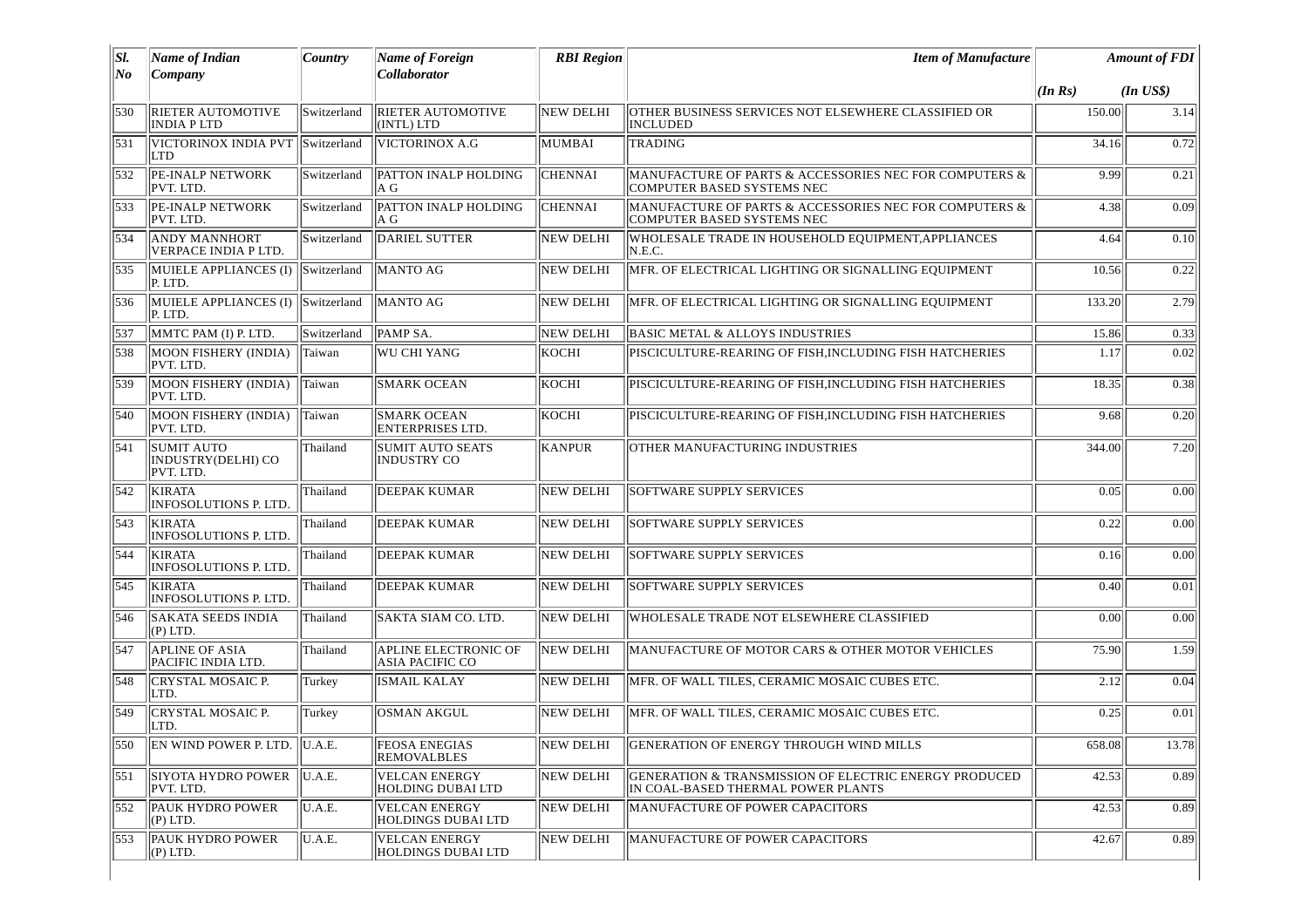| SI.              | Name of Indian                                        | Country | <b>Name of Foreign</b>                            | <b>RBI</b> Region | <b>Item of Manufacture</b>                                                                                      |                         | <b>Amount of FDI</b> |
|------------------|-------------------------------------------------------|---------|---------------------------------------------------|-------------------|-----------------------------------------------------------------------------------------------------------------|-------------------------|----------------------|
| No               | Company                                               |         | Collaborator                                      |                   |                                                                                                                 | $(In$ $US$)$<br>(In Rs) |                      |
| 554              | JMD AIR CARGO PVT.<br>LTD.                            | U.A.E.  | D.S. DOGRA                                        | <b>NEW DELHI</b>  | BUSINESS & MANAGEMENT CONSULTANCY ACTIVITIES                                                                    | 80.18                   | 1.68                 |
| 555              | JUPITER CORPORATE<br>SERVICES PVT. LTD.               | U.A.E.  | <b>NULANJANA HARESH</b><br><b>RAMSINGH AIR</b>    | <b>NEW DELHI</b>  | BUSINESS & MANAGEMENT CONSULTANCY ACTIVITIES                                                                    | 15.49                   | 0.32                 |
| 556              | <b>KMP EXPRESSWAYS</b><br>LTD.                        | U.A.E.  | <b>APOLLO ENTERPRISES</b><br>LTD.                 | NEW DELHI         | CONSTRUCTION AND MAINTENANCE OF ROADS RAILWAYS<br><b>BRIDGES</b>                                                | 32.84                   | 0.69                 |
| 557              | <b>KMP EXPRESSWAYS</b><br>LTD.                        | U.A.E.  | <b>APOLLO ENTERPRISES</b><br>LTD.                 | <b>NEW DELHI</b>  | CONSTRUCTION AND MAINTENANCE OF ROADS RAILWAYS<br><b>BRIDGES</b>                                                | 0.17                    | 0.00                 |
| 558              | <b>KMP EXPRESSWAYS</b><br>LTD.                        | U.A.E.  | <b>APOLLO ENTERPRISES</b><br>LTD.                 | <b>NEW DELHI</b>  | CONSTRUCTION AND MAINTENANCE OF ROADS RAILWAYS<br><b>BRIDGES</b>                                                | 190.23                  | 3.98                 |
| 559              | <b>ALMONDZ GLOBAL</b><br>SECURITIES LTD.              | U.A.E.  | <b>ALANWAR HOLDINGS</b><br>SAOG                   | NEW DELHI         | INVESTEMENT RESEARCH & COUNSELLING ACTIVITIES                                                                   | 262.78                  | 5.50                 |
| 560              | <b>PATEL REAL ESTATE</b><br>DEVELOPERS PVT. LTD.      | U.A.E.  | <b>ASGAR S PATEL</b>                              | KOCHI             | <b>REAL ESTATE ACTIVITIES</b>                                                                                   | 6.12                    | 0.13                 |
| 561              | <b>TEREX VECTRA</b><br>EQUIPMENT PVT. LTD.            | U.A.E.  | TEREX CORPORATION                                 | <b>NEW DELHI</b>  | CONSTRUCTION & MAINTENANCE OF<br>ROADS, RAILWAYS, BRIDGES, TUNNELS, PIPELINES, ROPEWAYS, PORTS,<br><b>HARBO</b> | 111.94                  | 2.34                 |
| 562              | APPOLO<br>LOGISOLUTIONS LTD.                          | U.A.E.  | APOLLO INTERNATIONAL<br>FZC SHARJAH               | NEW DELHI         | CARGO HANDLING INCIDENTAL TO LAND TRANSPORT                                                                     | 24.73                   | 0.52                 |
| 563              | <b>HARE STRUCTURES</b><br><b>INDIA PVT, LTD</b>       | U.A.E.  | <b>ANDREW GLEAVES</b>                             | <b>CHENNAI</b>    | MANUFACTURE OF FABRICATED STRUCTURAL PRODUCTS OF IRON<br>OR STEEL                                               | 0.10                    | 0.00                 |
| 564              | MILKY WAY<br>DEVELOPERS PVT. LTD                      | U.A.E.  | ETA STAR HOLDINGS LTD.                            | <b>CHENNAI</b>    | PURCHASE,SELL,LETTING & OPERATING OF REAL ESTATE-<br>RESIDENTIAL & NON-RESIDENTIAL BUILDINGS                    | 756.50                  | 15.84                |
| 565              | <b>EXTERRAN ENERGY</b><br>SOLUTIONS INDIA PVT.<br>LTD | U.A.E.  | EXTERRAN EASTERN<br>HEMISPHERE FZE                | <b>CHENNAI</b>    | OTHER BUSINESS SERVICES NOT ELSEWHERE CLASSIFIED                                                                | 31.54                   | 0.66                 |
| 566              | <b>ECL FINANCE LTD</b>                                | U.A.E.  | <b>SHUGG CAPITAL PSC</b>                          | MUMBAI            | OTHER BANING ACTIVITIES N.E.C. (PROVIDENT AND INSURANCE<br><b>SERVICES ARE CLASSIFIED IN DIVISION 81)</b>       | 63.32                   | 1.33                 |
| 567              | VANYA STEELS PVT LTD                                  | U.A.E.  | <b>MUDIT GOEL</b>                                 | MUMBAI            | MANUFACTURE OF DIRECT REDUCED IRON & OTHER SPONGY<br>FERROUS PRODUCTS IN PRIMARY FORMS;OTHER THAN IN T          | 8.59                    | 0.18                 |
| 568              | HEO HYDRO POWER<br>PVT LTD                            | U.A.E.  | <b>VELCAN ENERGY</b><br>HOLDINGS DUBAI LTD        | <b>NEW DELHI</b>  | GENERATION AND TRANSMISSION OF ELECTRIC ENERGY<br>PRODUCED IN COAL-BASED THERMAL POWER PLANTS                   | 455.34                  | 9.53                 |
| 569              | <b>HEO HYDRO POWER</b><br>PVT LTD                     | U.A.E.  | <b>VELCAN ENERGY</b><br><b>HOLDINGS DUBAI LTD</b> | <b>NEW DELHI</b>  | GENERATION AND TRANSMISSION OF ELECTRIC ENERGY<br>PRODUCED IN COAL-BASED THERMAL POWER PLANTS                   | 76.80                   | 1.61                 |
| 570              | <b>ESPRIT ENERGY</b><br>APPLIANCES PVT. LTD.          | U.A.E.  | NAKUL ARUN JAGIVAN                                | MUMBAI            | RECHARGING/RECONDITIONING OF BATTERIES                                                                          | 6.00                    | 0.13                 |
| 571              | <b>ENVIROX PROTECTION</b><br>CO PVT. LTD.             | U.A.E.  | <b>NAKUL ARJUN JAGIVAN</b>                        | MUMBAI            | <b>SERVICES NEC</b>                                                                                             | 26.00                   | 0.54                 |
| 572              | <b>INDIA GATEWAY</b><br>TERMINAL PVT. LTD.            | U.A.E.  | <b>DPWORLD FZE</b>                                | lkocht.           | <b>ACTIVITIES NOT ADEQUATELY DEFINED</b>                                                                        | 371.97                  | 7.79                 |
| 573              | DANS ENERGY PVT.<br>LTD.                              | U.A.E.  | <b>GLOBAL INNOVATIONS</b>                         | NEW DELHI         | CINSTRUCTION & MAINTENANCE OF POWER PLANTS EXCEPT<br>HYDRO-ELECTRIC PROJECTS                                    | 92.84                   | 1.94                 |
| $\overline{574}$ | DANS ENERGY PVT.<br>LTD.                              | U.A.E.  | <b>ENERGY INNOVATIONS</b><br>LTD.                 | <b>NEW DELHI</b>  | CINSTRUCTION & MAINTENANCE OF POWER PLANTS EXCEPT<br>HYDRO-ELECTRIC PROJECTS                                    | 15.67                   | 0.33                 |
| 575              | TREON HOLDINGS<br>P.LTD.                              | U.A.E.  | <b>ZAHEER RATTANSEY</b>                           | MUMBAI            | DEVELOPING AND SUBDIVIDING REAL ESTATE INTO LOTS                                                                | 20.00                   | 0.42                 |
| 576              | <b>ESSAR CONSTRUCTION</b><br>LTD                      | U.A.E.  | <b>ESSAR PROJECTS LTD</b>                         | MUMBAI            | CONSTRUCTION AND MAINTENANCE NOT ELSEWHERE CLASSIFIED                                                           | 99.95                   | 2.09                 |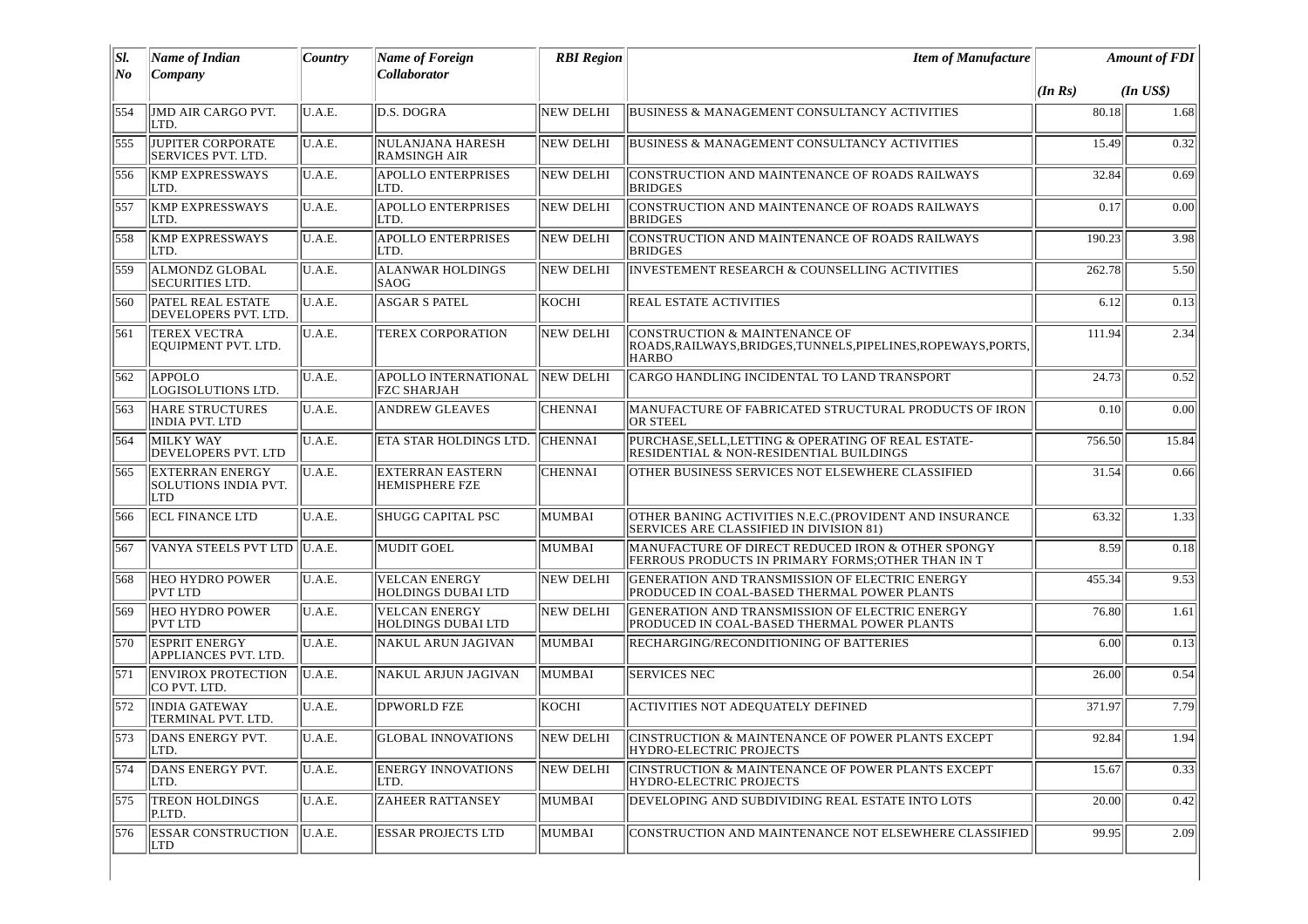| SI.   | <b>Name of Indian</b>                                       | Country | <b>Name of Foreign</b>                               | <b>RBI</b> Region | <b>Item of Manufacture</b>                                                                  | <b>Amount of FDI</b> |              |
|-------|-------------------------------------------------------------|---------|------------------------------------------------------|-------------------|---------------------------------------------------------------------------------------------|----------------------|--------------|
| $N$ o | Company                                                     |         | Collaborator                                         |                   |                                                                                             | (In Rs)              | $(In$ $US$)$ |
| 577   | <b>KKJ GROUP</b><br>INTERNATIONAL (I) PVT.<br>LTD.          | U.A.E.  | K.K.JOSEPH & MRS ASHA<br><b>JPSEPH</b>               | KOCHI             | CONSTRUCTION                                                                                | 0.15                 | 0.00         |
| 578   | <b>SIAR RESORTS</b><br>DEVELOMENT P. LTD.                   | U.A.E.  | <b>IMTIAZ ANWARALLYL</b><br>PANJWANI                 | MUMBAI            | <b>CONSTRUCTION</b>                                                                         | 0.05                 | 0.00         |
| 579   | <b>SIYOTA HYDRO POWER</b><br>PVT. LTD.                      | U.A.E.  | <b>VELCAN ENERGY</b><br>HOLDING DUBAI LTD            | <b>NEW DELHI</b>  | GENERATION & TRANSMISSION OF ELECTRIC ENERGY PRODUCED<br>IN COAL-BASED THERMAL POWER PLANTS | 68.27                | 1.43         |
| 580   | <b>KHETSE AGRIPRODUCE</b><br>INDIA PVT. LTD.                | U.A.E.  | <b>TOTAL PRODUCE</b><br><b>IRELAND LTD.</b>          | <b>NEW DELHI</b>  | RETAIL TRADE IN VEGETABLES & FRUITS                                                         | 50.00                | 1.05         |
| 581   | DANS ENERGY PVT.<br>LTD.                                    | U.A.E.  | <b>ENERGY INNOVATIONS</b>                            | <b>NEW DELHI</b>  | CINSTRUCTION & MAINTENANCE OF POWER PLANTS EXCEPT<br>HYDRO-ELECTRIC PROJECTS                | 100.06               | 2.09         |
| 582   | DANS ENERGY PVT.<br>LTD.                                    | U.A.E.  | <b>ENERGY INNOVATIONS</b><br>LTD.                    | NEW DELHI         | CINSTRUCTION & MAINTENANCE OF POWER PLANTS EXCEPT<br><b>HYDRO-ELECTRIC PROJECTS</b>         | 2.16                 | 0.05         |
| 583   | <b>AL ABBAR</b><br><b>ARCHITECTURAL</b><br>METAL&GLASS P. L | U.A.E.  | RASHED HASSAN RASHED MUMBAI<br><b>AHMED AL ABBAR</b> |                   | ARCHITECTURAL & ENGINEERING AND OTHER TECHNICAL<br>CONSULTANCY ACTIVITIES                   | 0.30                 | 0.01         |
| 584   | <b>SARA TEXTILES LTD.</b>                                   | U.A.E.  | <b>TUSHAR SINGH</b>                                  | <b>NEW DELHI</b>  | MANUFACTURE OF TEXTILE PRODUCTS (INCLUDING WEARING<br>APPAREL)                              | 7.76                 | 0.16         |
| 585   | <b>DLF LAING O ROURKE</b><br>INDIA PVT. LTD.                | U.K.    | LAING O ROURKE LTD.                                  | <b>NEW DELHI</b>  | CONSTRUCTION                                                                                | 99.75                | 2.09         |
| 586   | <b>TIMBMET DOOR</b><br><b>SOLUTIONS PVT. LTD.</b>           | U.K.    | TIMEMET DOOR<br><b>SOLUTIONS LTD</b>                 | NEW DELHI         | MANUFACTURE OF WOODEN FURNITURE & FIXTURES                                                  | 6.00                 | 0.13         |
| 587   | TEG INDIA PVT LTD                                           | U.K.    | <b>THE ECONOMIST</b><br><b>INTELLIGENCE LTD</b>      | <b>NEW DELHI</b>  | <b>MARKET RESEARCH SERVICES</b>                                                             | 0.10                 | 0.00         |
| 588   | <b>TANIA TAPEL EVENTS</b><br>P.LTD.                         | U.K.    | <b>ANITA PATEL</b>                                   | <b>MUMBAI</b>     | <b>BUSINESS SERVICES NEC</b>                                                                | 1.00                 | 0.02         |
| 589   | <b>GOLDSHIELD</b><br>HEALTHCARE PVT LTD                     | U.K.    | <b>GOLDSHIELD GROUP PLC</b>                          | MUMBAI            | HEALTH AND MEDICAL SERVICES ETC. N.E.C.                                                     | 31.76                | 0.66         |
| 590   | <b>GLENMARK</b><br>PHARMACEUTICALS<br>LTD                   | U.K.    | <b>MIHIR DOSHI</b>                                   | <b>MUMBAI</b>     | MANUFACTURE OF DRUGS, MEDICINES AND ALLIED PRODUCTS                                         | 0.05                 | 0.00         |
| 591   | <b>GLENMARK</b><br>PHARMACEUTICALS<br><b>LTD</b>            | U.K.    | <b>GUY CLARK</b>                                     | <b>MUMBAI</b>     | MANUFACTURE OF DRUGS, MEDICINES AND ALLIED PRODUCTS                                         | 1.98                 | 0.04         |
| 592   | <b>GTL INFRASTRUCTURE</b><br>LTD                            | U.K.    | <b>SWISS FRANC</b>                                   | <b>MUMBAI</b>     | TELEPHONE COMMUNICATION SERVICES                                                            | 3.93                 | 0.08         |
| 593   | <b>GTL INFRASTRUCTURE</b><br><b>LTD</b>                     | IU.K.   | <b>MORGAN STANLEY</b>                                | MUMBAI            | TELEPHONE COMMUNICATION SERVICES                                                            | 19.65                | 0.41         |
| 594   | <b>GTL INFRASTRUCTURE</b><br><b>LTD</b>                     | U.K.    | <b>CITIGROUP</b>                                     | MUMBAI            | TELEPHONE COMMUNICATION SERVICES                                                            | 19.65                | 0.41         |
| 595   | <b>GTL INFRASTRUCTURE</b><br>  LTD                          | IU.K.   | <b>MACGUARIE BANK LTD</b>                            | MUMBAI            | <b>SERVICES NEC</b>                                                                         | 39.30                | 0.82         |
| 596   | <b>GTL INFRASTRUCTURE</b><br>LTD                            | U.K.    | <b>CITIGROUP GLOBAL</b><br><b>MARKET</b>             | MUMBAI            | TELEPHONE COMMUNICATION SERVICES                                                            | 153.27               | 3.21         |
| 597   | <b>GTL INFRASTRUCTURE</b><br>LTD                            | U.K.    | <b>MORGAN STANLEY</b>                                | MUMBAI            | TELEPHONE COMMUNICATION SERVICES                                                            | 39.30                | 0.82         |
| 598   | <b>EON NETWORKS P LTD.</b>                                  | U.K.    | <b>RAKESH V JAIN</b>                                 | <b>NEW DELHI</b>  | INTERNET SERVICES / INFORMATION TECHNOLOGY                                                  | 0.08                 | 0.00         |
| 599   | <b>EON NETWORKS P LTD.</b>                                  | IU.K.   | <b>SUYALA JAIN</b>                                   | <b>NEW DELHI</b>  | INTERNET SERVICES / INFORMATION TECHNOLOGY                                                  | 0.01                 | 0.00         |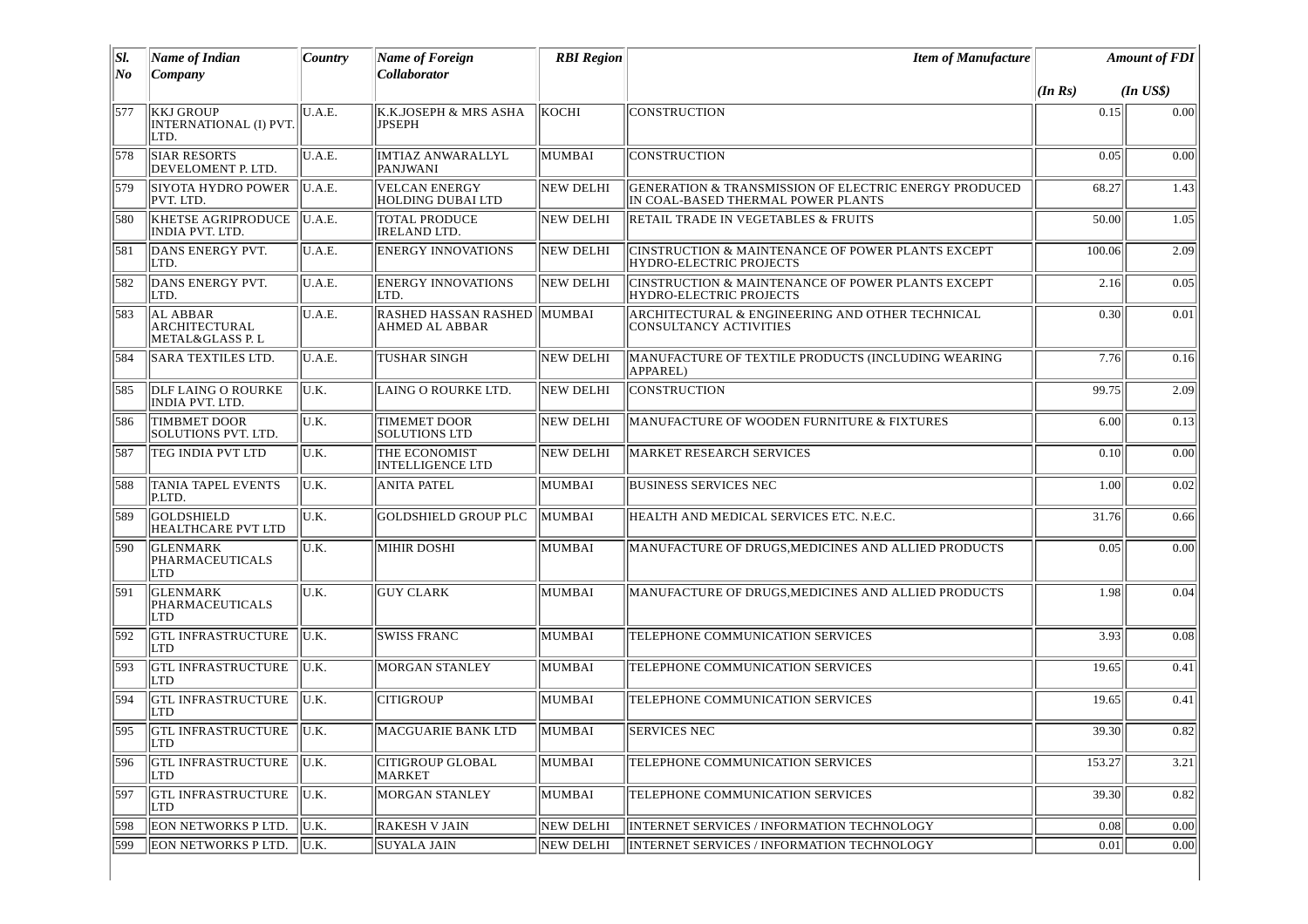| SI. | Name of Indian                                               | <b>Country</b>   | Name of Foreign                               | <b>RBI</b> Region | <b>Item of Manufacture</b>                                                                                            | <b>Amount of FDI</b>    |       |
|-----|--------------------------------------------------------------|------------------|-----------------------------------------------|-------------------|-----------------------------------------------------------------------------------------------------------------------|-------------------------|-------|
| No  | Company                                                      |                  | <b>Collaborator</b>                           |                   |                                                                                                                       | $(In$ $USS)$<br>(In Rs) |       |
| 600 | LWVIIN NOVA AVIATION   U.K.<br>PVT. LTD.                     |                  | <b>NICHOLAS FRANCIS</b><br><b>SMITH</b>       | <b>NEW DELHI</b>  | MANUFACTURE OF AIRCRAFT                                                                                               | 1.25                    | 0.03  |
| 601 | LWVIIN NOVA AVIATION U.K.<br>PVT. LTD.                       |                  | <b>GARY WALTER HARVEY</b>                     | NEW DELHI         | MANUFACTURE OF AIRCRAFT                                                                                               | 1.25                    | 0.03  |
| 602 | EXPERIAN (I) P.LTD.                                          | U.K.             | EXPERIAN INTL. LTD.                           | MUMBAI            | BUSINESS AND MANAGEMENT CONSULTANCY ACTIVITIES                                                                        | 0.10                    | 0.00  |
| 603 | <b>HYDRAULICS</b><br>RESEARCH<br>WALLINGFOR (I) P. L         | U.K.             | H.R. WALLINGFORD LTD.                         | MUMBAI            | ARCHITECTURAL & ENGINEERING AND OTHER TECHNICAL<br><b>CONSULTANCY ACTIVITIES</b>                                      | 1.50                    | 0.03  |
| 604 | CRC FINCAP PVT. LTD.                                         | U.K.             | <b>NAGINA JUDGE</b>                           | NEW DELHI         | INVESTMENT RESEARCH & COUNSELLING ACTIVITIES                                                                          | 6.26                    | 0.13  |
| 605 | TRACKLINE INTL PVT<br>LTD                                    | U.K.             | <b>BRIAN PATRICK</b><br><b>O'CONNELL</b>      | BANGALORE         | MANUFACTURE OF MISCELLANEOUS PRODUCTS NOT ELSEWHERE<br><b>CLASSIFIED</b>                                              | 2.60                    | 0.05  |
| 606 | <b>SUVIDHA DAIRY PVT</b><br><b>LTD</b>                       | IU.K.            | <b>SUDHIR C DALA</b>                          |                   | AHMEDABAD MANUFACTURE OF DAIRY PRODUCTS                                                                               | 0.48                    | 0.01  |
| 607 | <b>BERKMANN WINE</b><br>CELLERS (I) P. LTD.                  | U.K.             | <b>BERKMANN WINE</b><br><b>CELLERS</b>        | MUMBAI            | <b>TRADING</b>                                                                                                        | 2.40                    | 0.05  |
| 608 | <b>IT CONTRACTORS PVT</b><br>LTD                             | lu.k.            | <b>JUAN THAI HO</b>                           | BANGALORE         | DATA PROCESSING, SOFTWARE DEVELOPMENT AND COMPUTER<br><b>CONSULTANCY SERVICES</b>                                     | 0.04                    | 0.00  |
| 609 | <b>BOURTON CONSULTING U.K.</b><br>(INDIA) PVT LTD            |                  | <b>BOURTON GROUP LTD</b>                      | BANGALORE         | BUSINESS AND MANAGEMENT CONSULTANCY ACTIVITIES                                                                        | 0.35                    | 0.01  |
| 610 | <b>OLD MUTUAL</b><br><b>CORPORATE SERVICES</b><br>(I)PVT LTD | U.K.             | OLD MUTUAL GROUP (UK) BANGALORE<br><b>LTD</b> |                   | BUSINESS AND MANAGEMENT CONSULTANCY ACTIVITIES                                                                        | 0.40                    | 0.01  |
| 611 | <b>GTL INFRASTRUCTURE</b><br>LTD                             | IU.K.            | <b>MORGAN STANLEY</b>                         | MUMBAI            | TELEPHONE COMMUNICATION SERVICES                                                                                      | 19.65                   | 0.41  |
| 612 | <b>TIMBMET DOOR</b><br><b>SOLUTIONS PVT. LTD.</b>            | U.K.             | <b>EAST ASIA HOLDINGS LTD NEW DELHI</b>       |                   | MANUFACTURE OF WOODEN FURNITURE & FIXTURES                                                                            | 6.00                    | 0.13  |
| 613 | AVIVA LIFE INSURANCE  U.K.<br><b>INDIA PVT. LTD.</b>         |                  | <b>AVIVA INTERNATIONAL</b><br>HOLDINGS LTD.   | NEW DELHI         | <b>INSURANCE CARRIERS, LIFE</b>                                                                                       | 640.38                  | 13.41 |
| 614 | <b>GTL INFRASTRUCTURE</b><br>LTD                             | llu.k.           | DEUTSCHE BANK AG                              | MUMBAI            | <b>SERVICES NEC</b>                                                                                                   | 74.67                   | 1.56  |
| 615 | <b>GTL INFRASTRUCTURE</b><br>LTD                             | $\parallel$ U.K. | <b>KBC FINANCIAL</b>                          | MUMBAI            | TELEPHONE COMMUNICATION SERVICES                                                                                      | 23.58                   | 0.49  |
| 616 | <b>GTL INFRASTRUCTURE</b><br>LTD                             | IU.K.            | MERILL LYNCH                                  | MUMBAI            | TELEPHONE COMMUNICATION SERVICES                                                                                      | 39.30                   | 0.82  |
| 617 | COMPLETE WELLBEING U.K.<br>PUBLISHING PVT. LTD.              |                  | <b>GOLDSHIELD GROUP PLC</b>                   | MUMBAI            | PUBLISHING BUT NOT PRINTING OF<br>PERIODICALS, BOOKS, JOURNALS, DIRECTORIES, ATLASES, MAPS &<br><b>SHEET MUSIC ET</b> | 7.10                    | 0.15  |
| 618 | CYRIL SWEET (INDIA)<br><b>PVT LTD</b>                        | U.K.             | <b>CYRIL SWEET CYPRUS</b><br>LTD              | NEW DELHI         | CONSTRUCTION AND MAINTENANCE NOT ELSEWHERE CLASSIFIED                                                                 | 0.00                    | 0.00  |
| 619 | <b>HEENA DEVELOPERS</b><br>PVT LTD                           | IU.K.            | JAGJIT SINGH PAWAR                            | NEW DELHI         | <b>BUSINESS SERVICES NOT ELSEWHERE CLASSIFIED</b>                                                                     | 15.09                   | 0.32  |
| 620 | <b>HORIZON HGE</b><br>ELECTRONICS<br>EQUIPMENT (I) P         | U.K.             | <b>HORIZON GLOBAL</b><br>ELECTRONICS LTD      | NEW DELHI         | MANUFACTURE OF APPARATUS FOR RADIO BROADCASTING AND<br>TELEVISION TRANSMISSION (INCLUDES MANUFACTURE OF R             | 0.30                    | 0.01  |
| 621 | <b>EDWARDS INDIA PVT</b><br><b>LTD</b>                       | lu.k.            | <b>EDWARD LTD</b>                             | MUMBAI            | MANUFACTURE OF MACHINE TOOLS, THEIR PARTS & ACCESSORIES                                                               | 10.60                   | 0.22  |
| 622 | TEG INDIA PVT LTD                                            | U.K.             | THE ECONOMIST<br>NEWPAPERS LTD                | NEW DELHI         | MARKET RESEARCH SERVICES                                                                                              | 0.00                    | 0.00  |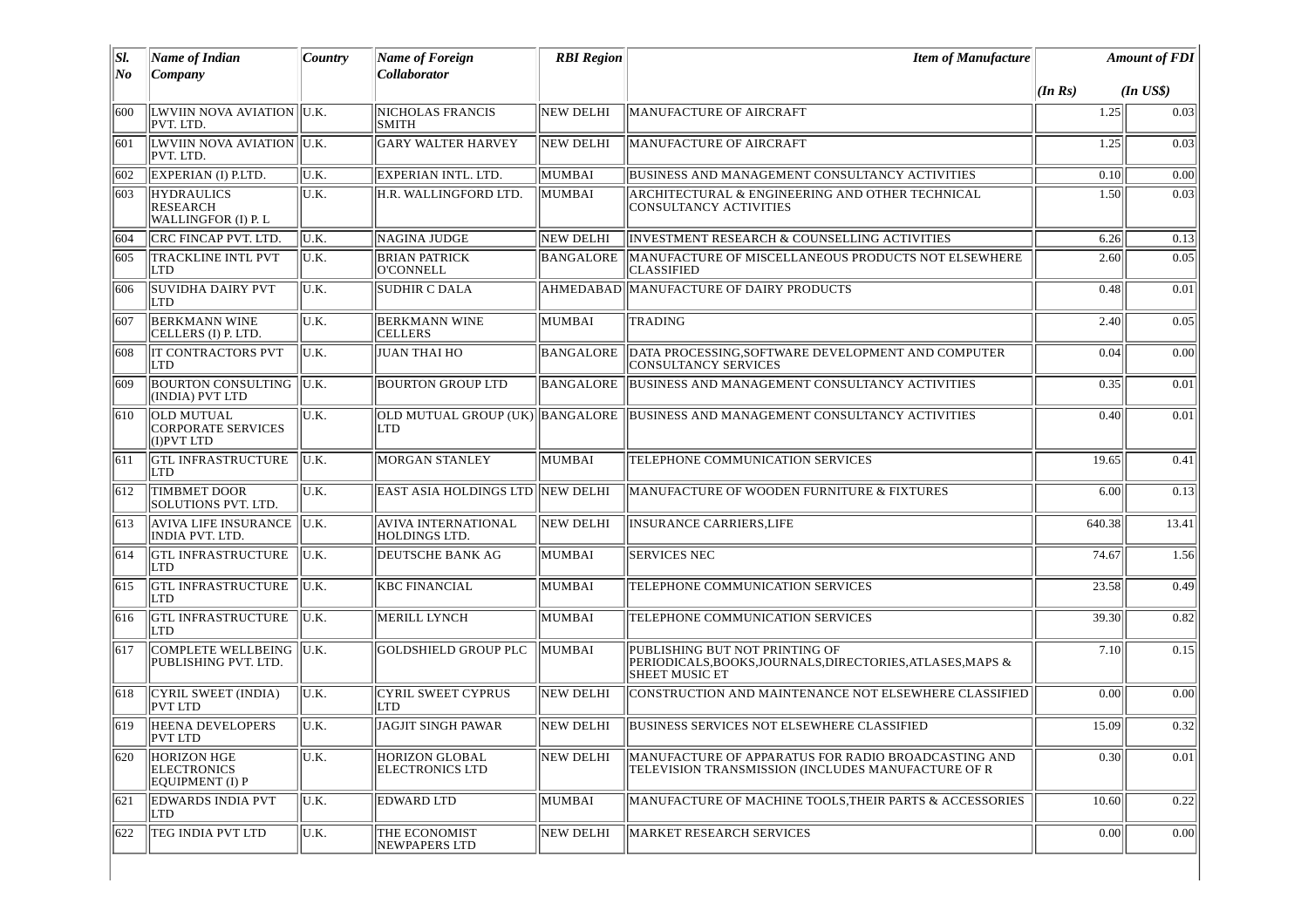| $ S $ . | Name of Indian                                               | Country | <b>Name of Foreign</b>                                      | <b>RBI Region</b> | <b>Item of Manufacture</b>                                             |             | <b>Amount of FDI</b> |
|---------|--------------------------------------------------------------|---------|-------------------------------------------------------------|-------------------|------------------------------------------------------------------------|-------------|----------------------|
| No      | $\Gamma$ Company                                             |         | <b>Collaborator</b>                                         |                   |                                                                        | $ $ (In Rs) | $(In$ $US$)$         |
| 623     | <b>EVENWOOD</b><br><b>MANUFACTURING &amp;</b><br>PROCESSING  | U.K.    | <b>EVENWOOD INDUSTRIES</b><br>LTD.                          | <b>CHENNAI</b>    | MANUFACTURE OF INTERNAL COMBUSTION PISTON & OTHER<br>PARTS             | 0.93        | 0.02                 |
| 624     | MERCER CONSULTING<br><b>INDIA PLTD</b>                       | U.K.    | <b>CORPORATE RESOURCES</b><br><b>GROUP</b>                  | <b>NEW DELHI</b>  | <b>BUSINESS AND MANAGEMENT CONSULTANCY ACTIVITIES</b>                  | 76.30       | 1.60                 |
| 625     | <b>RENOLD CHAIN INDIA</b><br>PVT. LTD.                       | U.K.    | <b>RENOLD PK UK</b>                                         | CHENNAI           | MANUFACTURE OF METAL CHAINS                                            | 0.00        | 0.00                 |
| 626     | THE WINE SOCIETY OF<br>(I) P.LTD.                            | IU.K.   | DAVID JOHN BANFORD                                          | MUMBAI            | <b>SERVICES NEC</b>                                                    | 2.12        | 0.04                 |
| 627     | THE WINE SOCIETY OF<br>$(I)$ P.LTD.                          | U.K.    | <b>STEVEN SPURRIER</b>                                      | MUMBAI            | <b>SERVICES NEC</b>                                                    | 6.23        | 0.13                 |
| 628     | <b>SUVIDHA DAIRY PVT</b><br><b>LTD</b>                       | U.K.    | <b>CHRISTOPHAR J BENT</b>                                   | AHMEDABAD         | MANUFACTURE OF DAIRY PRODUCTS                                          | 1.33        | 0.03                 |
| 629     | AAA IT SOLUTIONS PVT  U.K.<br> LTD                           |         | A.F.LASRADO                                                 |                   | AHMEDABAD INTERNET SERVICES/INFORMATION TECHNOLOGY                     | 1.51        | 0.03                 |
| 630     | <b>AVIVA INVESTEMENT</b><br><b>ADVISORY</b><br>SERVICEP.LTD. | U.K.    | <b>AVIVA INVESTORS</b><br><b>GLOBAL SERVICES LTD.</b>       | MUMBAI            | INVESTEM ENT RESEARCH & COUNSELLING ACTIVITIES                         | 25.00       | 0.52                 |
| 631     | PILKINGTON<br><b>AUTOMOTIVE INDIA</b><br>PVT. LTD.           | U.K.    | PILKINGTON BROTHERS<br>(SOUTH WALES) LTD.                   | <b>HYDERABAD</b>  | MANUFACTURE OF GLASS IN PRIMARY OR SEMI MANUFACTURED<br><b>FORMS</b>   | 0.00        | 0.00                 |
| 632     | <b>RENOLD CHAIN INDIA</b><br>PVT. LTD.                       | IU.K.   | RENOLD INTERNATIONAL<br><b>HOLDINGS LTD.</b>                | <b>CHENNAI</b>    | MANUFACTURE OF METAL CHAINS                                            | 187.50      | 3.92                 |
| 633     | NOBLE ADVISORY (I)<br>P.LTD.                                 | U.K.    | NOBLE GROUP HOLDINGS MUMBAI<br>LTD.                         |                   | <b>RESEARCH &amp; SCIENTIFIC SERIES NEC</b>                            | 0.11        | 0.00                 |
| 634     | <b>MACAWBER BEEKAY</b><br>LTD.                               | U.K.    | <b>CLYDE BERGEMANN</b><br><b>MATERIALS HANDLING</b><br>LTD. | <b>NEW DELHI</b>  | MANUFACTURE OF MACHINERY & EQUIPMENT OTHER THAN<br>TRANSPORT EQUIPMENT | 120.00      | 2.51                 |
| 635     | MCCLEMENTS (GOA)<br>HOLIDAY HOMES P. LTD.                    | U.K.    | <b>MAEMcCLEMENTS</b>                                        | PANAJI            | HOTELS, ROOMING HOUSES CAMPS & OTHER LODGING PLACES                    | 3.02        | 0.06                 |
| 636     | A.K. MAKER<br>PROPERTIES (OOTY) P.<br>LTD.                   | U.K.    | <b>AJIT SINGH MAKER</b>                                     | <b>NEW DELHI</b>  | CONSTRUCTION OF RESIDENTIAL BUILDINGS INCLUDING<br><b>ADDITIONS</b>    | 0.10        | 0.00                 |
| 637     | <b>MACAWBER BEEKAY</b><br>LTD.                               | U.K.    | <b>CLYDE BERGEMANN</b><br><b>MATERIALS HANDLING</b><br>LTD. | <b>NEW DELHI</b>  | MANUFACTURE OF MACHINERY & EQUIPMENT OTHER THAN<br>TRANSPORT EQUIPMENT | 80.00       | 1.67                 |
| 638     | A.K. MAKER<br>PROPERTIES (OOTY) P.<br>LTD.                   | U.K.    | AJIT SINGH MAKER                                            | NEW DELHI         | CONSTRUCTION OF RESIDENTIAL BUILDINGS INCLUDING<br><b>ADDITIONS</b>    | 0.90        | 0.02                 |
| 639     | MCCLEMENTS (GOA)<br><b>HOLIDAY HOMES P. LTD</b>              | U.K.    | <b>JOHN McCLEMENTS</b>                                      | <b>PANAJI</b>     | HOTELS, ROOMING HOUSES CAMPS & OTHER LODGING PLACES                    | 3.02        | 0.06                 |
| 1640    | DI-BP FUEL<br>CORPORATION INDIA P<br>LTD.                    | lu.k.   | MIDDLEBROUGH OILS UK  NEW DELHI<br>LTD.                     |                   | EXTRACTION OF CRUDE PETROLEUM                                          | 136.08      | 2.85                 |
| 641     | <b>BBC WORLD SERVICES</b><br>$(I)$ P. LTD.                   | U.K.    | <b>BBC</b>                                                  | NEW DELHI         | RADIO & TELEVISION BROADCASTING & RELATED SERVICES                     | 0.50        | 0.01                 |
| 642     | RANGOLI EXIM P. LTD.                                         | U.K.    | <b>HARSH JAIN</b>                                           | NEW DELHI         | <b>INTERNET SERVICES / INFORMATION TECHNOLOGY</b>                      | 3.83        | 0.08                 |
| 643     | RANGOLI EXIM P. LTD.                                         | U.K.    | SUNIK KR. SEHGAL                                            | NEW DELHI         | <b>INTERNET SERVICES / INFORMATION TECHNOLOGY</b>                      | 1.91        | 0.04                 |
| 644     | RANGOLI EXIM P. LTD.                                         | U.K.    | ANIL BHARTI SEHGAL                                          | <b>NEW DELHI</b>  | INTERNET SERVICES / INFORMATION TECHNOLOGY                             | 1.91        | 0.04                 |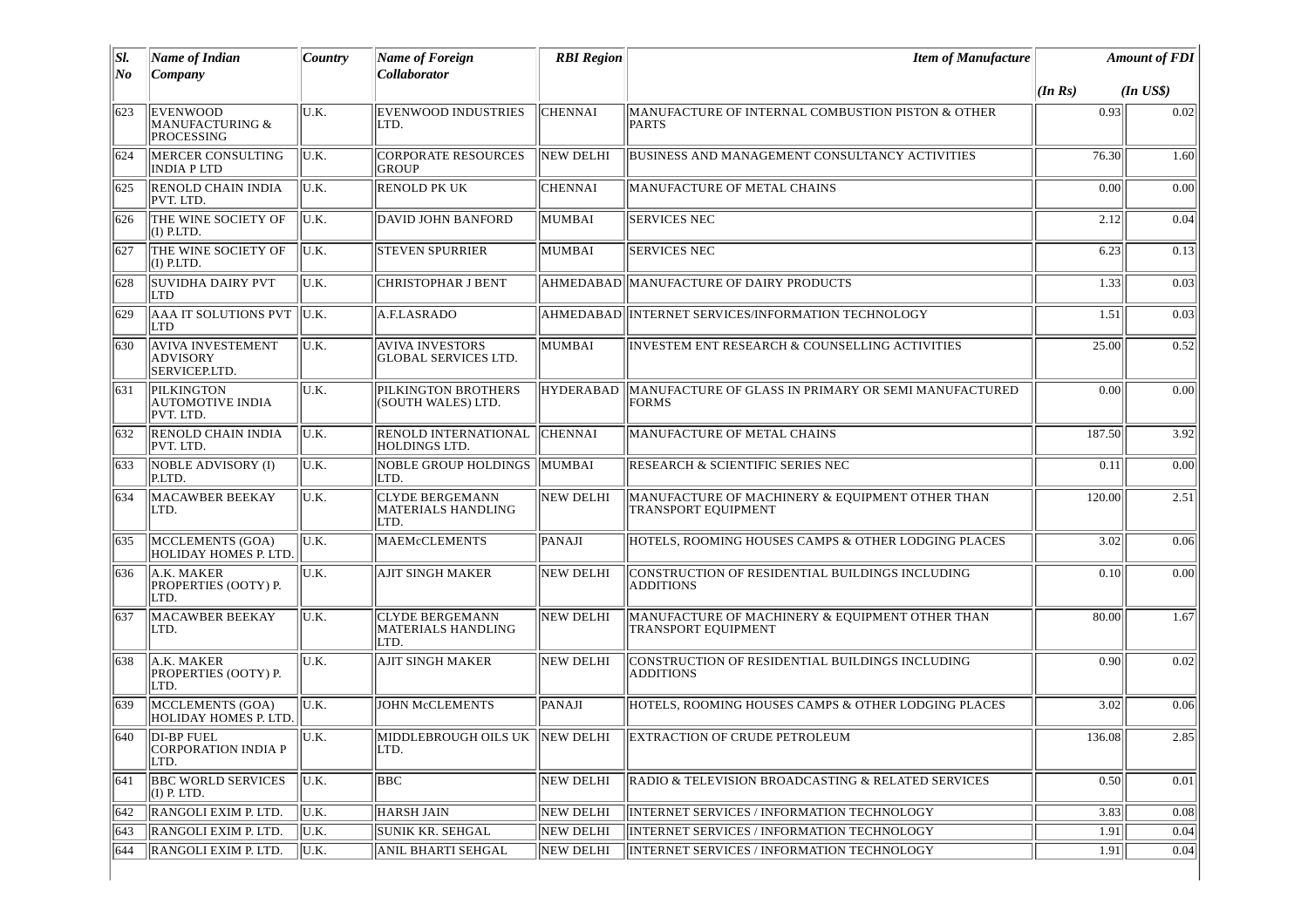| SI.<br>No | Name of Indian<br>Company                                   | Country<br>Name of Foreign<br>Collaborator |                                                       | <b>RBI</b> Region | <b>Item of Manufacture</b>                                                                      |         | <b>Amount of FDI</b> |
|-----------|-------------------------------------------------------------|--------------------------------------------|-------------------------------------------------------|-------------------|-------------------------------------------------------------------------------------------------|---------|----------------------|
|           |                                                             |                                            |                                                       |                   |                                                                                                 | (In Rs) | $(In$ $US$)$         |
| 645       | <b>USOURCE</b><br><b>INFORMATION</b><br><b>TECHNOLOGIES</b> | U.S.A.                                     | R KELLY MGRANT TTEE<br><b>KELLY</b>                   | NEW DELHI         | INTERNET SERVICES / INFORMATION TECHNOLOGY                                                      | 2.54    | 0.05                 |
| 646       | <b>USOURCE</b><br><b>INFORMATION</b><br><b>TECHNOLOGIES</b> | U.S.A.                                     | MR NALLURU C. MARY                                    | <b>NEW DELHI</b>  | <b>INTERNET SERVICES / INFORMATION TECHNOLOGY</b>                                               | 6.04    | 0.13                 |
| 647       | <b>SAAMS CELEBRATIONS</b><br>LEISURE (I) P. LTD.            | U.S.A.                                     | <b>BIJU NAIR</b>                                      | <b>NEW DELHI</b>  | <b>ACTIVITES OF TOURIST &amp; TRAVEL AGENTS</b>                                                 | 2.50    | 0.05                 |
| 648       | <b>AHED GLOBAL</b><br>HEALTHCARE INDIA (P)<br>ILTD.         | U.S.A.                                     | <b>AHED GLOBAL</b><br>HEALTHCARE INC                  | NEW DELHI         | <b>HEALTH &amp; MEDICAL SERVICES</b>                                                            | 4.63    | 0.10                 |
| 649       | <b>RIGHT MANAGEMENT</b><br>INDIA LTD.                       | U.S.A.                                     | RIGHT MANAGEMENT INC   NEW DELHI                      |                   | <b>BUSINESS &amp; MANAGEMENT CONSULTANCY SERVICES</b>                                           | 11.13   | 0.23                 |
| 650       | AMB LOGISTIC<br><b>INFRASTRUCTURE</b>                       | U.S.A.                                     | AMB PROPULARS INDIA                                   | <b>NEW DELHI</b>  | PROJECT MANAGEMENT ACTIVITIES                                                                   | 0.03    | 0.00                 |
| 651       | VIJYOTI MGMT.<br>COMMUNICATIONS P.<br>LTD.                  | U.S.A.                                     | <b>JOSEPH MILLION</b><br><b>BISLEMAN</b>              | NEW DELHI         | <b>BUSINESS SERVICES NEC.</b>                                                                   | 5.61    | 0.12                 |
| 652       | <b>GRASSROOTS OILS &amp;</b><br>HERBS PVT. LTD.             | U.S.A.                                     | <b>DOUGLAS ANDREW</b><br><b>ERTMAN</b>                | <b>NEW DELHI</b>  | <b>GROWING OF MEDICAL PLANTS</b>                                                                | 0.30    | 0.01                 |
| 653       | NEEL METAL FANARA<br><b>ENVIRONMENT</b><br>MANAGEMENT       | U.S.A.                                     | <b>DAVINDER DOGRA</b>                                 | <b>NEW DELHI</b>  | <b>SANITARY SERVICES</b>                                                                        | 18.34   | 0.38                 |
| 654       | PUNJ LLOYED<br>UPSTREAM LTD.                                | U.S.A.                                     | INTL. FINANCE CORPN.                                  | <b>NEW DELHI</b>  | EXTRACTION OF CRUDE PETROLEUM                                                                   | 116.10  | 2.43                 |
| 655       | ARCOA (I) P. LTD.                                           | U.S.A.                                     | <b>ARCOA INVESTEMENT</b><br><b>HOLDINGS CO VEROUT</b> | NEW DELHI         | PROJECT MANAGEMENT ACTIVITIES                                                                   | 63.69   | 1.33                 |
| 1656      | <b>GRASSROOTS OILS &amp;</b><br>HERBS PVT. LTD.             | U.S.A.                                     | <b>SUSAN LEE SCHWING</b>                              | <b>NEW DELHI</b>  | <b>GROWING OF MEDICAL PLANTS</b>                                                                | 0.15    | 0.00                 |
| 657       | <b>GRASSROOTS OILS &amp;</b><br>HERBS PVT. LTD.             | U.S.A.                                     | <b>MARK EDSON GRIFFIN</b>                             | <b>NEW DELHI</b>  | <b>GROWING OF MEDICAL PLANTS</b>                                                                | 0.15    | 0.00                 |
| 658       | NEEL METAL FANARA<br><b>ENVIRONMENT</b><br>MANAGEMENT       | U.S.A.                                     | <b>FANALCO SA</b>                                     | NEW DELHI         | <b>SANITARY SERVICES</b>                                                                        | 1.21    | 0.03                 |
| 659       | NEEL METAL FANARA<br><b>ENVIRONMENT</b><br>MANAGEMENT       | U.S.A.                                     | <b>FANALCO SA</b>                                     | <b>NEW DELHI</b>  | <b>SANITARY SERVICES</b>                                                                        | 39.25   | 0.82                 |
| 660       | <b>KANRAJ DEVELOPERS</b><br>PVT. LTD.                       | U.S.A.                                     | ROHIT MALHOTRA                                        | <b>NEW DELHI</b>  | CONSTRUCTION OF RESIDENTIAL BUILDINGS INCLUDING<br>ADDITIONS & ALTERATIONS IN THE EXISTING ONES | 0.05    | 0.00                 |
| 661       | SOL ENERGY (I) P. LTD.                                      | U.S.A.                                     | SOL INC.                                              | <b>NEW DELHI</b>  | MFR. OF OTHER ELECTRIC LAMPS NEC                                                                | 0.46    | 0.01                 |
| 662       | SOL ENERGY (I) P. LTD.                                      | U.S.A.                                     | SOL INC.                                              | NEW DELHI         | MFR. OF OTHER ELECTRIC LAMPS NEC                                                                | 1.63    | 0.03                 |
| 663       | SRI BHARDWAAJ MEDIA U.S.A.<br>P. LTD.                       |                                            | <b>NISHI MALLICK</b>                                  | NEW DELHI         | RADIO & TELEVISION BROADCASTING & RELATED SERVICES                                              | 0.40    | 0.01                 |
| 1664      | MARUKA INDIA PVT.<br>LTD.                                   | U.S.A.                                     | <b>MARUKA USA INC</b>                                 | NEW DELHI         | TRADING                                                                                         | 0.21    | 0.00                 |
| 665       | MENLO WORLDWIDE<br>LOGISTICS INDIA<br>PVT.LTD.              | U.S.A.                                     | MENLO LOGISTICS LLC                                   | NEW DELHI         | <b>BUSINESS &amp; MANAGEMENT CONSULTANCY ACTIVITIES</b>                                         | 34.97   | 0.73                 |
| 666       | <b>APRA CIRCLE</b><br>INFOTECH (P) LTD.                     | U.S.A.                                     | <b>CURTIS HAWN</b>                                    | <b>NEW DELHI</b>  | INTERNET SERVICES / INFORMATION TECHNOLOGY                                                      | 0.13    | 0.00                 |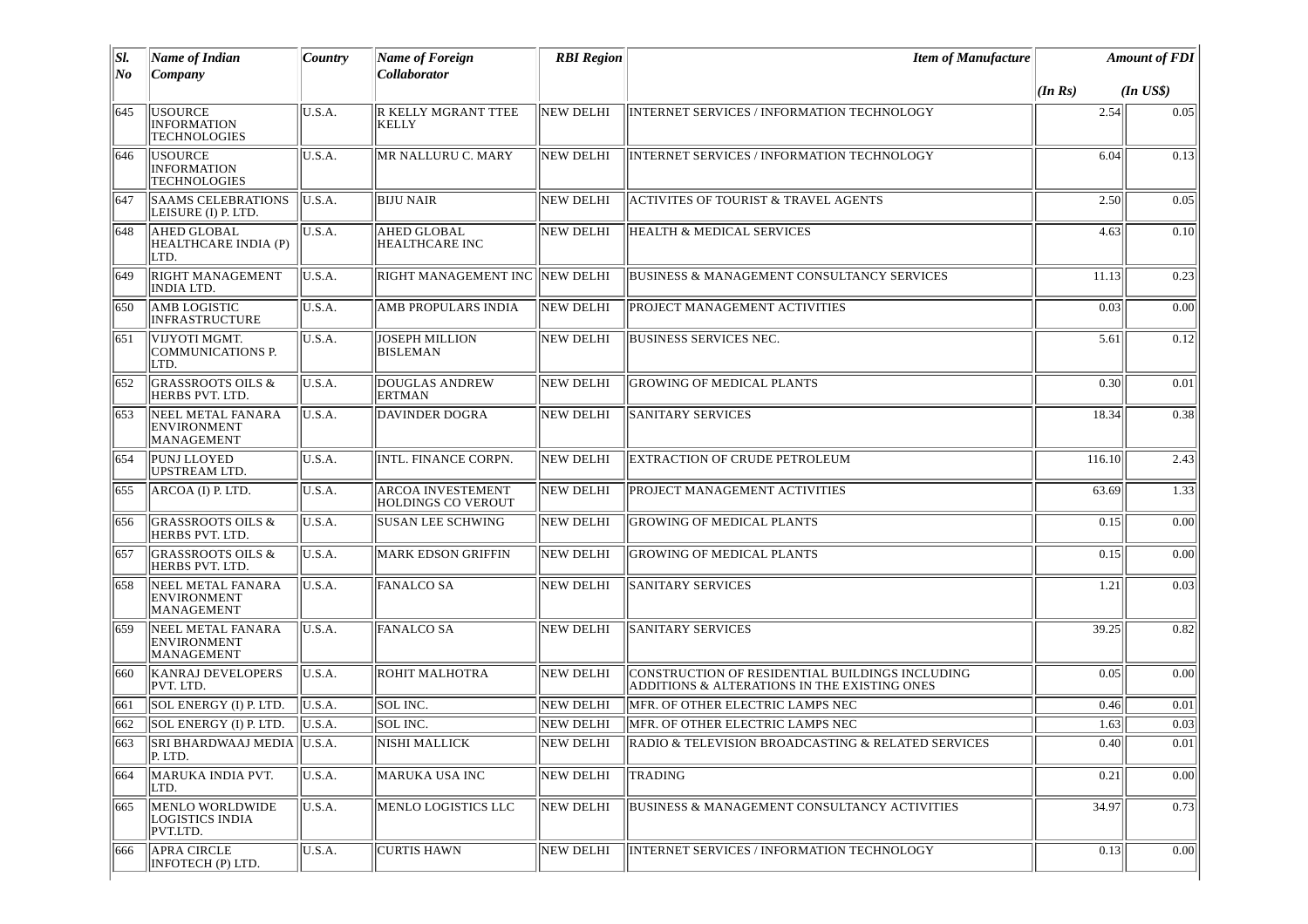| SI.<br>No | <b>Name of Indian</b><br>Company                   | Country | <b>Name of Foreign</b><br>Collaborator                | <b>RBI</b> Region | <b>Item of Manufacture</b>                                                                                |         | <b>Amount of FDI</b> |
|-----------|----------------------------------------------------|---------|-------------------------------------------------------|-------------------|-----------------------------------------------------------------------------------------------------------|---------|----------------------|
|           |                                                    |         |                                                       |                   |                                                                                                           | (In Rs) | $(In$ $US$)$         |
| 667       | <b>APRA CIRCLE</b><br>INFOTECH (P) LTD.            | U.S.A.  | YOESH BANSAL                                          | <b>NEW DELHI</b>  | INTERNET SERVICES / INFORMATION TECHNOLOGY                                                                | 1.25    | 0.03                 |
| 668       | <b>APRA CIRCLE</b><br>INFOTECH (P) LTD.            | U.S.A.  | <b>SABEER BHATIA</b>                                  | <b>NEW DELHI</b>  | <b>INTERNET SERVICES / INFORMATION TECHNOLOGY</b>                                                         | 1.21    | 0.03                 |
| 669       | MOTHERSON<br><b>TIMETOOTH</b><br>TECHNOLOGIES LTD. | U.S.A.  | TIMETOOTH<br>TECHNOLOGIES LLC                         | NEW DELHI         | MANUFACTURE OF INDUSTRIAL MACHINERY FOR OTHER THAN<br>FOR FOOD & TEXTILE INDUSTRIES                       | 0.25    | 0.01                 |
| 670       | MOTHERSON<br>TIMETOOTH<br>TECHNOLOGIES LTD.        | U.S.A.  | TIMETOOTH<br>TECHNOLOGIES LLC                         | <b>NEW DELHI</b>  | MANUFACTURE OF INDUSTRIAL MACHINERY FOR OTHER THAN<br>FOR FOOD & TEXTILE INDUSTRIES                       | 0.24    | 0.01                 |
| 671       | <b>D.B ZWIRN INDIA PVT</b><br>LTD                  | U.S.A.  | D.B.ZWIRN ISSUE<br>PARTNEM LL.C                       | <b>NEW DELHI</b>  | <b>BUSINESS AND MANAGEMENT CONSULTANCY ACTIVITIES</b>                                                     | 0.10    | 0.00                 |
| 672       | <b>CONCORD SAFETY</b><br>SOLUTIONS (PVT.) LTD.     | U.S.A.  | <b>MDT ARMOR CORP</b>                                 | <b>KANPUR</b>     | <b>BUSINESS SERVICES NOT ELSEWHERE CLASSIFIED</b>                                                         | 1.70    | 0.04                 |
| 673       | <b>D.B ZWIRN INDIA PVT</b><br><b>LTD</b>           | U.S.A.  | D.B.ZWIRN ISSUE<br>PARTNEM LL.C                       | NEW DELHI         | BUSINESS AND MANAGEMENT CONSULTANCY ACTIVITIES                                                            | 0.70    | 0.01                 |
| 674       | <b>D.B ZWIRN INDIA PVT</b><br>LTD                  | U.S.A.  | <b>D.B.ZWIRN ISSUE</b><br>PARTNEM LL.C                | NEW DELHI         | BUSINESS AND MANAGEMENT CONSULTANCY ACTIVITIES                                                            | 22.21   | 0.46                 |
| 675       | <b>CONCORD SAFETY</b><br>SOLUTIONS (PVT.) LTD.     | U.S.A.  | <b>MDT ARMOR</b><br>CORPORATION                       | <b>KANPUR</b>     | BUSINESS SERVICES NOT ELSEWHERE CLASSIFIED                                                                | 1.20    | 0.03                 |
| 676       | <b>CONCORD SAFETY</b><br>SOLUTIONS (PVT.) LTD.     | U.S.A.  | <b>MDT ARMOR</b><br>CORPORATION                       | KANPUR            | BUSINESS SERVICES NOT ELSEWHERE CLASSIFIED                                                                | 1.88    | 0.04                 |
| 677       | ICOVALENSE<br><b>TECHNOLOGIES PVT.</b><br>LTD.     | U.S.A.  | <b>SRINIVAS PATRI</b>                                 | <b>HYDERABAD</b>  | SOFTWARE SUPPLY SERVICES                                                                                  | 0.27    | 0.01                 |
| 678       | <b>ERADCLE SOLUTIONS</b><br>PVT. LTD.              | U.S.A.  | <b>SANJAYA KUMAR</b>                                  | <b>CHENNAI</b>    | SOFTWARE SUPPLY SERVICES                                                                                  | 0.50    | 0.01                 |
| 679       | <b>HOME THEATER STORE</b><br>$(I)$ P.LTD.          | U.S.A.  | MIHIR H MODY                                          | MUMBAI            | MOTION PICTURE DISTRIBUTION & PROJECTION SERVICES                                                         | 0.08    | 0.00                 |
| 680       | HOME THEATER STORE<br>$(I)$ P.LTD.                 | U.S.A.  | PRASHANT K MODY                                       | MUMBAI            | MOTION PICTURE DISTRIBUTION & PROJECTION SERVICES                                                         | 0.08    | 0.00                 |
| 681       | <b>ARAMARK PATMAN</b><br><b>SERVICES P.LTD.</b>    | U.S.A.  | <b>ARAMARK SENIOR NOTES</b><br>COY                    | <b>MUMBAI</b>     | MFR. OF FOOD PROUDCTS NEC.                                                                                | 0.10    | 0.00                 |
| 682       | <b>SUVIDHA DAIRY PVT</b><br>LTD                    | U.S.A.  | <b>SUNIL H PATEL</b>                                  |                   | AHMEDABAD  MANUFACTURE OF DAIRY PRODUCTS                                                                  | 2.59    | 0.05                 |
| 683       | <b>CHEVROLET SALES</b><br><b>INDIA PVT LTD</b>     | U.S.A.  | <b>GENERAL MOTORS</b><br>OVERSEAS DISTRIBUTION<br>FOR |                   | AHMEDABAD MANUFACTURE OF MOTOR CARS                                                                       | 266.86  | 5.59                 |
| 684       | <b>COVALENSE</b><br>TECHNOLOGIES PVT.<br>LTD.      | U.S.A.  | <b>MARADANA VIJAY</b><br>KRISHNA                      | <b>HYDERABAD</b>  | SOFTWARE SUPPLY SERVICES                                                                                  | 0.23    | 0.00                 |
|           | 685 PRATHIMA MULTIPLEX U.S.A.<br>PVT. LTD.         |         | <b>PRABHAKAR RAO</b><br>GUNIGANTI                     |                   | HYDERABAD CONSTRUCTION OF RESIDENTIAL BUILDINGS INCLUDING<br>ADDITIONS & ALTERATIONS IN THE EXISTING ONES | 17.10   | 0.36                 |
| 686       | PRATHIMA MULTIPLEX<br>PVT. LTD.                    | U.S.A.  | PRABHAKAR RAO<br>GUNIGANTI                            | <b>HYDERABAD</b>  | CONSTRUCTION OF RESIDENTIAL BUILDINGS INCLUDING<br>ADDITIONS & ALTERATIONS IN THE EXISTING ONES           | 6.54    | 0.14                 |
| 687       | <b>COVALENSE</b><br>TECHNOLOGIES PVT.<br>LTD.      | U.S.A.  | CHALAPATHI RAO<br>KOTANNA                             | <b>HYDERABAD</b>  | <b>SOFTWARE SUPPLY SERVICES</b>                                                                           | 0.23    | 0.00                 |
| 688       | METRICS4 ANALYTICS<br>PVT. LTD.                    | U.S.A.  | <b>MARAMPUDI</b><br>ANJANEYULU                        | <b>HYDERABAD</b>  | <b>SOFTWARE SUPPLY SERVICES</b>                                                                           | 0.62    | 0.01                 |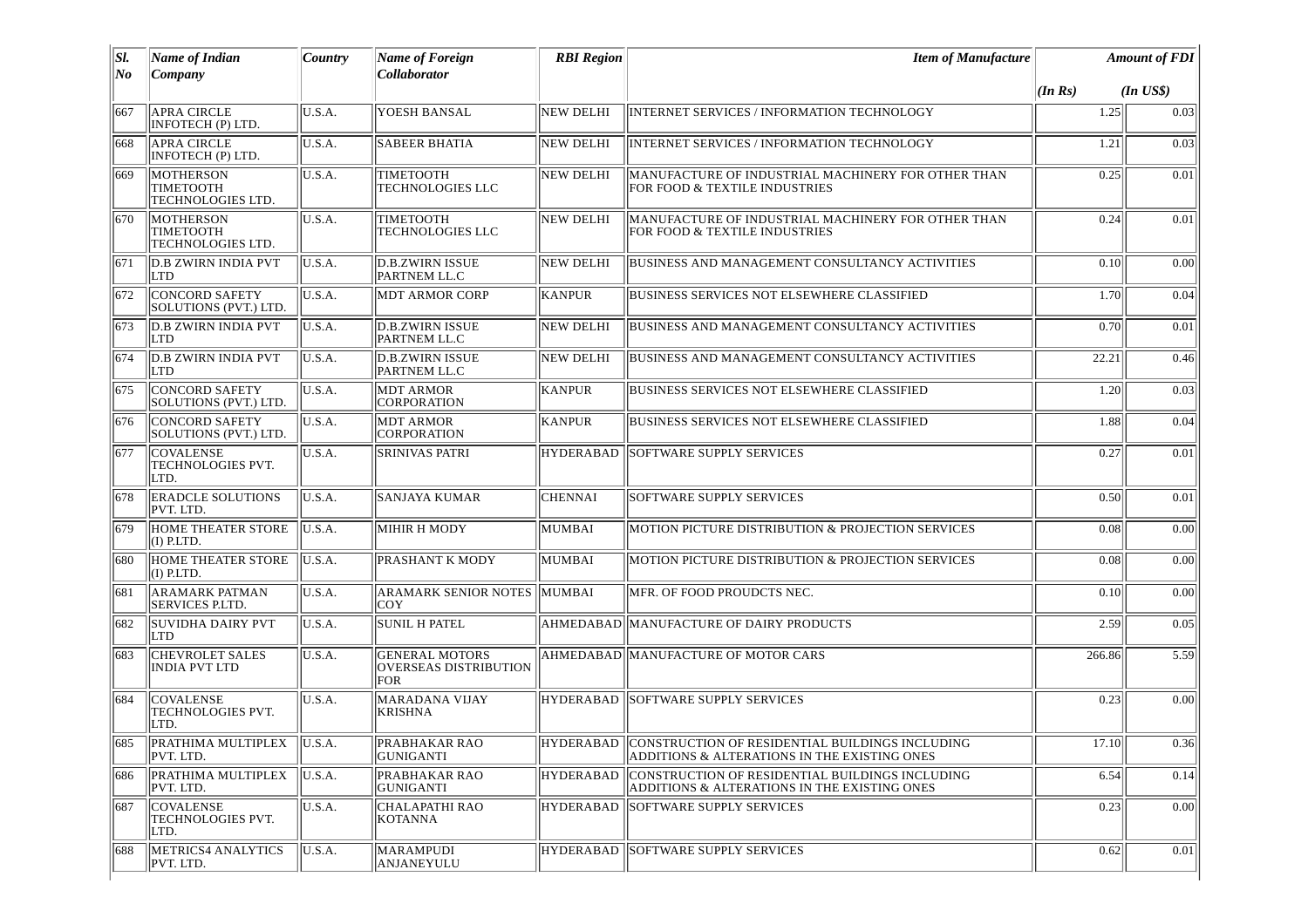| SI.<br>No | <b>Name of Indian</b>                                          | Country | <b>Name of Foreign</b><br>Collaborator                      | <b>RBI</b> Region | <b>Item of Manufacture</b>                                                                                      |         | <b>Amount of FDI</b> |
|-----------|----------------------------------------------------------------|---------|-------------------------------------------------------------|-------------------|-----------------------------------------------------------------------------------------------------------------|---------|----------------------|
|           | Company                                                        |         |                                                             |                   |                                                                                                                 | (In Rs) | $(In$ $US$)$         |
| 689       | <b>QUANTAPLAST</b><br>POLYMERS PVT. LTD.                       | U.S.A.  | <b>NARESH GANDHI</b>                                        | <b>JAIPUR</b>     | ACTIVITIES NOT ADEQUATELY DEFINED                                                                               | 1.60    | 0.03                 |
| 690       | <b>ERADCLE SOLUTIONS</b><br>PVT. LTD.                          | U.S.A.  | <b>VENKATESHWARA RAO</b><br><b>VADDINENI</b>                | <b>CHENNAI</b>    | <b>SOFTWARE SUPPLY SERVICES</b>                                                                                 | 0.50    | 0.01                 |
| 691       | <b>TROON WORLDWIDE</b><br>PROPERTIES P.LTD.                    | U.S.A.  | <b>DUSHYANT GANDHI</b>                                      | MUMBAI            | CONSTRUCTION                                                                                                    | 63.88   | 1.34                 |
| 692       | LIFE TREE<br><b>CONVERGENCE LTD.</b>                           | U.S.A.  | INTERNATIONAL FINANCE NEW DELHI<br>CORPORATION              |                   | DATA PROCESSING, SOFTWARE DEVELOPMENT & COMPUTER<br><b>CONSULTANCY SERVICES</b>                                 | 243.77  | 5.10                 |
| 693       | <b>TEREX VECTRA</b><br>EQUIPMENT PVT. LTD.                     | U.S.A.  | <b>TEREX CORPORATION</b>                                    | <b>NEW DELHI</b>  | CONSTRUCTION & MAINTENANCE OF<br>ROADS, RAILWAYS, BRIDGES, TUNNELS, PIPELINES, ROPEWAYS, PORTS,<br><b>HARBO</b> | 34.40   | 0.72                 |
| 694       | <b>KRIZM HOTELS PVT.</b><br>LTD.                               | U.S.A.  | RIYAZKAKA                                                   | <b>NEW DELHI</b>  | <b>RESTAURANTS &amp; HOTELS</b>                                                                                 | 0.15    | 0.00                 |
| 695       | AMERISOURCE ENGG.<br>$(I)$ P.LTD.                              | U.S.A.  | <b>AJAY PRAKASH GOEL</b>                                    | MUMBAI            | <b>TRADING</b>                                                                                                  | 0.05    | 0.00                 |
| 696       | <b>SENNOVATE INFOTECH</b><br>(INDIA) PVT. LTD.                 | U.S.A.  | <b>SENNOVATE INC.</b>                                       | <b>CHENNAI</b>    | DATA PROCESSING, SOFTWARE DEVELOPMENT & COMPUTER<br><b>CONSULTANCY SERVICES</b>                                 | 0.12    | 0.00                 |
| 697       | AMERISOURCE ENGG.<br>$(I)$ P.LTD.                              | U.S.A.  | THOMAS JOSEPH                                               | MUMBAI            | <b>TRADING</b>                                                                                                  | 0.05    | 0.00                 |
| 698       | <b>MNP</b><br><b>INTERCONNECTION</b><br>SOLUTIONS (I) P LTD    | U.S.A.  | <b>TELECORDIA</b><br>TECHNOLOGIES INC                       | <b>NEW DELHI</b>  | TELEPHONE COMMUNICATION SERVICES                                                                                | 0.25    | 0.01                 |
| 699       | WEB ACCESS INDIA P.<br>LTD.                                    | U.S.A.  | DONALD LOBO                                                 | MUMBAI            | INTERNET SERVICES / INFORMATION TECHNOLOGY                                                                      | 0.06    | 0.00                 |
| 700       | <b>VALVEWORKS INDIA</b><br>PVT. LTD.                           | U.S.A.  | <b>VALVEWORKS</b><br><b>INTERNATIONAL</b>                   | MUMBAI            | OIL & GAS FIELD SERVICES, EXCEPT EXPLORATION SERVICES                                                           | 0.90    | 0.02                 |
| 701       | <b>CREATIVE INDIA PVT.</b><br>LTD.                             | U.S.A.  | <b>CREATIVE INTL</b><br>TECHNOLOGY INC                      | MUMBAI            | SOFTWARE SUPPLY SERVICES.                                                                                       | 13.92   | 0.29                 |
| 702       | WEB ACCESS INDIA P.<br>LTD.                                    | U.S.A.  | <b>FRANKLIN LOBO</b>                                        | MUMBAI            | INTERNET SERVICES / INFORMATION TECHNOLOGY                                                                      | 2.09    | 0.04                 |
| 703       | <b>WEB ACCESS INDIA P.</b><br>LTD.                             | U.S.A.  | <b>SANDIP GUPTA</b>                                         | MUMBAI            | <b>INTERNET SERVICES / INFORMATION TECHNOLOGY</b>                                                               | 2.00    | 0.04                 |
| 704       | <b>HIMALAYAN</b><br><b>EXPERIENCES PVT LTD</b>                 | U.S.A.  | JANAK S. MORALIA                                            | <b>NEW DELHI</b>  | HOTELS, ROOMING HOUSES, CAMPS AND OTHER LODGING PLACES                                                          | 12.00   | 0.25                 |
| 705       | VALVEWORKS INDIA<br>PVT. LTD.                                  | U.S.A.  | <b>VALVEWORKS</b><br>INTERNATIONAL                          | MUMBAI            | OIL & GAS FIELD SERVICES, EXCEPT EXPLORATION SERVICES                                                           | 9.00    | 0.19                 |
| 706       | <b>EQUITY MASTER</b><br><b>AGORA RESEARCH PVT.</b><br>LTD.     | U.S.A.  | <b>AGORA INS USA</b>                                        | <b>MUMBAI</b>     | <b>SECURITIES DEALING ACTIVITIES</b>                                                                            | 4.00    | 0.08                 |
| 707       | LAKE LAND GLOVES &<br><b>SAFETY APPAREL P LTD</b>              | U.S.A.  | LAKELAND INDUSTRIES<br>INC                                  | <b>NEW DELHI</b>  | <b>MANUFACTURE OF</b>                                                                                           | 8.34    | 0.17                 |
| 708       | LAKE LAND GLOVES &<br><b>SAFETY APPAREL P LTD</b>              | U.S.A.  | LAKELAND INDUSTRIES<br>INC                                  | <b>NEW DELHI</b>  | MANUFACTURE OF                                                                                                  | 11.50   | 0.24                 |
| 709       | <b>GLEMESER</b><br><b>TECHNOLOGIES INDIA</b><br><b>PVT LTD</b> | U.S.A.  | <b>GLEMSER TECHNOLOGIES NEW DELHI</b><br><b>CORPORATION</b> |                   | SOFTWARE SUPPLY SERVICES. (THIS CLASS INCLUDES ACTIVITIES<br>IN CONNECTION WITH ANALYSIS, DESIGN AND PR         | 0.38    | 0.01                 |
| 710       | AIG GLOBAL REAL<br><b>ESTATE (I) ADVISORS P</b><br>L           | U.S.A.  | AIG GLOBAL REAL<br><b>ESTATE INV CORP.</b>                  | MUMBAI            | INVESTMENT RESEARCH & COUNSELLING ACTIVITIES                                                                    | 26.79   | 0.56                 |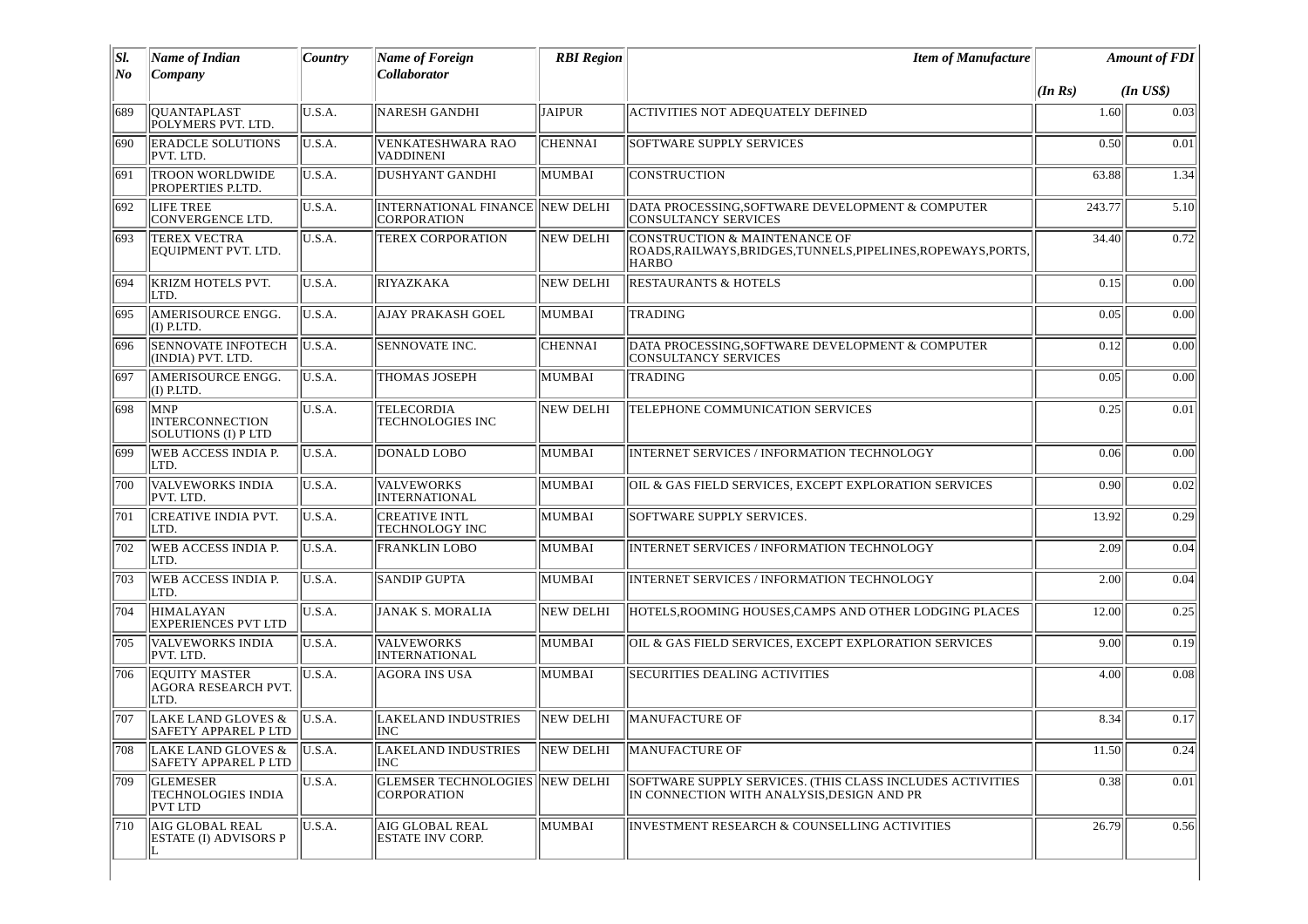| SI.<br>No | <b>Name of Indian</b><br>Company                                    | Country        | <b>Name of Foreign</b><br>Collaborator                | <b>RBI</b> Region | <b>Item of Manufacture</b>                                                                          |           | <b>Amount of FDI</b> |  |
|-----------|---------------------------------------------------------------------|----------------|-------------------------------------------------------|-------------------|-----------------------------------------------------------------------------------------------------|-----------|----------------------|--|
|           |                                                                     |                |                                                       |                   |                                                                                                     | (In Rs)   | $(In$ $US$)$         |  |
| 711       | AIRWORKS INDIA ENGG  U.S.A.<br>PVT. LTD.                            |                | GII HOLDINGS LLC                                      | MUMBAI            | MANUFACTURE OF AIRCRAFT                                                                             | 0.32      | 0.01                 |  |
| 712       | WEB ACCESS INDIA P.<br>LTD.                                         | U.S.A.         | DONALD LOBO                                           | MUMBAI            | INTERNET SERVICES / INFORMATION TECHNOLOGY                                                          | 3.99      | 0.08                 |  |
| 713       | PITTIGLIO RABIN TODD<br>& MCGRATH MGT.CONS.                         | U.S.A.         | PRTM MGMT<br>CONSULTANTS INDIA LLC                    | MUMBAI            | SERVICES RENDERED BY BUSINESS, PROFESSIONAL & LABOR<br>ORGANISATIONS NEC                            | 42.37     | 0.89                 |  |
| 714       | <b>CAIRN INDIA LTD</b>                                              | U.S.A.         | <b>PETRONAS INTL CORPN</b><br><b>LTD</b>              | MUMBAI            | <b>BUSINESS SERVICES NOT ELSEWHERE CLASSIFIED</b>                                                   | 14,198.19 | 297.21               |  |
| 715       | <b>TATA VISTEON</b><br>AUTOMOTIVE PVT. LTD.                         | U.S.A.         | VISTEON INTL HOLDINGS<br><b>INC</b>                   | MUMBAI            | MANUFACTURE OF DISCHARGE LAMPS, FLOURSCENT, HOT<br>CATHODE OR OTHER DISCHARGE LAMPS                 | 25.00     | 0.52                 |  |
| 716       | LIFE TREE<br><b>CONVERGENCE LTD.</b>                                | U.S.A.         | INTERNATIONAL FINANCE NEW DELHI<br><b>CORPORATION</b> |                   | DATA PROCESSING, SOFTWARE DEVELOPMENT & COMPUTER<br>CONSULTANCY SERVICES                            | 0.01      | 0.00                 |  |
| 717       | <b>SHUBH HOSPITALITY</b><br>PVT. LTD.                               | U.S.A.         | <b>ATUL BISARIA</b>                                   | <b>NEW DELHI</b>  | HOTELS, ROOMING HOUSES, CAMPS & LODGING PLACES                                                      | 82.90     | 1.74                 |  |
| 718       | DIAMOND<br><b>MANAGEMENT &amp;</b><br>TECHNOLOGY<br><b>CONSULTA</b> | U.S.A.         | DIAMOND MANAGEMENT<br>& TECHNOLOGY<br><b>CONSULTA</b> | MUMBAI            | BUSINESS & MANAGEMENT CONSULTANCY ACTIVITIES                                                        | 69.93     | 1.46                 |  |
| 719       | AIG GLOBAL REAL<br><b>ESTATE (I) ADVISORS P</b>                     | U.S.A.         | <b>AIG GLOBAL REAL</b><br><b>ESTATE</b>               | MUMBAI            | <b>INVESTMENT RESEARCH &amp; COUNSELLING ACTIVITIES</b>                                             | 12.24     | 0.26                 |  |
| 720       | WATERHEALTH (I) P.<br>LTD.                                          | U.S.A.         | WATERHEALTH INTL. INC.                                | MUMBAI            | MFR. OF OTHER ELECTRICAL EQUIOPMENT NEC                                                             | 55.86     | 1.17                 |  |
| 721       | <b>ALPHARM TRADING</b><br>P.LTD.                                    | U.S.A.         | <b>AZIZ MOIZ PATANWALA</b>                            | MUMBAI            | WHOLESALE TRADE NEC.                                                                                | 1.50      | 0.03                 |  |
| 722       | <b>ALPHARM TRADING</b><br>P.LTD.                                    | U.S.A.         | <b>HUSSAIN MOIZ</b><br><b>PATANWALA</b>               | MUMBAI            | WHOLESALE TRADE NEC.                                                                                | 3.50      | 0.07                 |  |
| 723       | MEGTEC SYSTEMS<br>INDIA PVT LTD                                     | U.S.A.         | MEGTEC INDIA HOLDINGS<br>ILLC.                        | MUMBAI            | MANUFACTURE OF SPECIAL PURPOSE<br>MACHINERY/EQUIPMENT, THEIR COMPONENTS & ACCESSORIES<br><b>NEC</b> | 6.05      | 0.13                 |  |
| 724       | <b>CAIRN INDIA LTD</b>                                              | U.S.A.         | <b>ORIENT GLOBAL</b><br>TAMARIND FUND PVT LTD         | MUMBAI            | <b>BUSINESS SERVICES NOT ELSEWHERE CLASSIFIED</b>                                                   | 11,147.71 | 233.36               |  |
| 725       | <b>EVOLKO SYSTEMS PVT</b><br><b>LTD</b>                             | U.S.A.         | <b>AMIT KHARE</b>                                     | BANGALORE         | DATA PROCESSING, SOFTWARE DEVELOPMENT AND COMPUTER<br><b>CONSULTANCY SERVICES</b>                   | 2.07      | 0.04                 |  |
| 726       | <b>EVOLKO SYSTEMS PVT</b><br> LTD                                   | $\vert$ U.S.A. | <b>AEJAZ MUSLIM</b>                                   | BANGALORE         | DATA PROCESSING, SOFTWARE DEVELOPMENT AND COMPUTER<br><b>CONSULTANCY SERVICES</b>                   | 0.24      | 0.01                 |  |
| 727       | <b>EVOLKO SYSTEMS PVT</b><br><b>LTD</b>                             | $\vert$ U.S.A. | <b>ASHVINI SENGAR</b>                                 | BANGALORE         | DATA PROCESSING, SOFTWARE DEVELOPMENT AND COMPUTER<br>CONSULTANCY SERVICES                          | 2.30      | 0.05                 |  |
| 728       | A.O. SMITH INDIA<br><b>WATER HEATING PVT</b><br><b>LTD</b>          | U.S.A.         | A.O.SMITH HOLDINGS II<br>lbV                          | <b>BANGALORE</b>  | <b>MISCELLANEOUS</b>                                                                                | 32.14     | 0.67                 |  |
|           | 729 ULTRALIFE BATTERIES U.S.A.<br><b>INDIA PVT LTD</b>              |                | ULTRALIFE BATTERIES<br><b>INC</b>                     |                   | BANGALORE MANUFACTURE OF DRY CELLS                                                                  | 1.28      | 0.03                 |  |
| 730       | YAKIMA FILTERS PVT<br>LTD                                           | U.S.A.         | <b>MOHAMED ALI &amp;</b><br>YASMEEN ASLAM             | BANGALORE         | MANUFACTURING OF FILTERING & PURIFYING MACHINERY FOR<br>LIQUIDS & GASES                             | 0.50      | 0.01                 |  |
| 731       | FENWAL INDIA PVT LTD   U.S.A.                                       |                | <b>FENWAL INC</b>                                     | BANGALORE         | <b>HEALTH AND MEDICAL SERVICES</b>                                                                  | 159.74    | 3.34                 |  |
| 732       | <b>TELSIMA</b><br><b>COMMUNICATIONS PVT</b><br>LTD                  | U.S.A.         | TELSIMA CORPORATION                                   | BANGALORE         | DATA PROCESSING, SOFTWARE DEVELOPMENT AND COMPUTER<br><b>CONSULTANCY SERVICES</b>                   | 10.12     | 0.21                 |  |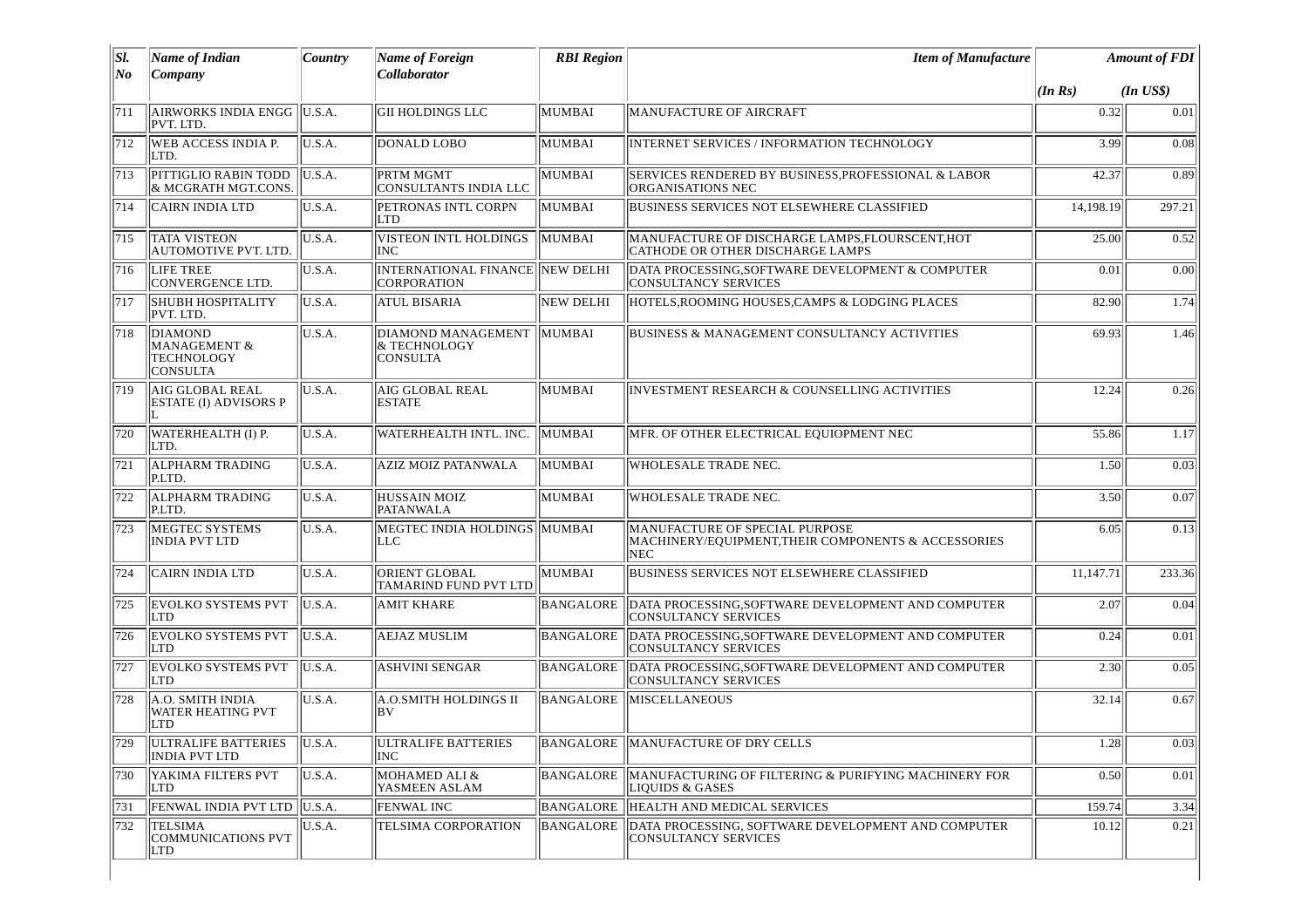| SI.<br>No | Name of Indian<br>Company                                          | Country | Name of Foreign<br>Collaborator                        | <b>RBI</b> Region | <b>Item of Manufacture</b>                                                                              | <b>Amount of FDI</b> |              |
|-----------|--------------------------------------------------------------------|---------|--------------------------------------------------------|-------------------|---------------------------------------------------------------------------------------------------------|----------------------|--------------|
|           |                                                                    |         |                                                        |                   |                                                                                                         | (In Rs)              | $(In$ $US$)$ |
| 733       | YAHOO SOFTWARE<br><b>DEVELOPMENT INDIA</b><br>PVT LTD              | U.S.A.  | YAHOO INC                                              | BANGALORE         | DATA PROCESSING, SOFTWARE DEVELOPMENT AND COMPUTER<br><b>CONSULTANCY SERVICES</b>                       | 199.24               | 4.17         |
| 734       | <b>AMBA TOWNSHIP PVT</b><br><b>LTD</b>                             | U.S.A.  | <b>SURYAKANT R PATEL</b>                               | <b>AHMEDABAD</b>  | CONSTRUCTION OF RESIDENTIAL INCLUDING ADDITIONS AND<br>ALTERATIONS IN THE EXISTING ONES                 | 0.50                 | 0.01         |
| 735       | VTI INSTRUMENTS PVT<br><b>LTD</b>                                  | U.S.A.  | VTI INSTRUMENTS INC                                    | BANGALORE         | INTERNET SERVICES/INFORMATION TECHNOLOGY                                                                | 1.00                 | 0.02         |
| 736       | AMERINDA<br><b>PROFESSIONAL</b><br><b>ADVISORY SERVICES</b>        | U.S.A.  | <b>SUDARSHASN</b><br><b>GANJIGATTE</b>                 | <b>BANGALORE</b>  | <b>CALL CENTRE/BPO</b>                                                                                  | 0.44                 | 0.01         |
| 737       | QUEST BIO TECH PVT<br><b>LTD</b>                                   | U.S.A.  | <b>SHAILESH R DESAI</b>                                |                   | AHMEDABAD  MANUFACTURE OF CHEMICAL PRODUCTS NEC                                                         | 1.17                 | 0.02         |
| 738       | <b>GENERAL MOTORS</b><br><b>INDIA PVT LTD</b>                      | U.S.A.  | <b>GENERAL MOTORS ASIA</b><br>PACIFIC HOLDING LLC      |                   | AHMEDABAD MANUFACTURE OF MOTOR CARS                                                                     | 1,412.04             | 29.56        |
| 739       | UJJIVAN FINANCIAL<br><b>SERVICES PVT LTD</b>                       | U.S.A.  | MICHAEL AND SUSAN<br><b>DELL FOUNDATION</b>            | <b>BANGALORE</b>  | OTHER FINANCIAL SERVICES N.E.C.                                                                         | 7.33                 | 0.15         |
| 740       | YAKIMA FILTERS PVT<br><b>LTD</b>                                   | U.S.A.  | YAKIMA INC                                             | <b>BANGALORE</b>  | MANUFACTURING OF FILTERING & PURIFYING MACHINERY FOR<br><b>LIQUIDS &amp; GASES</b>                      | 0.20                 | 0.00         |
| 741       | UJJIVAN FINANCIAL<br>SERVICES PVT LTD                              | U.S.A.  | <b>SEQUOIA CAPITAL INDIA</b><br><b>INVESTMENTS III</b> | BANGALORE         | OTHER FINANCIAL SERVICES N.E.C.                                                                         | 150.25               | 3.15         |
| 742       | <b>PRIMACY INDUSTRIES</b><br><b>PVT LTD</b>                        | U.S.A.  | <b>R.K SEHGAL</b>                                      | <b>BANGALORE</b>  | MANUFACTURE OF CANDLES OTHER THAN ON COTTAGE SCALE                                                      | 5.22                 | 0.11         |
| 743       | <b>AMERINDA</b><br><b>PROFESSIONAL</b><br><b>ADVISORY SERVICES</b> | U.S.A.  | <b>SUDARSHASN</b><br><b>GANJIGATTE</b>                 | <b>BANGALORE</b>  | <b>CALL CENTRE/BPO</b>                                                                                  | 0.33                 | 0.01         |
| 744       | <b>GDD EXPORTS INDIA P</b><br><b>LTD</b>                           | U.S.A.  | <b>GLOBAL DRUGS</b><br>DEVELOPMENT EXPERTS<br>L.L.C    | <b>NEW DELHI</b>  | OTHER BUSINESS SERVICES NOT ELSEWHERE CLASSIFIED OR<br><b>INCLUDED</b>                                  | 0.25                 | 0.01         |
| 745       | LIFE SPRING HOSPITALS  U.S.A.<br>PVT. LTD.                         |         | <b>ACUMEN FUND INC</b>                                 | KOCHI             | <b>HEALTH &amp; MEDICAL SERVICES</b>                                                                    | 19.63                | 0.41         |
| 746       | MGRM ENGINEERING P<br><b>LTD</b>                                   | U.S.A.  | SUBASH MALHOTRA                                        | <b>NEW DELHI</b>  | ARCHITECTURAL AND ENGINEERING AND OTHER TECHNICAL<br><b>CONSULTANCY ACTIVITIES</b>                      | 24.51                | 0.51         |
| 747       | <b>DEEPIKA PROMOTERS P</b><br><b>LTD</b>                           | U.S.A.  | DEEPIKA REMALINGAM                                     | <b>NEW DELHI</b>  | DEVELOPING AND SUBDIVIDING REAL ESTATE INTO LOTS                                                        | 1.05                 | 0.02         |
| 748       | <i>VOLANSYE</i><br><b>TECHNOLOGIES PVT</b><br>LTD                  | U.S.A.  | PARAMTAP DESAI                                         | AHMEDABAD         | SOFTWARE SUPPLY SERVICES. (THIS CLASS INCLUDES ACTIVITIES<br>IN CONNECTION WITH ANALYSIS, DESIGN AND PR | 1.17                 | 0.02         |
| 749       | <b>INSTANT</b><br><b>COLLABORATION</b><br>SOFTWARE TECH. LTD       | U.S.A.  | <b>SABEER BHATIA</b>                                   | BANGALORE         | DATA PROCESSING, SOFTWARE DEVELOPMENT AND COMPUTER<br><b>CONSULTANCY SERVICES</b>                       | 2.33                 | 0.05         |
| 750       | <b>PRIMACY INDUSTRIES</b><br><b>PVT LTD</b>                        | U.S.A.  | <b>MARY PROPES</b>                                     | BANGALORE         | MANUFACTURE OF CANDLES OTHER THAN ON COTTAGE SCALE                                                      | 5.18                 | 0.11         |
| 751       | <b>ARAMARK PATMAN</b><br>SERVICES P.LTD.                           | U.S.A.  | <b>ARAMARK INDIA</b><br><b>HOLDING LLC</b>             | MUMBAI            | MFR. OF FOOD PROUDCTS NEC.                                                                              | 0.00                 | 0.00         |
| 752       | <b>ARAMARK PATMAN</b><br><b>SERVICES P.LTD.</b>                    | U.S.A.  | ARAMARK SENIOR NOTES MUMBAI<br>COY                     |                   | MFR. OF FOOD PROUDCTS NEC.                                                                              | 325.36               | 6.81         |
| 753       | UJJIVAN FINANCIAL<br><b>SERVICES PVT LTD</b>                       | U.S.A.  | <b>LOK CAPITAL LLC</b>                                 | BANGALORE         | OTHER FINANCIAL SERVICES N.E.C.                                                                         | 49.73                | 1.04         |
| 754       | UJJIVAN FINANCIAL<br><b>SERVICES PVT LTD</b>                       | U.S.A.  | MICHAEL SUSAN DELL<br><b>FOUNDATION</b>                | <b>BANGALORE</b>  | OTHER FINANCIAL SERVICES N.E.C.                                                                         | 9.30                 | 0.19         |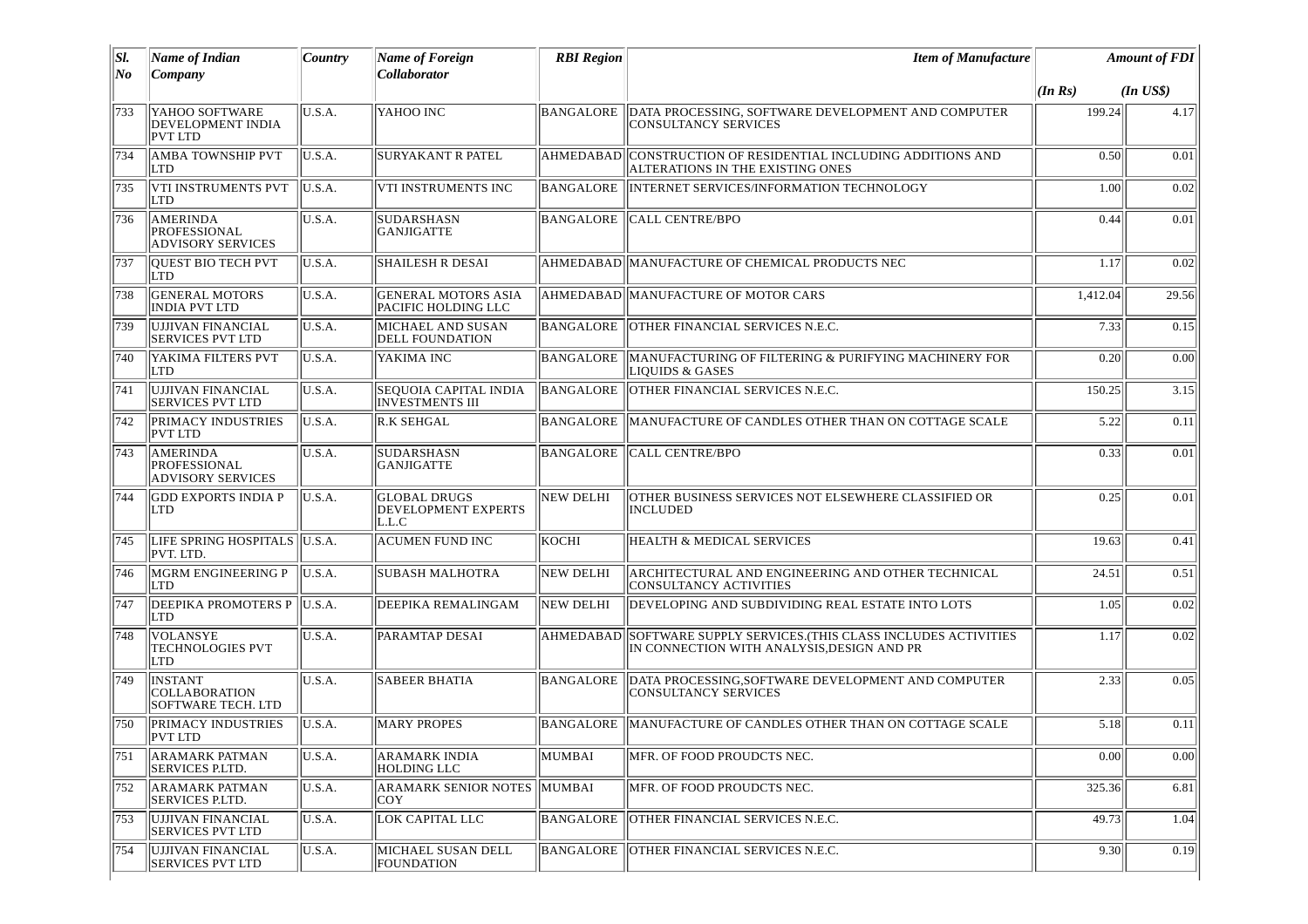| SI.<br>No | <b>Name of Indian</b><br>Company                                    | Country | Name of Foreign<br><b>Collaborator</b>   | <b>RBI</b> Region | <b>Item of Manufacture</b>                                                         |         | <b>Amount of FDI</b> |  |
|-----------|---------------------------------------------------------------------|---------|------------------------------------------|-------------------|------------------------------------------------------------------------------------|---------|----------------------|--|
|           |                                                                     |         |                                          |                   |                                                                                    | (In Rs) | $(In$ $US$)$         |  |
| 755       | <b>SIERA SILK MILLS PVT</b><br><b>LTD</b>                           | U.S.A.  | <b>ANSHUMAN LATH</b>                     | BANGALORE         | SPINNING AND WEAVING OF SILK IN MILLS                                              | 4.45    | 0.09                 |  |
| 756       | <b>SIERA SILK MILLS PVT</b><br> LTD                                 | U.S.A.  | MUDIGOUDA DADA<br><b>SAHEB PATIL</b>     | <b>BANGALORE</b>  | SPINNING AND WEAVING OF SILK IN MILLS                                              | 4.45    | 0.09                 |  |
| 757       | <b>DHANYA AGRO</b><br>INDUSTRIAL P.LTD.                             | U.S.A.  | MULCORD TRADING LLC                      | MUMBAI            | WHOLESALE TRADE IN COTTON AND JUTE OTHER                                           | 10.00   | 0.21                 |  |
| 758       | YAKIMA FILTERS PVT<br><b>LTD</b>                                    | U.S.A.  | MOHAMMED ALI                             | <b>BANGALORE</b>  | MANUFACTURING OF FILTERING & PURIFYING MACHINERY FOR<br><b>LIQUIDS &amp; GASES</b> | 3.46    | 0.07                 |  |
| 759       | YAKIMA FILTERS PVT<br>LTD                                           | U.S.A.  | YAKIMA INC                               | BANGALORE         | MANUFACTURING OF FILTERING & PURIFYING MACHINERY FOR<br><b>LIQUIDS &amp; GASES</b> | 0.10    | 0.00                 |  |
| 760       | <b>TELSIMA</b><br><b>COMMUNICATIONS PVT</b><br>LTD                  | U.S.A.  | TELSIMA CORPORATION                      | BANGALORE         | DATA PROCESSING, SOFTWARE DEVELOPMENT AND COMPUTER<br><b>CONSULTANCY SERVICES</b>  | 50.48   | 1.06                 |  |
| 761       | <b>YAHOO SOFTWARE</b><br><b>DEVELOPMENT INDIA</b><br><b>PVT LTD</b> | U.S.A.  | YAHOO INC                                | <b>BANGALORE</b>  | DATA PROCESSING, SOFTWARE DEVELOPMENT AND COMPUTER<br><b>CONSULTANCY SERVICES</b>  | 363.51  | 7.61                 |  |
| 762       | <b>KAAL FLEX PVT LTD</b>                                            | U.S.A.  | <b>SUNIL PATEL</b>                       |                   | AHMEDABAD MANUFACTURE OF OTHER MISCELLANEOUS PRODUCTS N.E.C.                       | 1.25    | 0.03                 |  |
| 763       | <b>KIAT INTERNATIONAL</b><br><b>CLOTHING PVT. LTD.</b>              | U.S.A.  | <b>DIANA IMPORTS INC</b>                 | NEW DELHI         | RETAIL TRADE IN READYMADE GARMENTS (NEW) EXCEPT<br><b>HOSIERY GOODS</b>            | 3.00    | 0.06                 |  |
| 764       | <b>KSS ABHISHEKH</b><br>SAFETY PVT. LTD.                            | U.S.A.  | KSS SAFETY SYSTEMS INC NEW DELHI         |                   | MANUFACTURE OF MOTOR CARS & OTHER MOTOR VEHICLES                                   | 4.98    | 0.10                 |  |
| 765       | <b>KSS ABHISHEKH</b><br><b>SAFETY PVT. LTD.</b>                     | U.S.A.  | <b>KSS SAFETY SYSTEMS INC INEW DELHI</b> |                   | MANUFACTURE OF MOTOR CARS & OTHER MOTOR VEHICLES                                   | 1.86    | 0.04                 |  |
| 766       | <b>DLF PRAMERICA</b><br>ADVISORY P. LTD.                            | U.S.A.  | <b>PGLH DELAWARE</b>                     | MUMBAI            | BUSINESS AND MANAGEMENT CONSULTANCY ACTIVITIES                                     | 36.60   | 0.77                 |  |
| 767       | <b>AGRENTUM ENGG</b><br><b>DESIGN P. LTD.</b>                       | U.S.A.  | PIA LINDNER CARINO                       | MUMBAI            | ARCHITECTURAL & ENGINEERING AND OTHER TECHNICAL<br><b>CONSULTANCY ACTIVITIES</b>   | 0.05    | 0.00                 |  |
| 768       | WATERHEALTH (I) P.<br>LTD.                                          | U.S.A.  | WATERHEALTH INTL. INC.                   | MUMBAI            | MFR. OF OTHER ELECTRICAL EQUIOPMENT NEC                                            | 60.34   | 1.26                 |  |
| 769       | <b>ALPHARM TRADING</b><br>P.LTD.                                    | U.S.A.  | AHMED HABIBBHAI<br><b>KHAPA</b>          | MUMBAI            | WHOLESALE TRADE NEC.                                                               | 5.00    | 0.10                 |  |
| 770       | DATIOILLI SOFTWARE<br><b>SYSTEMS PVT. LTD.</b>                      | U.S.A.  | <b>MIG VENTURES LLC</b>                  | <b>NEW DELHI</b>  | <b>INTERNET SERVICES / INFORMATION TECHNOLOGY</b>                                  | 39.91   | 0.84                 |  |
| 771       | V SOFT SOLUTIONS &<br>CONSULTANCY P. LTD.                           | U.S.A.  | ASHWANI SINGHAL                          | MUMBAI            | <b>SOFTWARE SUPPLY SERVICES</b>                                                    | 1.25    | 0.03                 |  |
| 772       | V SOFT SOLUTIONS &<br><b>CONSULTANCY P. LTD.</b>                    | U.S.A.  | NIKHIL JAKATDAR                          | MUMBAI            | <b>SOFTWARE SUPPLY SERVICES</b>                                                    | 1.25    | 0.03                 |  |
| 773       | <b>EQUIPNET INDIA PVT.</b><br>LTD.                                  | U.S.A.  | <b>EOUIPNET INC</b>                      | MUMBAI            | <b>INTERNET SERVICES / INFORMATION TECHNOLOGY</b>                                  | 4.79    | 0.10                 |  |
| 774       | <b>ACME DIAMOND</b><br> EXPORTS PVT LTD                             | U.S.A.  | <b>BENNY HEMATIAN</b>                    | MUMBAI            | MANUFACTURE OF JEWELLERY AND RELATED ARTICLES                                      | 3.53    | 0.07                 |  |
| 775       | <b>GLENMARK</b><br>PHARMACEUTICALS<br>LTD                           | U.S.A.  | <b>WILLIAM MEINTYRE</b>                  | MUMBAI            | MANUFACTURE OF DRUGS, MEDICINES AND ALLIED PRODUCTS                                | 0.08    | 0.00                 |  |
| 776       | <b>GLENMARK</b><br>PHARMACEUTICALS<br>LTD                           | U.S.A.  | <b>BIPLAB MAZUMDAR</b>                   | MUMBAI            | MANUFACTURE OF DRUGS, MEDICINES AND ALLIED PRODUCTS                                | 0.01    | 0.00                 |  |
| 777       | SOFTWARE PARADIGMS<br>INFOTECH PVT LTD                              | U.S.A.  | <b>SOFTWARE PARADIGMS</b><br>INTL GLOBAL | <b>BANGALORE</b>  | DATA PROCESSING, SOFTWARE DEVELOPMENT AND COMPUTER<br><b>CONSULTANCY SERVICES</b>  | 0.40    | 0.01                 |  |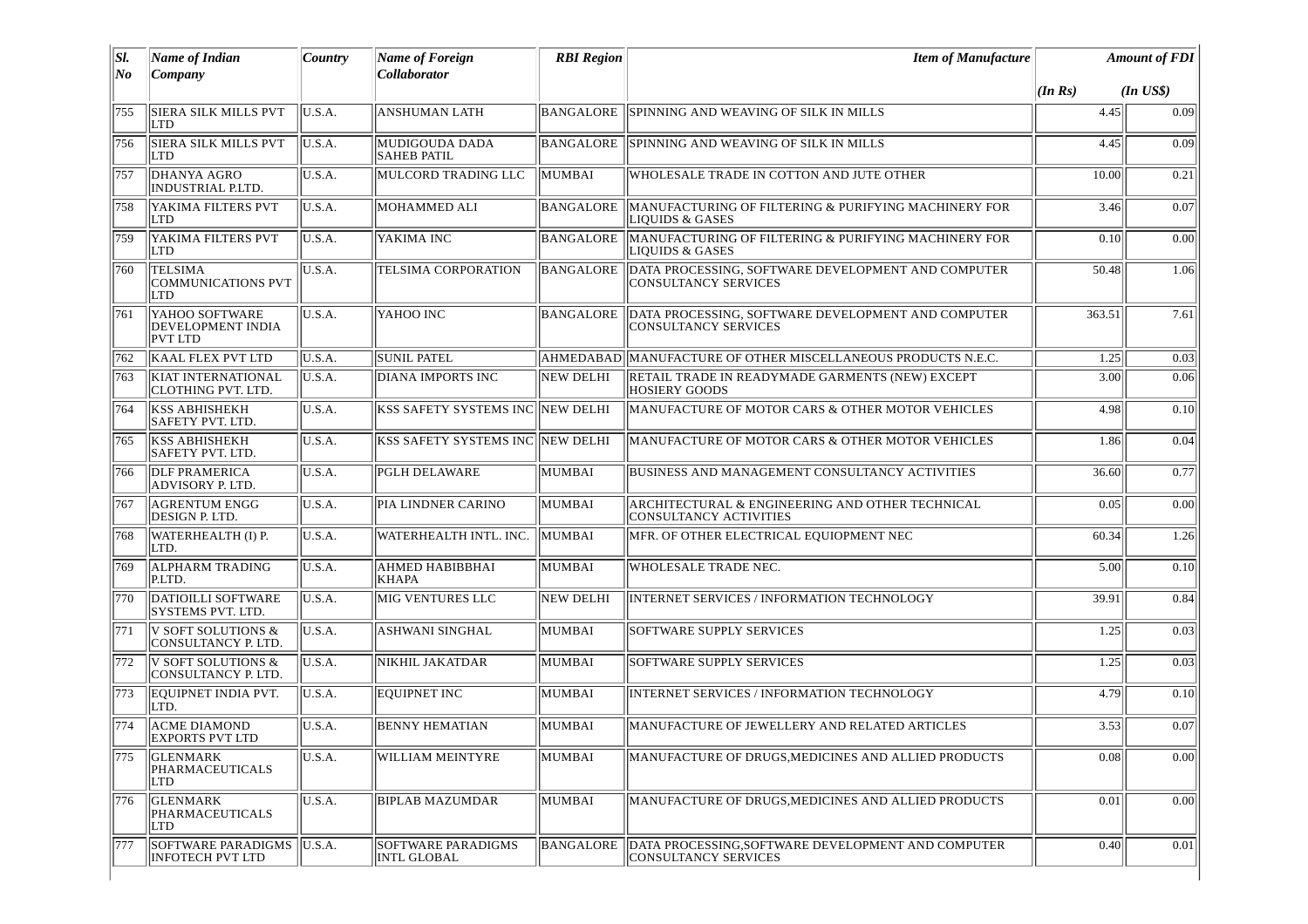| SI.  | <b>Name of Indian</b>                                                      | Country                    | <b>Name of Foreign</b>                                | <b>RBI</b> Region | <b>Item of Manufacture</b>                                                           | <b>Amount of FDI</b> |              |
|------|----------------------------------------------------------------------------|----------------------------|-------------------------------------------------------|-------------------|--------------------------------------------------------------------------------------|----------------------|--------------|
| No   | Company                                                                    |                            | Collaborator                                          |                   |                                                                                      | (In Rs)              | $(In$ $US$)$ |
| 778  | <b>EVOLKO SYSTEMS PVT</b><br><b>LTD</b>                                    | U.S.A.                     | <b>SAURABH PANDEY</b>                                 |                   | BANGALORE DATA PROCESSING, SOFTWARE DEVELOPMENT AND COMPUTER<br>CONSULTANCY SERVICES | 0.23                 | 0.00         |
| 779  | <b>DIAMOND</b><br><b>MANAGEMENT &amp;</b><br>TECHNOLOGY<br><b>CONSULTA</b> | U.S.A.                     | DIAMOND MANAGEMENT<br>& TECHNOLOGY<br><b>CONSULTA</b> | MUMBAI            | BUSINESS & MANAGEMENT CONSULTANCY ACTIVITIES                                         | 0.07                 | 0.00         |
| 780  | WATERHEALTH (I) P.<br>LTD.                                                 | U.S.A.                     | WATERHEALTH INTL. INC.                                | <b>MUMBAI</b>     | MFR. OF OTHER ELECTRICAL EQUIOPMENT NEC                                              | 183.12               | 3.83         |
| 781  | DATEXCORP (INDIA)<br>PVT LTD                                               | U.S.A.                     | <b>SAMIR ARMANIOUS</b>                                | MUMBAI            | <b>BUSINESS AND MANAGEMENT CONSULTANCY ACTIVITIES</b>                                | 0.00                 | 0.00         |
| 782  | <b>WEB ACCESS INDIA P.</b><br>LTD.                                         | U.S.A.                     | DONALD LOBO                                           | <b>MUMBAI</b>     | INTERNET SERVICES / INFORMATION TECHNOLOGY                                           | 2.54                 | 0.05         |
| 783  | MOON FISHERY (INDIA)<br>PVT. LTD.                                          | <b>British</b><br>Virginia | <b>MOON INTERNATIONAL</b><br>TRADING LTD.             | KOCHI             | PISCICULTURE-REARING OF FISH, INCLUDING FISH HATCHERIES                              | 38.28                | 0.80         |
| 784  | MOON FISHERY (INDIA)<br>PVT. LTD.                                          | British<br>Virginia        | <b>MOON INTERNATIONAL</b><br>TRADING LTD.             | KOCHI             | PISCICULTURE-REARING OF FISH, INCLUDING FISH HATCHERIES                              | 11.41                | 0.24         |
| 785  | DOSHI HOLDING PVT<br>LTD                                                   | British<br>Virginia        | <b>MCGUFFIN LTD</b>                                   | MUMBAI            | <b>TRADING</b>                                                                       | 39.88                | 0.83         |
| 786  | POWERDESK INDIA P<br>LTD.                                                  | British<br>Virginia        | <b>INNOVATIONS</b><br><b>TECHNOLOGIES DESIGN</b>      | MUMBAI            | MANUFACTURE OF FURNITURE & FIXTURES PRIMARY OF METAL                                 | 7.18                 | 0.15         |
| 787  | JACQUARD FABRICS<br>INDIA PVT. LTD.                                        | <b>British</b><br>Virginia | TADS (HONG KONG) LTD.                                 | <b>CHENNAI</b>    | MANUFACTURE OF OTHER MADE-UP TEXTILE GOODS ACCEPT<br><b>APPAREL NEC</b>              | 9.07                 | 0.19         |
| 788  | DARBY ASIA<br>INVESTORS (I) P.LTD.                                         | <b>British</b><br>Virginia | DARBY ASIA INVESTORS<br>LTD.                          | MUMBAI            | BUSINESS AND MANAGEMENT CONSULTANCY ACTIVITIES                                       | 0.00                 | 0.00         |
| 789  | <b>ARCHIDPLY</b><br><b>INDUSTRIES LTD</b>                                  | Unindicated<br>Country     | ABN AMRO ASIA LTD                                     | BANGALORE         | MANUFACTURE OF PLYWOOD AND VENEER SHEETS                                             | 48.96                | 1.02         |
| 790  | <b>COLLECTION APPAREL</b><br>PVT. LTD.                                     | Unindicated<br>Country     | S.K.A. SECURITIES LTD.                                | NEW DELHI         | RETAIL TRADE IN READYMADE GARMENTS (NEW) EXCEPT<br><b>HOSIERY GOODS</b>              | 459.94               | 9.63         |
| 791  | QUERI RESORTS P. LTD.                                                      | Gibraltar                  | <b>LORENZINI VENTURES</b><br>LTD.                     | PANAJI            | HOTELS, ROOMING HOUSES CAMPS & OTHER LODGING PLACES                                  | 0.54                 | 0.01         |
| 792  | <b>QUERI RESORTS P. LTD.</b>                                               | Gibraltar                  | <b>LORENZINI VENTURES</b><br>ILTD.                    | PANAJI            | HOTELS, ROOMING HOUSES CAMPS & OTHER LODGING PLACES                                  | 1.34                 | 0.03         |
| 793  | <b>FLEX ROAD SAFETY (I)</b><br>P. LTD.                                     | Vietnam                    | MAHMUDUR REHAMAN                                      | <b>NEW DELHI</b>  | WHOLESALE TRADE NEC.                                                                 | 0.45                 | 0.01         |
| 794  | <b>B.S. STUIDO OF</b><br>SERVICES (I) P. LTD.                              | Ice Land                   | <b>BEST SELLER LTD.</b>                               | <b>NEW DELHI</b>  | MFR. OF OTHER MISCELLANEOUS PRODUCTS                                                 | 5.01                 | 0.10         |
| 795  | JMD AIR CARGO PVT.<br>LTD.                                                 | Kenya                      | NEEL PATANKAR                                         | <b>NEW DELHI</b>  | <b>BUSINESS &amp; MANAGEMENT CONSULTANCY ACTIVITIES</b>                              | 8.26                 | 0.17         |
| 796  | <b>JMD AIR CARGO PVT.</b><br>LTD.                                          | Kenya                      | D.S. DOGRA                                            | <b>NEW DELHI</b>  | <b>BUSINESS &amp; MANAGEMENT CONSULTANCY ACTIVITIES</b>                              | 3.16                 | 0.07         |
| 1797 | JMD AIR CARGO PVT.<br>LTD.                                                 | Kenya                      | <b>DAVINDER DOGRA</b>                                 | NEW DELHI         | BUSINESS & MANAGEMENT CONSULTANCY ACTIVITIES                                         | 8.26                 | 0.17         |
| 798  | MILLENNIUM PARK<br><b>HOLDINGS PVT LTD</b>                                 | Kenya                      | <b>RAJAN GHAI</b>                                     |                   | AHMEDABAD  DEVELOPING AND SUBDIVIDING REAL ESTATE INTO LOTS                          | 3.47                 | 0.07         |
| 799  | <b>GLENMARK</b><br>PHARMACEUTICALS<br>LTD                                  | Kenya                      | <b>RAVINDRA MENON</b>                                 | MUMBAI            | MANUFACTURE OF DRUGS, MEDICINES AND ALLIED PRODUCTS                                  | 0.79                 | 0.02         |
| 800  | MILLENNIUM PARK<br><b>HOLDINGS PVT LTD</b>                                 | Kenya                      | SHAMMIT GHAI                                          |                   | AHMEDABAD  DEVELOPING AND SUBDIVIDING REAL ESTATE INTO LOTS                          | 3.47                 | 0.07         |